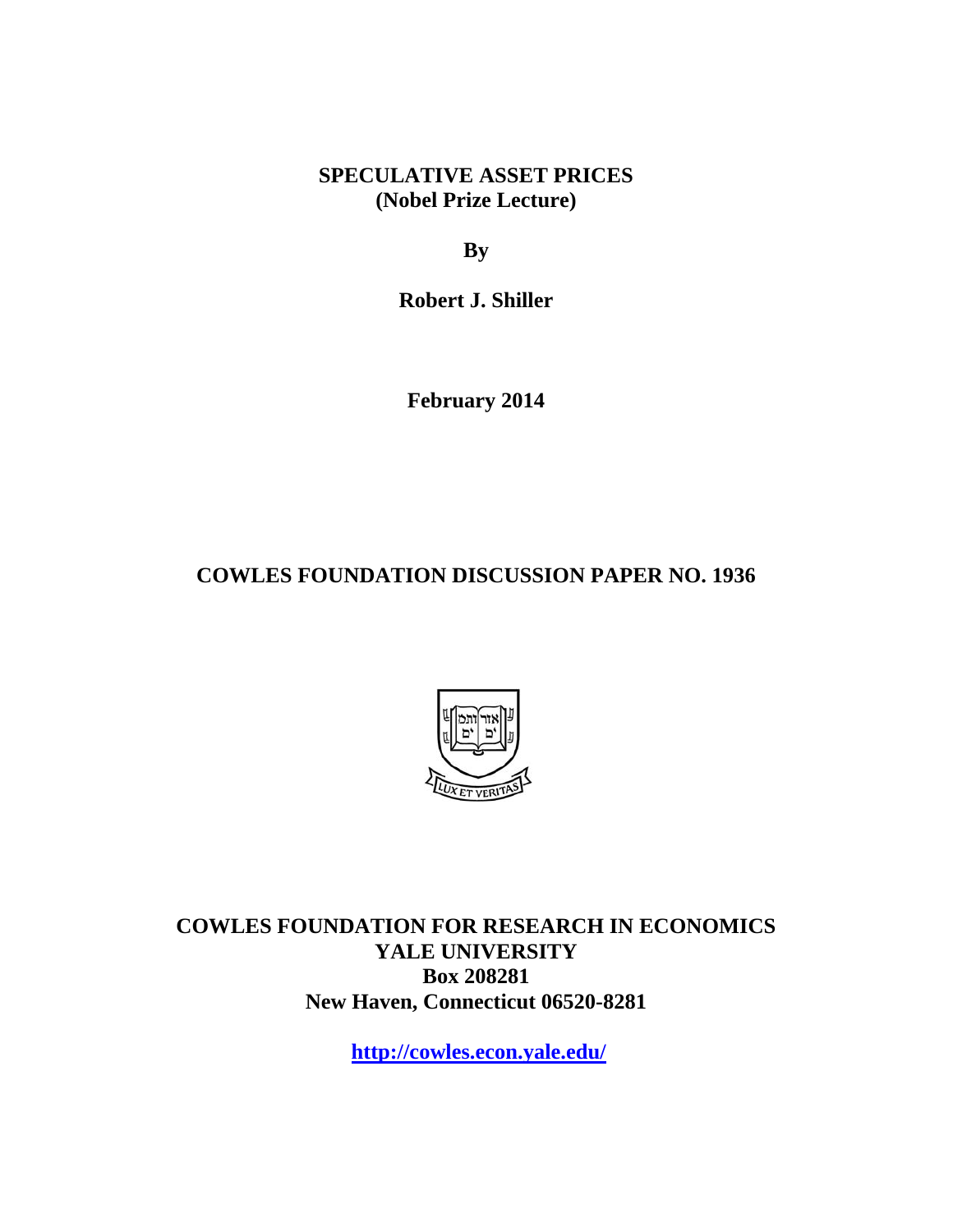# SPECULATIVE ASSET PRICES<sup>1</sup>

Prize Lecture, December 8, 2013 by ROBERT J. SHILLER<sup>2</sup> Yale University, New Haven, CT, U.S.A.

 $\overline{a}$ 

I will start this lecture with some general thoughts on the determinants of long-term asset prices such as stock prices or home prices: what, ultimately, drives these prices to change as they do from time to time and how can we interpret these changes? I will consider the discourse in the profession about the role of rationality in the formation of these prices and the growing trend towards behavioral finance and, more broadly, behavioral economics, the growing acceptance of the importance of alternative psychological, sociological, and epidemiological factors as affecting prices. I will focus on the statistical methods that allow us to learn about the sources of price volatility in the stock market and the housing market, and evidence that has led to the behavioral finance revolution in financial thought in recent decades.

The broader purpose here is to appreciate the promise of financial technology. There is a great deal of popular skepticism about financial institutions afoot these days, after the financial and economic crisis that has dragged on ever since the severest days in 2008. I want to consider the possibilities for the future of finance in general terms, rather than focusing on current stopgap measures to deal opportunistically with symptoms of our current economic crisis. The talk about the rationality of markets is a precursor to this talk of financial technology, for it underpins our notions of what is possible with technology.

I will conclude that the market have already been "human-factors-engineered" to function remarkably well, and that as our understanding of the kind of psychology that leads to bubbles and related problems is improved, we can further innovate to improve the functioning of these markets.

 $1 \oplus$  Nobel Foundation. This is a substantial revision (February 1, 2014) of the lecture I gave for the Sveriges Riksbank Prize in Economic Sciences in Memory of Alfred Nobel, on December 8, 2013, http://www.nobelprize.org/mediaplayer/index.php?id=1994.

<sup>2</sup> Sterling Professor of Economics, Yale University, New Haven CT 06511 (e-mail robert.shiller@yale.edu). I am grateful to Nicholas C. Barberis, John Y. Campbell, Peter J. Dougherty and Bengt Holmstrom for help on interpretation of the literature and comments on drafts of this lecture.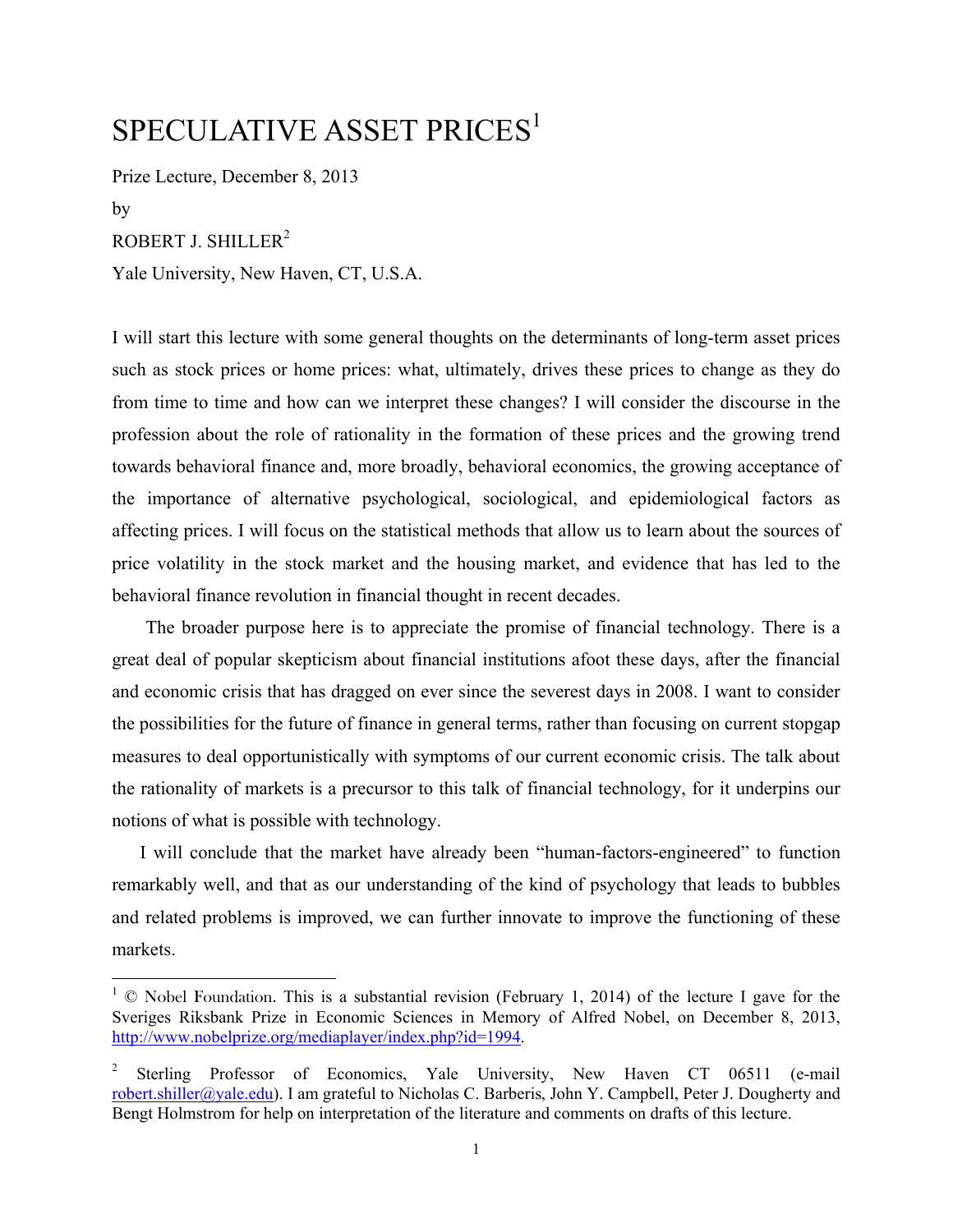### 1. PRICE VOLATILITY, RATIONAL EXPECTATIONS, AND BUBBLES

The history of thought in financial markets has shown a surprising lack of consensus about a very fundamental question: what ultimately causes all those fluctuations in the price of speculative assets like corporate stocks, commodities, or real estate? One might think that so basic a question would have long ago been confidently answered. But the answer to this question is not so easily found. $3$ 

At the same time, there has been an equally widespread acceptance in other quarters of the idea that markets are substantially driven by psychology. Indeed, since 1991 Richard Thaler and I have been directors of the National Bureau of Economic Research program in behavioral economics, which has featured hundreds of papers that seem mostly at odds with a general sense of rationality in the markets.4

The term "speculative bubble" is often used and applied carelessly. The word "bubble" first became popular at the time of the Mississippi Bubble in European stock markets that came to an end in the 1720, a time often mentioned as one of craziness, but whether that was best described as a time of wild irrationality still remains controversial, see Garber (2000) and Goetzmann *et al.*  (2013). I would say that a speculative bubble is a peculiar kind of fad or social epidemic that is regularly seen in speculative markets; not a wild orgy of delusions but a natural consequence of the principles of social psychology coupled with imperfect news media and information channels. In the second edition of my book *Irrational Exuberance* I offered a definition of bubble that I thought represents the term's best use:

A situation in which news of price increases spurs investor enthusiasm which spreads by psychological contagion from person to person, in the process amplifying stories that might justify the price increase and bringing in a larger and larger class of investors, who, despite doubts about the real value of the investment, are drawn to it partly through envy of others' successes and partly through a gambler's excitement.

My definition puts the epidemic nature, the emotions of investors, and the nature of the news and information media, at center of the definition of the bubble. Bubbles are not, in my mind, about craziness of investors. They are rather about how investors are buffeted *en masse* from one superficially plausible theory about conventional valuation to another. One thinks of how a good

<sup>&</sup>lt;sup>3</sup> There is a similarly disconcerting lack of consensus in the economics profession over what drives fluctuations from quarter to quarter in aggregate economic activity, as measured by gross domestic product, see Shiller (1987), Akerlof and Shiller (2009).

<sup>4</sup> http://www.econ.yale.edu/~shiller/behfin/index.htm.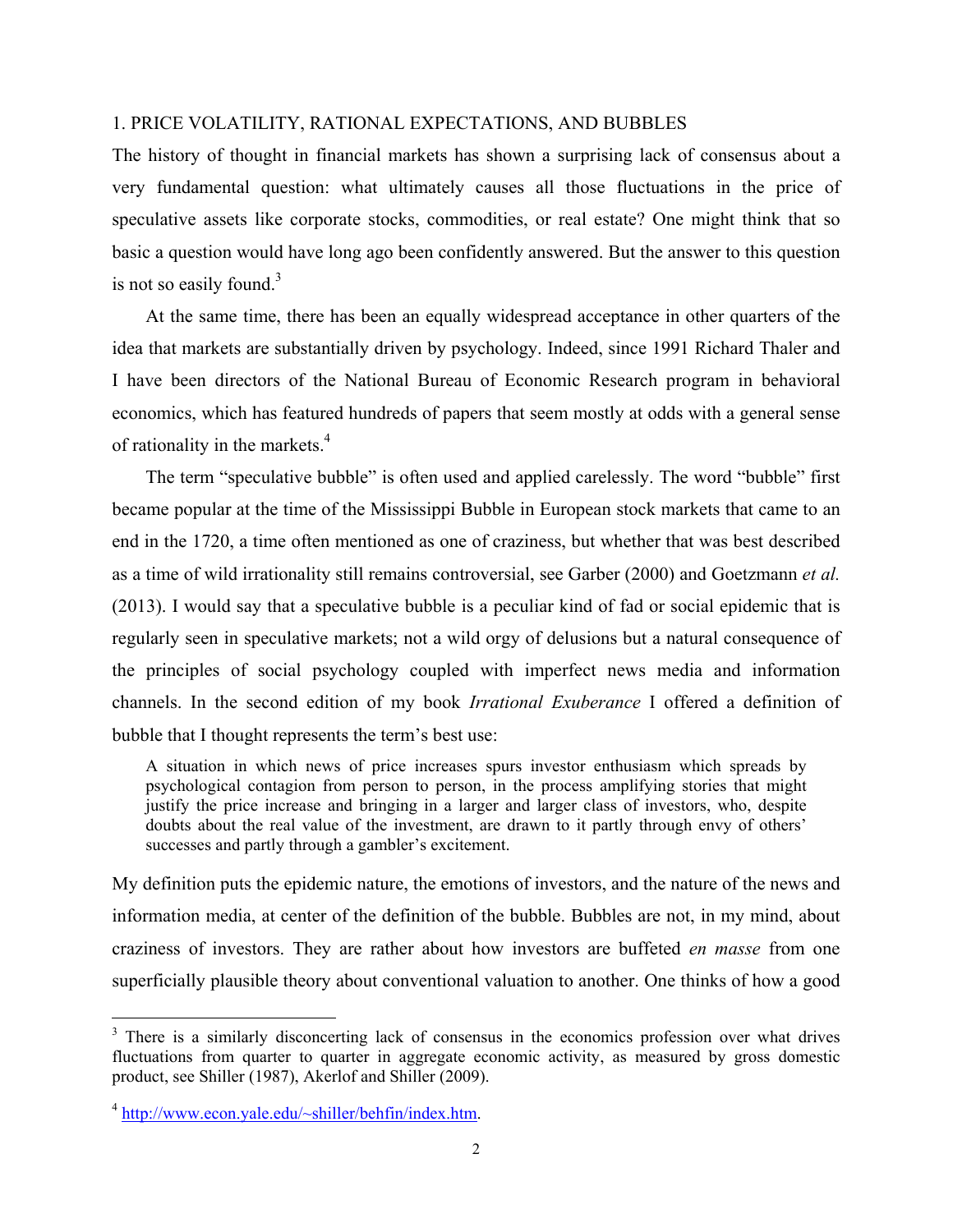debater can take either side of many disputes, and, if the debater on the other side has weak skills, can substantially convince the audience of either side. College debate teams demonstrate this phenomenon regularly, and they do it by suppressing certain facts and amplifying and embellishing others. In the case of bubbles, the sides are changed from time to time by the feedback of price changes, at the proliferation caused by price increases of reminders of basic facts that a debater might use to defend the bubble, and the news media are even better at presenting cases than are typical college debaters.

Investing ideas can spread like epidemics. Economists traditionally have not shown much interest in epidemiology, sociology, social psychology, or communications and journalism, and it takes some effort for them to consider such alien academic traditions.

There is a troublesome split between efficient markets enthusiasts (who believe that market prices incorporate accurately all public information and so doubt that bubbles even exist) and those who believe in behavioral finance (who tend to believe that bubbles and other such contradictions to efficient markets can be understood only with reference to other social sciences such as psychology). I suspect that some of the apparent split is illusory, from the problem that there is not a widely accepted definition of the term "bubble." The metaphor might suggest that speculative bubbles always burst suddenly and irrevocably, as soap bubbles seem to do, without exception. That would be silly, for history does not generally support the catastrophic burst notion. Though the abrupt ends of stock market booms in 1929, 2000 and 2007 might seem consonant with such a metaphor, these booms were reflated again before long (1933−37, 2003−2007, and 2009−present respectively).

I think that the eventuality of a sudden irrevocable burst is not essential to the general term speculative bubble as the term is used appropriately. The metaphor may be misleading: It suggests more drama than there in fact is, imparting a sense of uniqueness to current events, which might help explain the popularity of the term by news reporters vying for the attention of readers. Just as reporters like to stir people up by reporting that an index has hit another record high (disregarding the fact that record highs occur quite often, especially since reporters hardly ever correct for inflation) so too they like to suggest the possibility of a collapse in the offing that will be remembered many years later.

I sometimes wish we had a different metaphor. One might consider substituting the term "wind trade," Dutch *Windhandel* a term that was used during the Tulipmania, the famous boom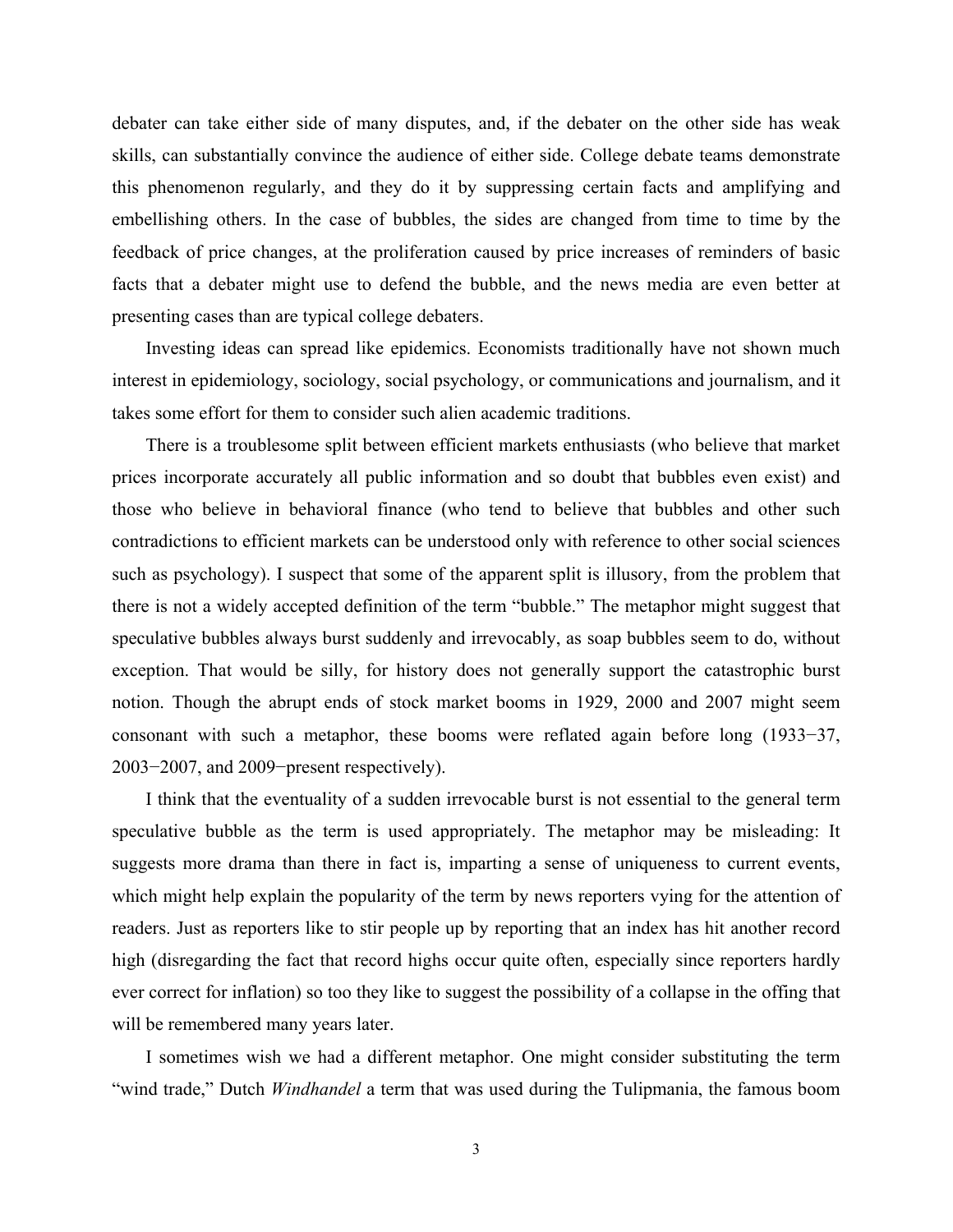and burst in tulip prices in the early 1600s, sharing the reference to thin air, but not encapsulating it in a fragile bubble.

Curiously, in his Nobel Lecture in Medicine during the 2013 Nobel Week in Stockholm, James E. Rothman (2013) brought in soap bubbles too, for their analogy to the cell vesicles that his Nobel Prize research was about. He showed a movie of two soap bubbles being physically pressed together, and, surprisingly to most of us, they did not burst but merged into a single larger bubble. That's analogous to what cell vesicles can do, he said. It led me to wonder if we could say that the stock market bubble and the housing bubble of the early 2000s somehow merged into a larger bubble that created the financial crisis that burst around 2008. Imaginative thinking is fun, and maybe even inspirational, but we cannot let the bubble metaphor, or any simple metaphor, guide our models beyond the very beginnings, for any metaphor will surprise if we carried it to its absurd conclusions.

## *A. Efficient Markets Theory*

From the very beginning, in his 1964 Ph.D. dissertation, written under the supervision of Merton Miller and Harry Roberts, Eugene Fama found that stock prices are not very forecastable. He found then that the average correlation coefficient between successive day's log price changes over the thirty Dow Jones Industrial Average stocks between 1957 and 1962 was only 0.03, which he described as "probably unimportant for both the statistician and the investor."<sup>5</sup> The same year saw the appearance of Paul Cootner's *The Random Character of Stock Market Prices*, which reached similar conclusions about market efficiency.

The "efficient markets theory," widely attributed to Fama and the academic work that he stimulated, maintains that prices have a rational basis in terms of fundamentals like the optimal forecast of earnings, or assessments of the standard deviation of risk factors facing corporations. As the theory went, because they are rationally determined, they are changed from day to day primarily by genuine news, which is by its very nature essentially unforecastable. There was an efficient markets revolution in finance, propelled by Fama's work. I was part of the movement then, less than a decade later, with my Ph.D. dissertation (1972) about the efficiency of the longterm bond market.

<u>.</u>

 $<sup>5</sup>$  Fama (1964), Table 10 and p. 70.</sup>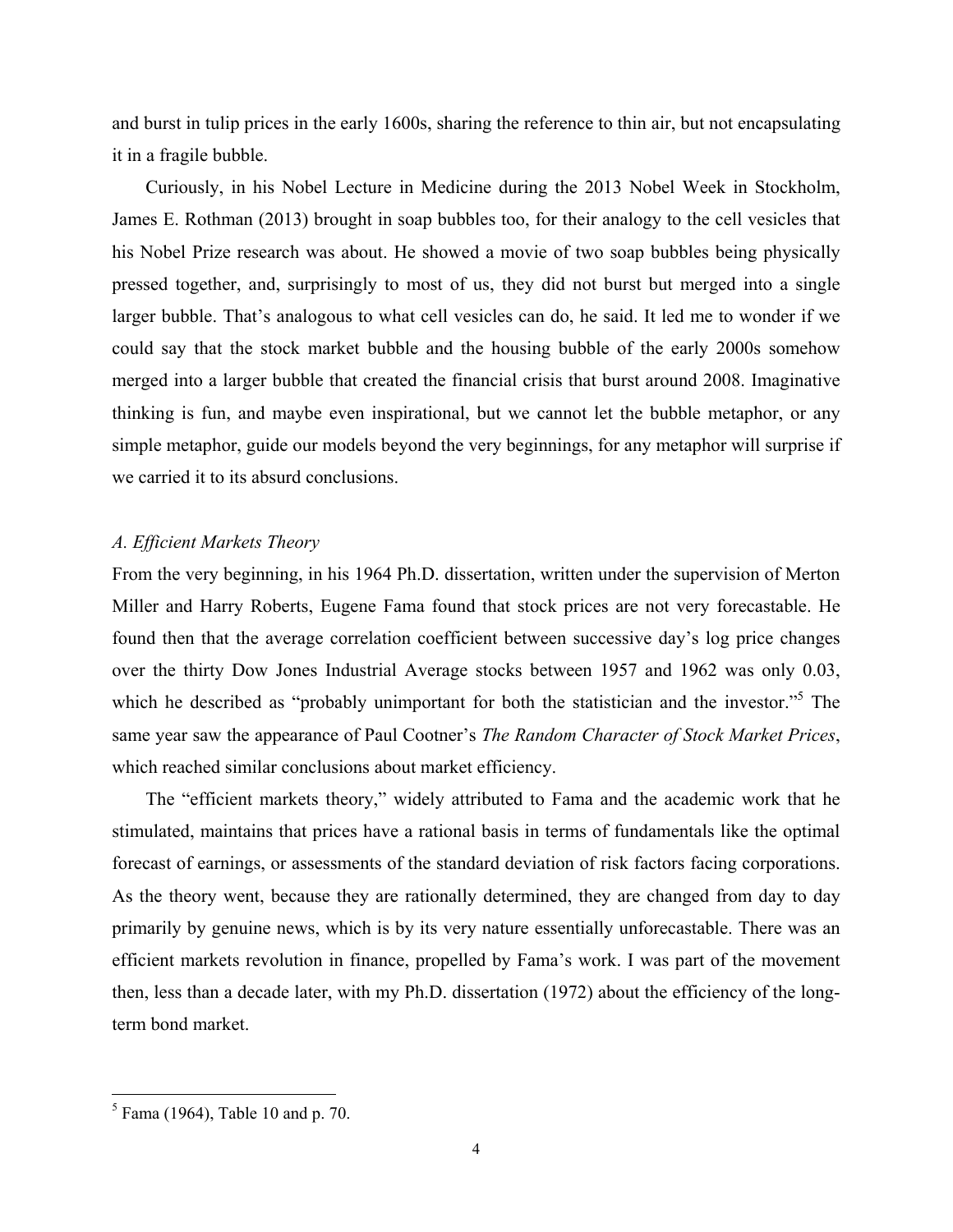## *B. Alternative Views and Forecastability of Returns*

These conclusions came against a backdrop of public interest then in speculative bubbles encouraged by the strong bull market in the United States: real stock prices more than quadrupled in the 16 years from 1948 to 1964. John Kenneth Galbraith's best-selling 1954 book *The Great Crash 1929*, described in literary terms the follies of the boom of the 1920s and subsequent collapse and concluded that "the chances for a recurrence of a speculative orgy are rather good"<sup>6</sup>

His book was followed up by another popular book, Charles Poor Kindleberger's *Manias Panics and Crashes,* 1978, which used a similar method of recounting of human events laced with descriptions of human foolishness. Neither of them made much use of academic research in psychology or sociology, writing many years before the behavioral finance revolution, and so they came across to some as insubstantial. While both Galbraith and Kindleberger were respected academics, and the stories in their books were often compelling, many felt that their works did not have the scientific credibility of the careful data analysis that was widely taken to support market efficiency, though then again, they were provocative.

Ultimately, the question in reconciling the apparently conflicting views comes down to that of constructing the right statistical tests. It turns out that the apparently impressive evidence for market efficiency was not unimpeachable.

#### 2. EXPECTED PRESENT VALUE MODELS AND EXCESS VOLATILITY

The simplest version of the efficient markets model — which maintains that stock price movements can be interpreted entirely as reflecting information about future payouts of dividends, and that hence that there is never a good time or bad time to enter the market — has, ever since the efficient markets revolution began, maintained a powerful hold on scholarly imaginations as a worthy approximation to more complex models. This form sets price equal to the expectation, conditional on publicly available information at the time of the present value of future dividends discounted at a constant rate through time:

(1) 
$$
P_t = E_t \sum_{k=0}^{\infty} \frac{b_{t+k}}{(1+r)^{k+1}}
$$

One way to test this efficient markets model is to regress the return between  $t$  and  $t + 1$ ,  $t=1,...,n$  onto information variables known at time *t*,  $I_t$ ,  $t = 1,...,n$ . Often, these tests can be

 6 Galbraith (1954), p. 194.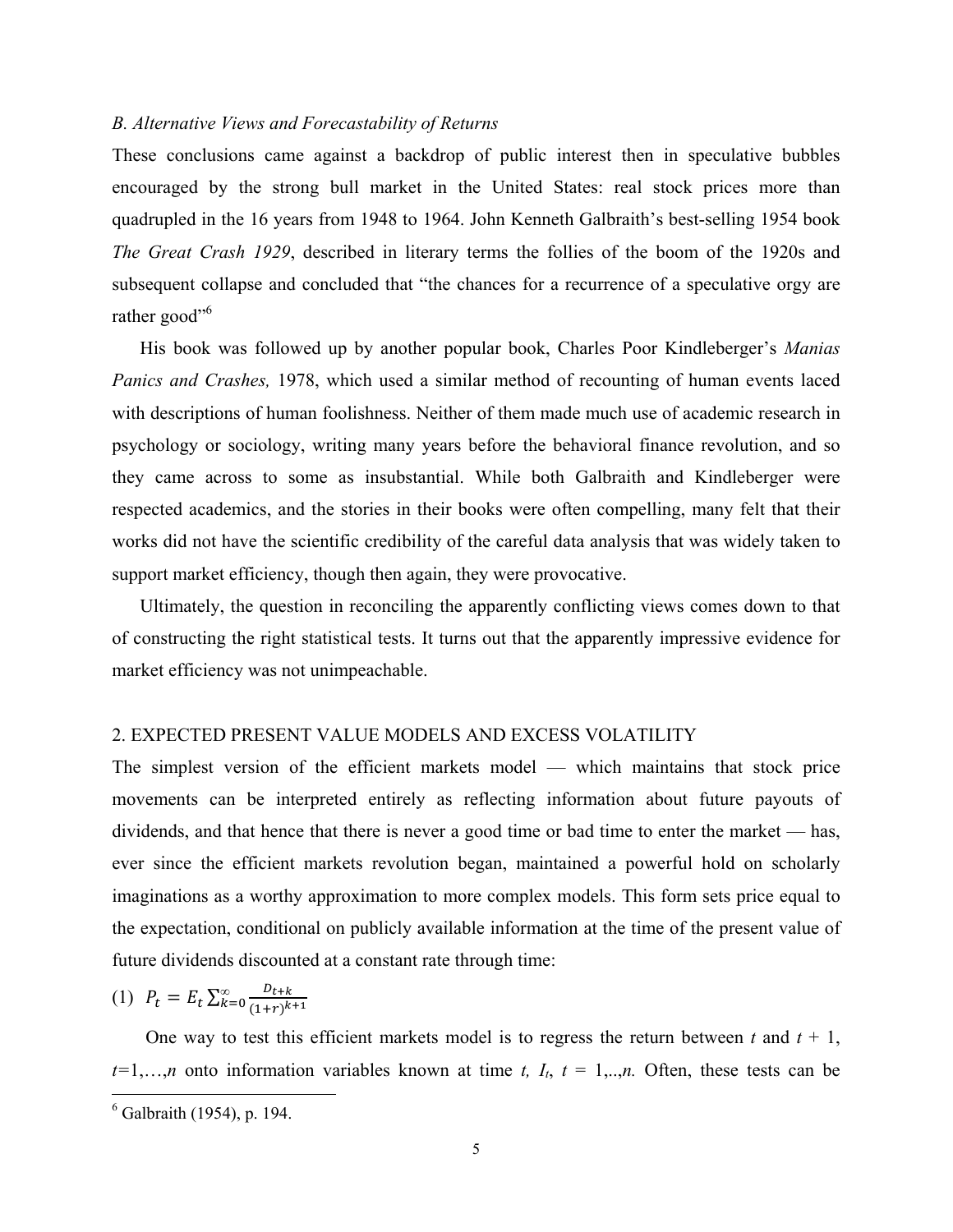described approximately as tests of the "random walk hypothesis," that price changes are purely random and unforecastable. One accepts the efficient markets model if the coefficients of the information variables used to forecast future returns or price changes are not significantly different from zero. Moreover, even if the model is rejected, if the proportion of variance in returns that is predicted is small, one concludes that the model is a good approximation to reality.

These tests, and various analogues of them, are the kinds of tests of market efficiency that abounded in the literature. But the power of such tests of perpetual unforecastability of returns against an alternative that represents the world as driven entirely by temporary fads and fashions — with no fundamental reason for any change in prices — can be very low since plausible such alternatives also imply that only a tiny fraction of month-to-month returns is forecastable. Shiller (1984, 1989), Summers (1986).

Many tests of market efficiency use daily observations of prices, and because the observations come so frequently, there may be many hundreds of observations, even if the span of the data is only a few decades. There is a tendency for many people to think that hundreds of observations must be a lot of data, but it is not necessarily a lot of data from the standpoint of distinguishing an efficient markets model from a relevant alternative.

We might, for example, be trying to distinguish using price time series data a random walk from a continuous-time first-order autoregressive process.<sup>7</sup> In the former, whether prices are too high or too low has no ability to predict future changes. In the latter, when prices are too high relative to the mean they should tend eventually to fall (a sort of bursting of the bubble, though not a sudden catastrophic one). But, tests may have very little power to distinguish the two models, if the autoregressive parameter is close enough to one, even with a large number of observations, even with day to day or minute to minute observations. With a fixed span of data increasing the frequency of observation, even to the limit of continuous observation, does not bring power to one, Shiller and Perron (1985), Phillips and Perron (1988).

The Scientific Background for the 2013 Nobel Prize in Economics (Economic Sciences Prize Committee of the Royal Swedish Academy of Sciences 2013) emphasized the results of this year's laureates as confirming that there is better forecastability (in terms of R squared) of speculative asset returns for longer time horizons. This accords with longstanding advice that

<sup>&</sup>lt;sup>7</sup> In continuous time, we are speaking of distinguishing a Wiener process from an Ornstein-Uhlenbeck process.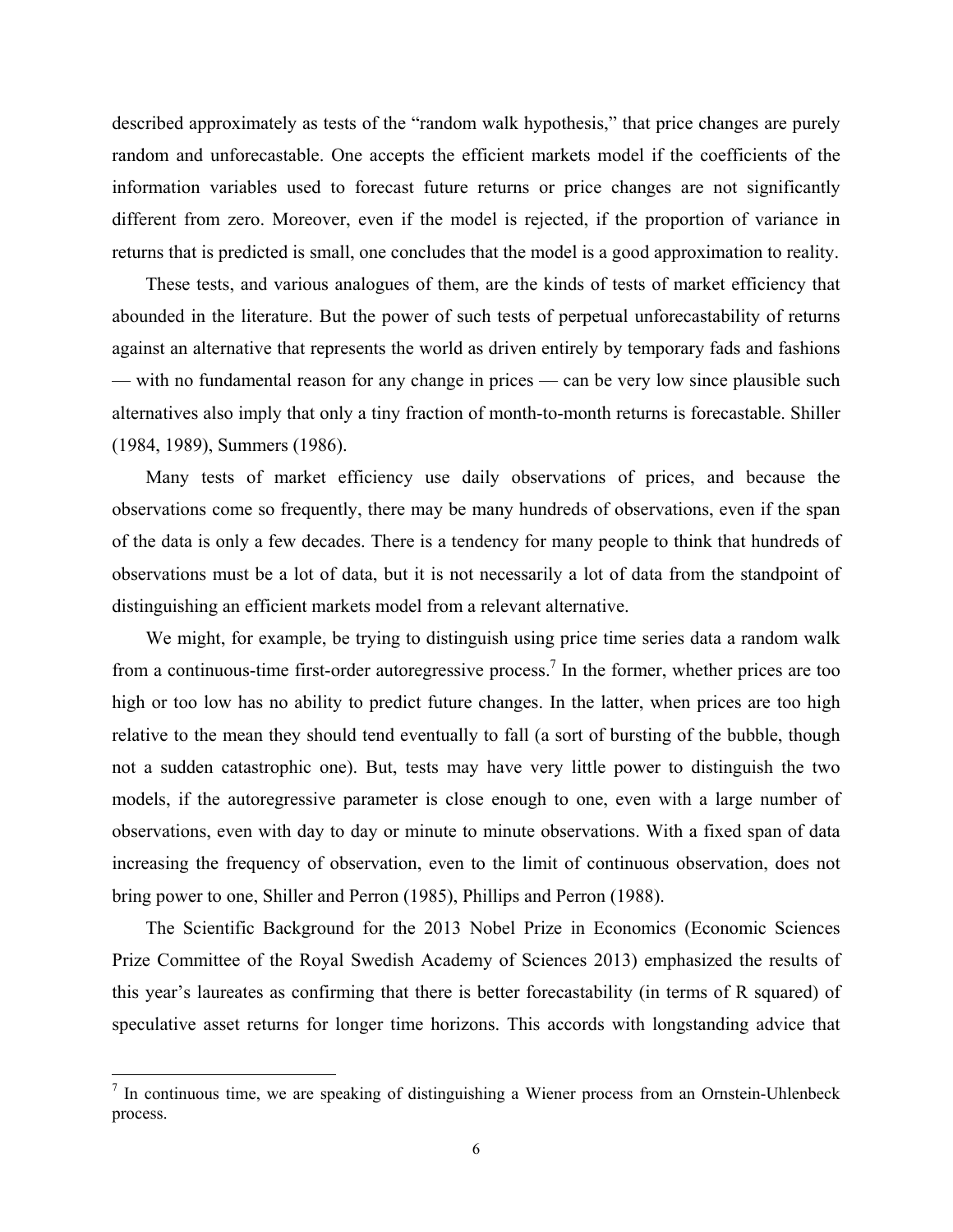investors should be patient, that they cannot expect to see solid returns over short time intervals. But this is just the opposite of what one would expect in weather forecasting, where experts can forecast tomorrow's temperature fairly well but can hardly forecast a year from tomorrow's temperature.

It is easy to see why short-term forecastability of price changes in investable assets should in some sense be unlikely: if investment returns were substantially forecastable from day to day, it would be too easy to get rich in a year or so by trading on these forecasts, and we know it cannot be easy to make a lot of money trading. This notion was formalized in a continuous-time framework by Sims (1990) who defined "instantaneous unpredictability" of a speculative asset price by the requirement that the R squared of the prediction from time *t* to time  $t + s$  goes to zero as *s* goes to zero. He showed under certain regularity conditions that if prices are not instantaneously unpredictable then simple rapid-trading schemes could achieve unbounded profits, which of course cannot match reality.

Taking these primal reasons to doubt that returns are forecastable over short horizons into account, the low R squared in many tests of short-run market efficiency are neither surprising nor interesting. The tests tell us only the obvious, and do not tell us about the rationality of markets beyond that people are not missing easy opportunities to get rich very fast.

I proposed that an alternative class of tests, based on the estimated volatility of returns, tests for "excess volatility" would have more power against the important alternatives to efficient markets theory, first for the bond market, rejecting the expectations model of the term structure of interest rates with U.S. and U.K. data (Shiller 1979) and then rejecting the simplest efficient markets model for the U.S. stock market (1981a).<sup>8</sup> Independent work by Kenneth Singleton (1980) used a variance bounds test to reject the expectations model of the term structure of interest rates with U.S. data, and Stephen LeRoy and Richard Porter (1981) rejected the simple efficient markets theory for the U.S. stock market. Variance bounds tests were also used to test consumption-discount-based efficient markets models, (Shiller 1982, Lars Hansen and Ravi Jagannathan 1991). Efficient markets models also imply bounds on the covariance between asset prices (Beltratti and Shiller 1993).

<sup>&</sup>lt;sup>8</sup> The volatility tests were partly inspired by work Jeremy Siegel did (1977) which involved calculation of ex-post rational price series.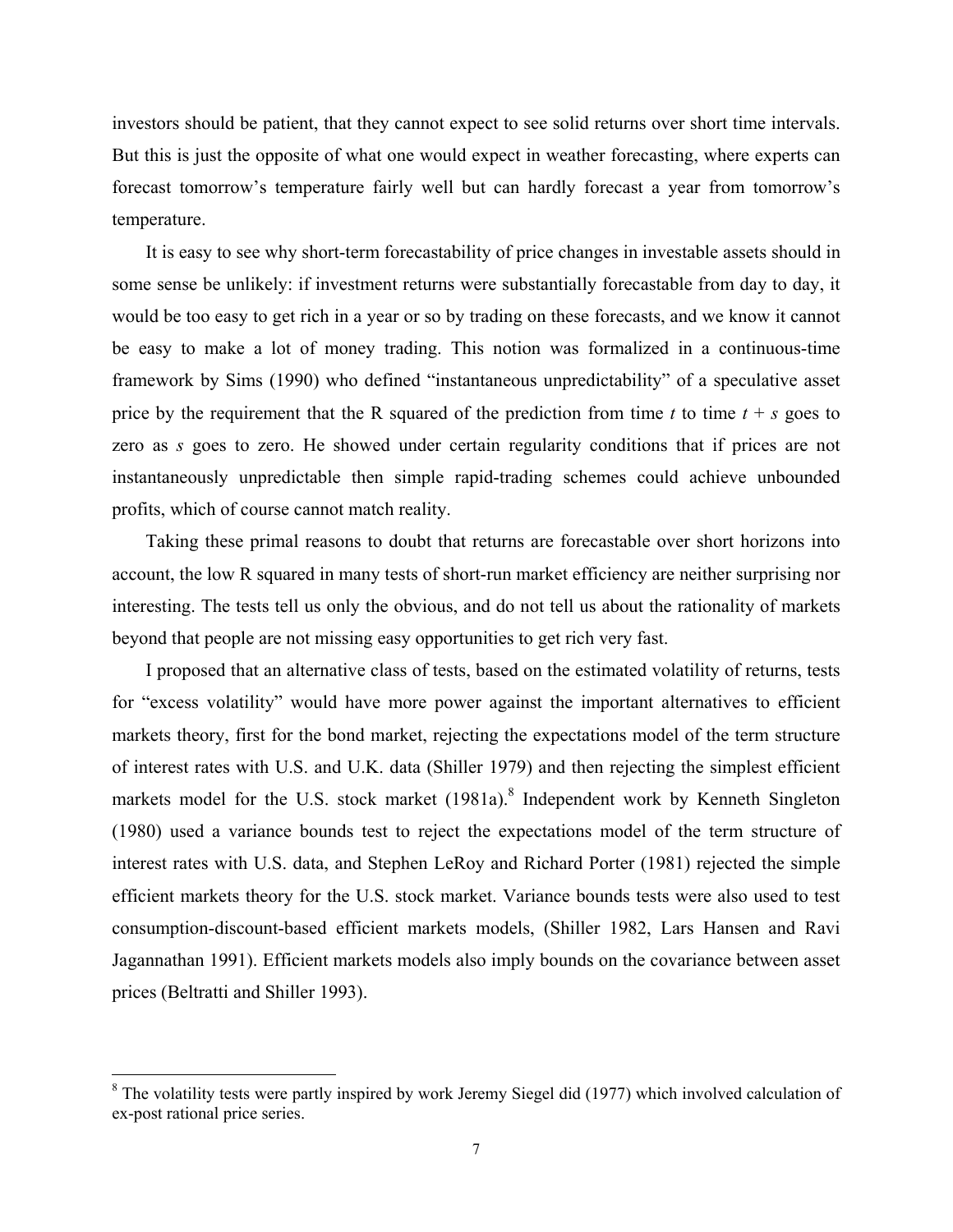These tests may be more powerful than regression tests of the basic efficient markets notions against important alternatives. It is true that under the conventional assumptions of the regression model the usual t-test for the coefficient of a forecasting variable in a regression with excess return as the dependent variable has well-known optimality properties. But testing market efficiency by regressing excess returns on information variables makes no use of the terminal condition that requires that all movements in prices need to be justified by information about subsequent movements in fundamentals. I showed (1981) that if we broaden the maintained hypothesis for this condition, then a regression test is not optimal. In fact, under certain extreme assumptions about data alignment, a simple variance ratio test, instead of a regression test, may be uniformly most powerful.<sup>9</sup>

Another kind of test of market efficiency is the event study, which is an analysis of the effects of a specified event (such as a stock split) on the price of an asset in the days before and after the event, taking many different examples of a kind of event and showing the average price performance. It is analogous to a regression test, of a panel of time series of daily returns of many stocks on a dummy variable representing the day of a certain kind of event and on dummies representing the days after the event became public. The test of market efficiency is a test for significance of the coefficients of the dummies corresponding to days after the event. The first event study in the academic literature has been taken to be Dolley (1933), but, as the Scientific Background for the 2013 Nobel Prize in Economics notes, it was not until the impressive 1969 paper by Eugene Fama, Lawrence Fisher, Michael Jensen and Richard Roll that showed that, conditioning on an event, one tends to see a lack of any consistent and important further price response after the event is public knowledge. Dolley in his 1933 article was immersed in all the details of stock splits, and of course did not mention efficient markets theory. Fama, Fisher, Jensen, and Roll instead showed evidence for this newly developed and expanded theory, evidence that could be seen visually impressively in a plot of stock returns before and after the event.

<sup>&</sup>lt;sup>9</sup> John Cochrane, in his review of my volatility tests (1991), stressed a sense in which there is an equivalence of volatility tests and regression tests. But this is about the equivalence of null hypotheses, not equivalence of test power. Cochrane later followed this up with a paper (2008) recognizing the importance of the terminal condition; see also Lewellen and Campbell and Yogo (2006).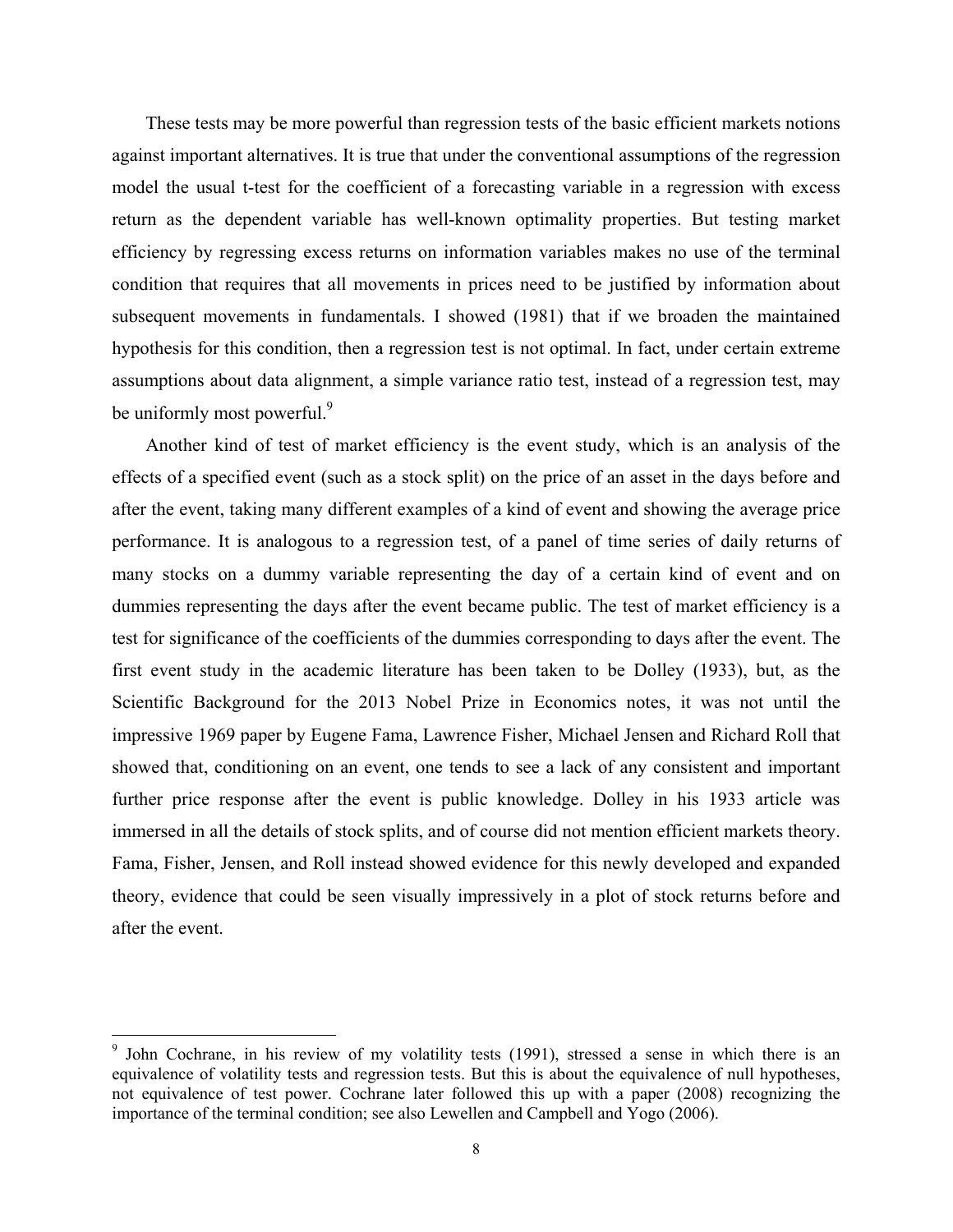But, again, the efficient markets tests, which are essentially the same as regression tests, do not have the power to tell us whether there are also bubbles affecting prices, or even whether the major component of stock price movements comes from bubbles.

The variance bounds test rejections of market efficiency could not be dismissed as correct but unimportant, as were the inefficiencies that the efficient markets literature had discovered, for they suggested that most of the variability of the aggregate stock market was not explainable as related to information about future fundamentals.

Critics of the variance bounds tests became abundant, and I endeavored at first to answer some of them, answering Terry Marsh and Robert Merton (1986), Shiller (1986) and answering Allan Kleidon (1986), Shiller (1988). But the volume of the literature expanded beyond my abilities to respond, and significantly changed its direction as well. Sometimes the disagreements got abstract and seemed to raise deep issues about epistemology or the philosophy of logic. I must leave it to a broader professional consensus what is the outcome of this debate.

I collected my papers on the subject and summarized the literatures in my book *Market Volatility*, 1989, at which point I largely abandoned my econometric work on excess volatility. Others continued the line of work, and much more has happened since.

#### *A. Visual Portrayals of Excess Volatility and of the Stock Market as Forecaster*

Just as event studies visually convinced many readers of some merits of efficient markets theory by showing event study plots, showing stock prices before and after an event, so too other simple plots seem to have been convincing in a different way that stock market are really not so efficient.

Figure 1 is an updated version of one that I showed in my 1981 paper, a third of a century ago, of the real level of the stock market since 1871, as well as the behavior through time of the actual present value of future real dividends discounted at a constant rate. The real stock price series is one published by Standard & Poor's, called the S&P Composite (after 1957 the S&P500) deflated by the U.S. consumer price index.

The earlier version of this plot turned out to be the centerpiece of that paper, judging from the attention that others gave to it. Sometimes a simple plot seems to be more disturbing than a formal analysis. Looking at the data is like seeing a photojournalist's account of a historical event rather than reading a chronology: it is more immediate and invites intuitive comparisons.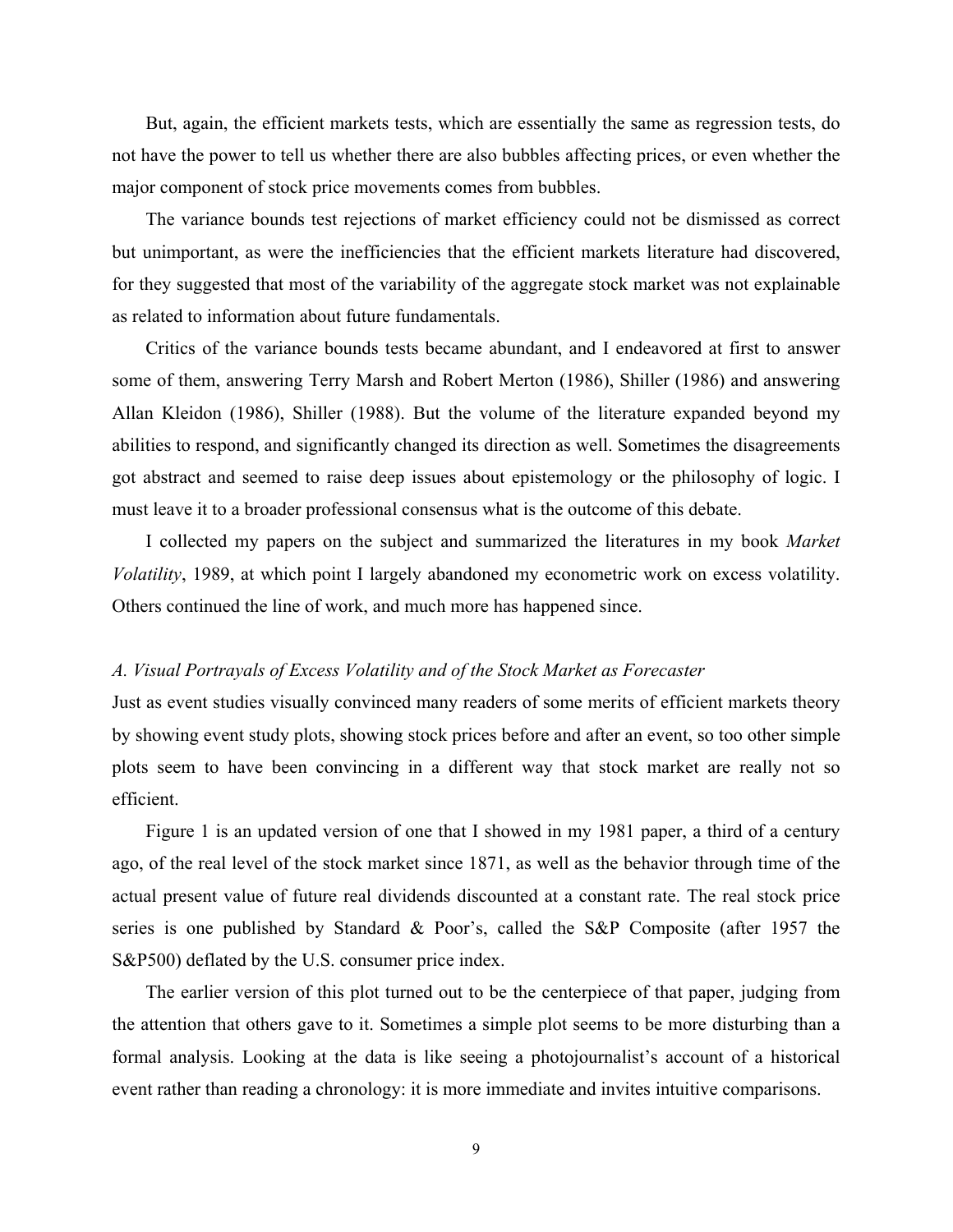To produce this figure, the present value of dividends for each date 1871-2013was computed from the actual subsequent real dividends using a constant real discount rate  $r = 7.6\%$  per annum, equal to the historical average real return on the market since 1871. For this figure, we can make use of the actual dividends, as published by Standard & Poor's since 1926 (and extended back to 1871 by Alfred Cowles 1939 as I described in my book (1989)). We did not know dividends after 1979 when I published the original version of this figure, and we do not know at this writing of dividends after 2013.

For this lecture, in 2013 as I did in 1981, I made some simple assumptions about the as-yetunseen future dividends, beyond 2013. This time I used a conventional dividend discount model, the Gordon Model, using the most recent 2013 S&P 500 real dividend as a base for forecasts of dividends after 2013 showing two alternative assumptions about dividends after 2013. In one, I assumed that real dividends will grow forever from the last observed dividend, in 2013, at the same average growth rate as over the most recent ten years, 5.1% per year, which gives a 2013 value of 1292 for *P\**. In another, the calculations are the same but the growth rate of dividends after 2013 are taken as the geometric average growth rate over the last thirty years, 2.5% a year. This gives a 2013 value of 669 for *P*\*. Both of these may be contrasted with real market values of the S&P 500 index over the year 2013 ranging from 1494 to 1802.<sup>10</sup>

Should we take the latest ten years real dividend growth as a guide to the future, rather than the last 30 years or some other interval? The ten-years data are more recent, but ten years is a short time historically speaking, and the years 2003 to 2013 were unusual, starting with the aftermath of the 2001 recession, and encompassing the biggest financial crisis, and government stimulus packages, since the Great Depression. Reasonable people will certainly find reasons to differ. Worse than that, there is no objective way to forecast dividends out for decades, which is why I showed both here, as a crude indication of uncertainty today about future dividends and why it is hard to imagine that the market somehow "knows" the correct optimal forecast.

The point of showing the two different  $P^*$  series is that, clearly, there is substantial uncertainty about the present value of dividends after 2013, but there is not so much variability

 $10$  Jeremy Siegel (2005), (2008) has made the point that since the dividend payout rate for earnings has been trending down since World War II, dividend growth should be higher in the future than it was. If companies reinvest earnings rather than pay them out, they should have more dividends to pay in the future. The validity of this theory is not without doubters. Arnott and Asness (2003) point out that perhaps lower dividend payouts may reflect managers' decision in the face of evidence that they have that earnings growth will be lower.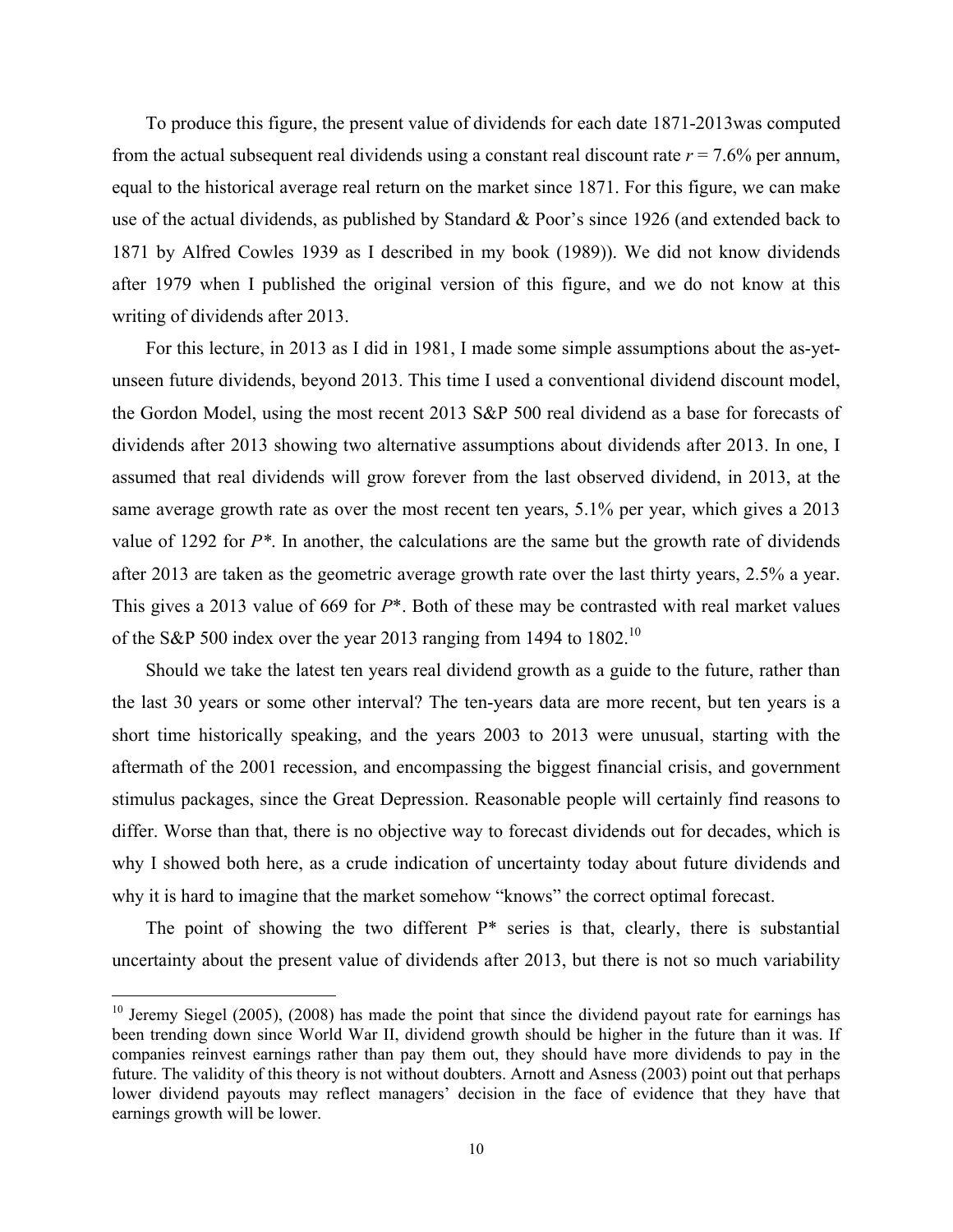from year to year, as seen today, about the present value of subsequent dividends for earlier years. For earlier years, say before 1980, 2013 is so far in the future and is discounted so heavily that over a wide range of possible 2013 dividend values there is not much difference in *P*\*.



*Figure 1.* Real Standard & Poor's Composite Stock Price Index along with Present values with constant discount rate of subsequent real dividends accruing to the index 1871−1913. The two present values differ in their assumption about dividend growth after 2013.

The striking fact is that by either assumption the present value of dividends (on the log scale used in the figure) looks pretty much like a steady exponential growth line, while the stock market oscillates a great deal around it. I asked in 1981: if, as efficient markets theory asserts, the actual price is the optimal forecast as of any date of the present value as of that date, why is the stock market so volatile?

Different people have different reactions to this figure, but a common reaction is that the efficient markets model  $P_t = E_t(P_t^*)$  looks implausible here. Why is price jumping around so much if the value it is tracking is just such a simple trend? It is not that  $P_t$  should always look smoother through time than  $P_t^*$ , for it is consistent with the model that there can be sudden shifts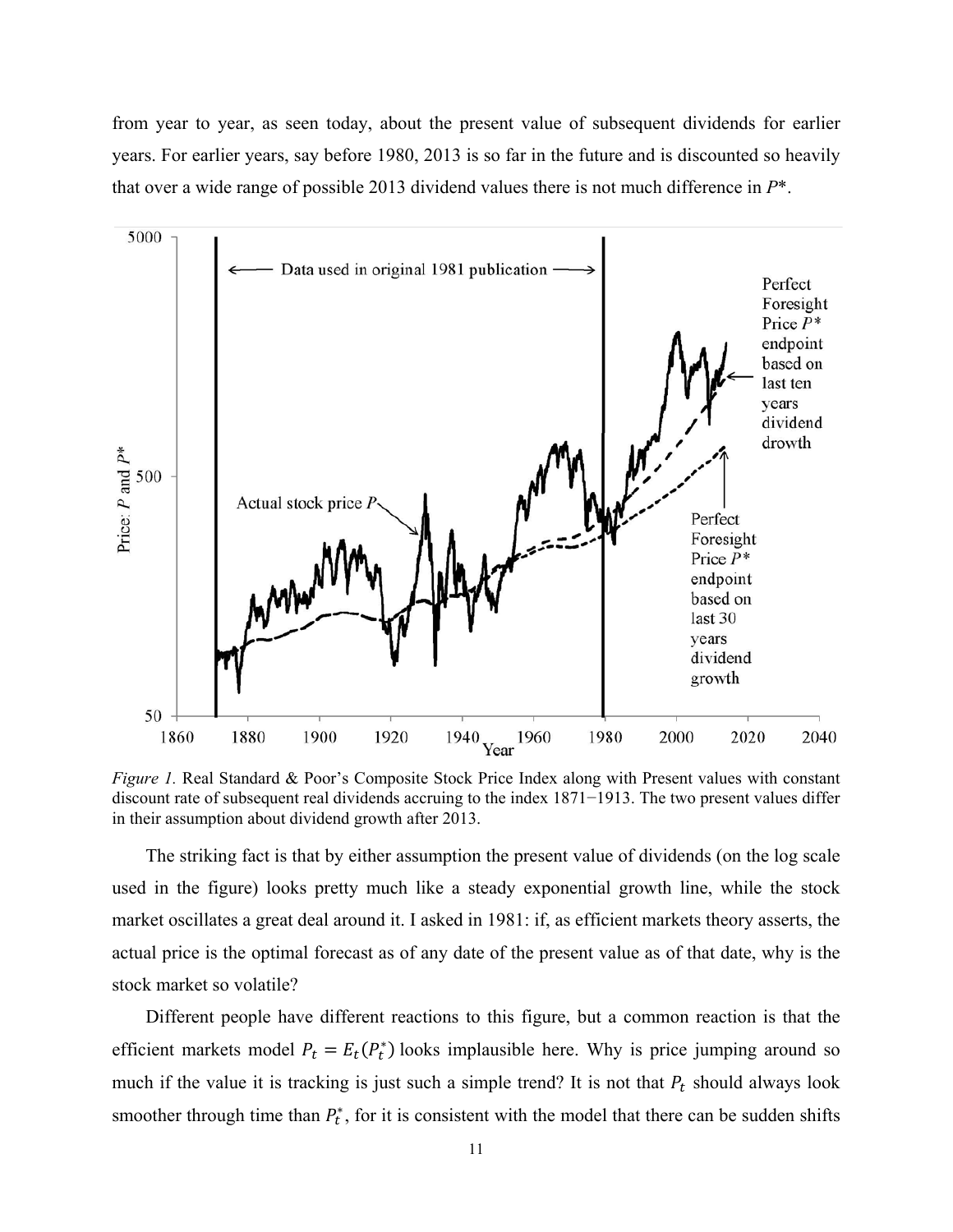in price when there is important new information about subtle changes in trend. But it would seem that important new information should be something that occurs only rarely, given the smooth nature of dividends.

To see the problem for efficient markets here, imagine that the series labeled  $P_t^*$  is not price but air temperature, and that  $P_t$  is a weather forecaster's forecast of the temperature for that day *t*. We might be inclined to label this weather forecaster as insane. Even though in the stock market there isn't immediate feedback to the forecaster about forecast errors, still a forecaster should avoid adjusting forecasts up and down frequently, unless there is actual new information, and clearly there wasn't, not information about something that actually happened in stock market history.

One very basic thing that is learned from this figure is that the model that people essentially know the future, a model that is often suggested as an approximation, is wildly wrong in all periods. Sometimes people have suggested that the low stock prices seen in the Great Depression of the 1930s were justified because people rationally saw the damage to future real dividends caused by the Depression. But, in fact, at the worst of the stock market depression, in 1932, subsequent dividends just weren't low enough for long enough to depress  $P_{1932}^*$  by much at all. Nothing has ever deflected real dividends for very long from a long-run growth trend of a couple percent a year.

In my original paper (1981), I detrended the data (as is shown in a reproduction of that plot in the Scientific Basis (2013) shown on the Nobel Foundation website), thinking that it is reasonable to assume that people know the trend. Under that assumption, the efficient markets model implies that the variance around trend should be less for *P* than for *P\**, which is plainly not the case in Figure 1. But, there was a lot of negative reaction by critics of my paper to the assumption that the trend is essentially known.

Generally, these criticisms held that there was always some reason to think that the path of dividends might eventually depart markedly from its historical growth path, and that investors were evaluating constant new information about that possibility, and that they were rational to do so even if the dividend growth path never deviated far for long from a trend. This assumes that all the fluctuations are because of genuine information about those "black swan" outlier events that might have happened in more than a century but just didn't happen. Some of the criticism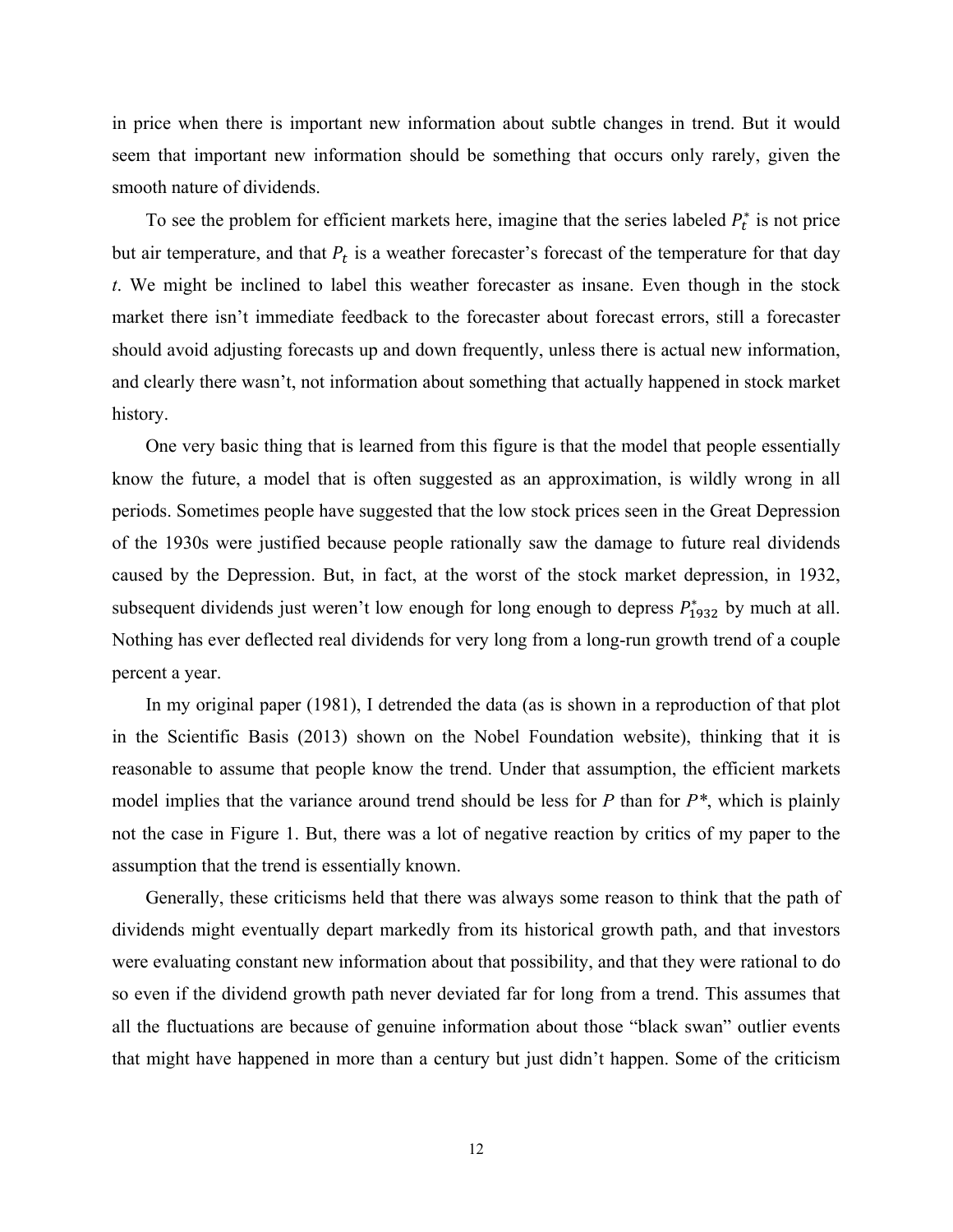had to do with the possibility that the dividend series might have a unit root, and so that the apparent smooth trend was just a chance outcome, that might not be continued into the future.<sup>11</sup>

The uncertainty about the present value of dividends after 2013 as shown in Figure 1 does highlight an important problem. At every point in history there must have been some such uncertainty about future dividends. There are always factors that creative minds can bring up that would suggest a higher or lower rate of growth of dividends in the future.

For example, can we tell an efficient markets story why the stock market was so low in the Great Depression? The present value of actual future dividends was not particularly low in the Depression, but maybe people thought that they would be low, given the extent theories of the time. Or maybe they thought that the government would eventually nationalize the stock market without compensation. One might say that it would not be manifestly irrational, not crazy, to believe such stories. But, why, then, do these stories come and go through time, causing the fluctuations in the market?

#### *B. Variations on the Present Value Model*

Of course, as we have noted, the basic notion of efficient markets does not necessarily require that discount rates are constant or that returns are not forecastable. A more general form of efficient markets would allow discount rates to depend on the time-varying one-period rate of interest:

(2) 
$$
P_t = E_t(P_t^{*r}) = E_t \sum_{k=0}^{\infty} \prod_{j=0}^{k} \frac{1}{(1 + r_{t+j} + \varphi)} D_{t+k}
$$

Or, in a model proposed by LeRoy (1973) and Lucas (1978), it could depend on consumption, using the marginal rate of substitution between consumption in successive periods as a discount rate:

(3) 
$$
P_t = E_t(P_t^{*C}) = E_t \sum_{k=0}^{\infty} \prod_{j=0}^{k} M_{t+j} D_{t+k}
$$

 $\overline{a}$ 

where  $M_t$  = marginal rate of substitution in consumption between *t* and  $t + 1$ , which is, assuming constant relative risk aversion *A*,  $\rho(C_t/C_{t+1})^A$  and  $C_t$  is real per capita consumption at time *t*.

 $11$  Unit root problems pose potentially serious problems for financial econometrics, see Torous (2004), Campbell and Yogo (2006), Cochrane (2007). Campbell and I (1988) proposed log-differencing to recast excess volatility tests in more robust terms, West (1988) showed another elegant approach, which strengthened the evidence for excess volatility.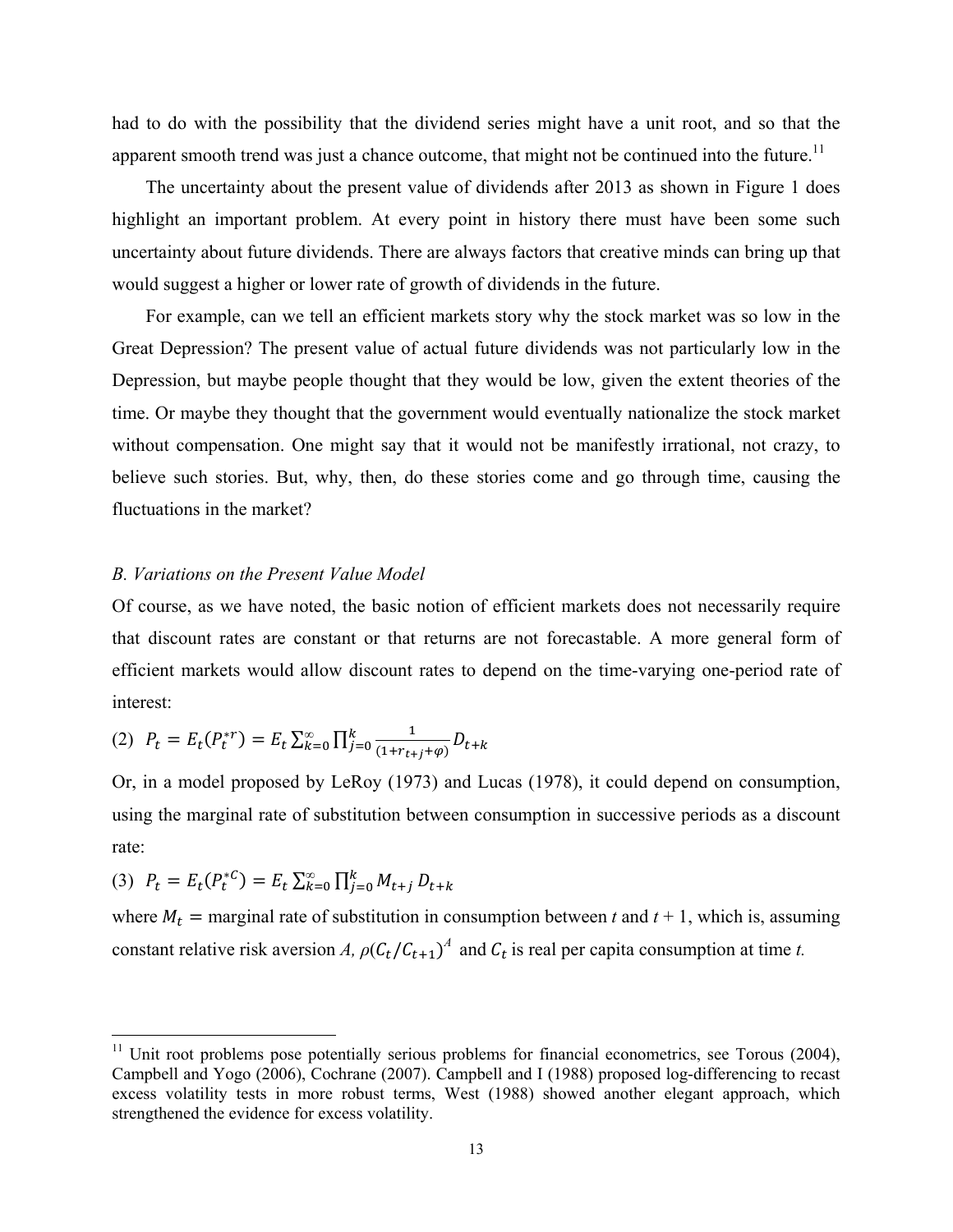

*Figure 2.* Real Standard & Poor's Composite Stock Price Index along with three present values of subsequent real dividends accruing to the index, 1871−2013. All three present values assume real dividend growth 2003-13 will continue forever after 2013. The three present values differ from each other only in the assumed time series of discount rates.

Figure 2 shows the actual stock price with U.S. and the perfect foresight stock price corresponding to each of the three measures.<sup>12</sup> One again, the figure reveals that there is little correspondence between any of these measures of ex-post rational price and actual stock price. People did not behave, in setting stock prices, as if they knew the future of these variables and reacted rationally to this knowledge. Moreover, if we assume that they did not actually have knowledge the future, then one is led to wonder why the actual stock prices varied through time as much or more than the perfect foresight prices did.

There are continuing attempts to modify the consumption-based model to improve its fit, Campbell and Cochrane (1999) and Lars Hansen, in his Nobel Lecture (2013) but not yet any model that could be set alongside Figure 2 here as an inspiring vindication of efficient markets theory.

<sup>&</sup>lt;sup>12</sup> The parameter  $\varphi$  was estimated to make the average  $r_t + \varphi$  equal the average real return on the stock market 1871−2013. The parameter *A* was set at four and *ρ* at one. The one-year interest rate is pieced together from various sources as described in Shiller (1989, 2005) and real per capita consumption is from the U.S. National Income and Product Accounts.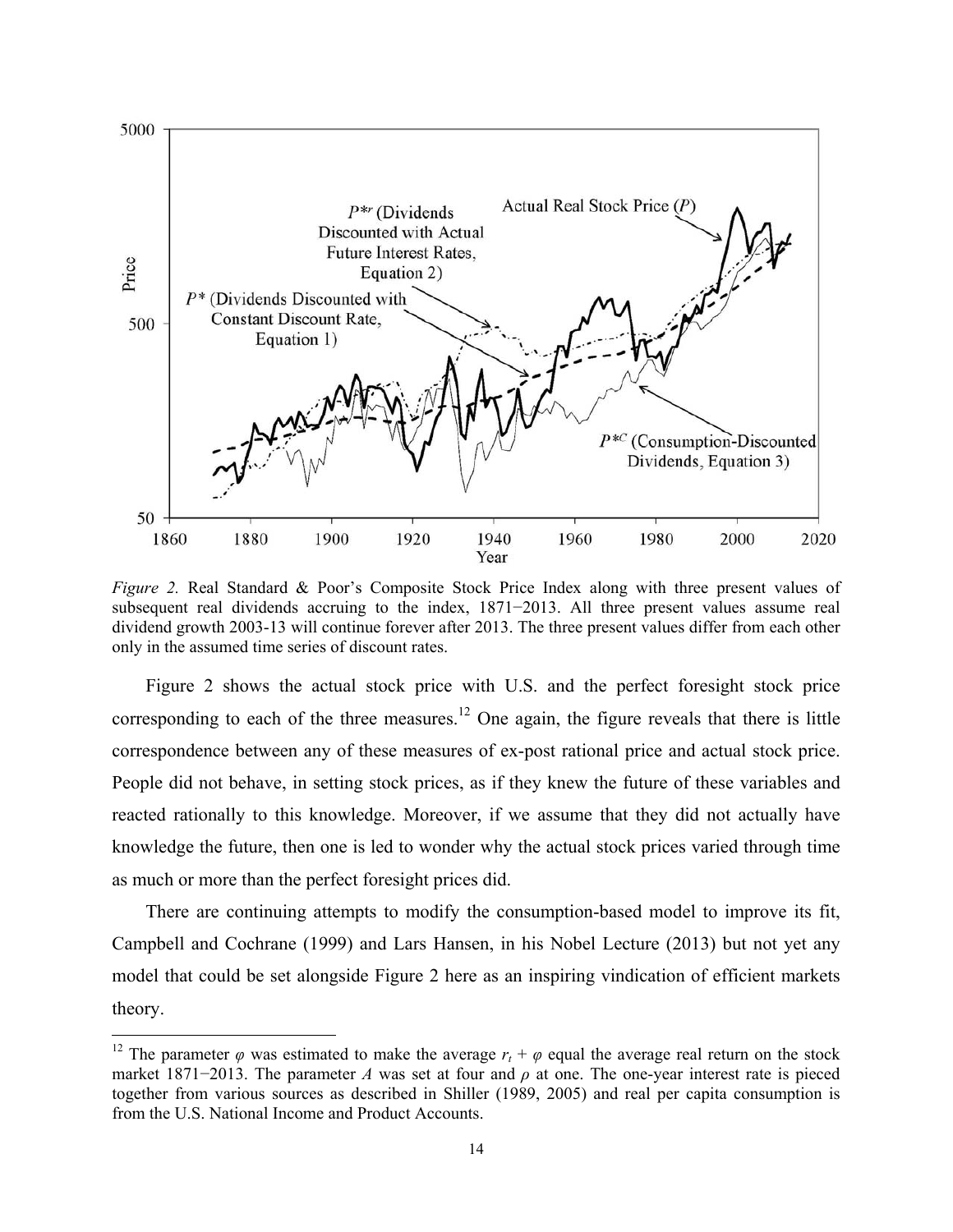John Campbell and John Ammer (1993) did a variation decomposition of unexpected excess returns using time series methods and U.S. postwar data. The decomposition is based on the log linearization of the present value relation used in Campbell and Shiller (1988). The time-*t* innovation  $E_t - E_{t-1}$  in the excess return over the risk free rate  $e_t$  can be shown, with a terminal stationarity condition, as a tautology, to be the sum of three innovations:

$$
e_{t+1} - E_t e_{t+1} = (E_{t+1} - E_t) \{ \sum_{j=0}^{\infty} \rho^j \Delta d_{t+1+j} - \sum_{j=0}^{\infty} \rho^j r_{t+1+j} - \sum_{j=1}^{\infty} \rho^j e_{t+1+j} \}
$$

Using this decomposition and a vector-autoregressive model in difference form, that post World War II stock market returns, Campbell and Ammer found that excess returns innovations have a standard deviation that is two or three times greater than the standard deviation of innovations in future dividend growth. Aggregate stock market fluctuations have therefore been dominated by fluctuations in predicted future returns, not by news about future dividends paid to investors.<sup>13</sup>

## *C. Interpretations of Return Predictability*

Sociologists have a possible interpretation of these results, an interpretation that reflects a body of thought that goes back over a hundred years. The market fluctuates as the sweep of history produces different mindsets at different points of time, different zeitgeists. Emile Durkheim (1893) spoke of the "collective consciousness," that represents the shared beliefs, attitudes and moral judgments that characterize a time. Maurice Halbwachs (1925) spoke of the "collective memory," the set of facts that are widely remembered at any point of time, but that are forgotten eventually if word of mouth and active news media do not perpetuate their memory. News media tend to slant their stories towards ideas of current interest, rather than useful facts that readers no longer find interesting.<sup>14</sup> Surely simple forgetting of past experiences affects popular judgments. How many people today could give any account of the financial panic of 1907, or of the housing boom of the late 1940s? One could stop anyone on the street in those times and get a ready account, now blank ignorance from almost everyone. When a bubble is building, the suppression of some facts and embellishment of other facts (just as with winning college debaters) occurs naturally through the decay of collective memory, when media and popular talk are no longer

<sup>&</sup>lt;sup>13</sup> These results have been criticized by Goyal and Welch (2003), (2008), Chen and Zhao (2009) and Chen, Da and Zhao (2013), and rebutted by Campbell, Polk and Vuolteenaho (2010) and Engsted Pedersen and Tanggaard (2012).

<sup>&</sup>lt;sup>14</sup> See Shiller (2000) and Mullainathan and Shleifer (2005).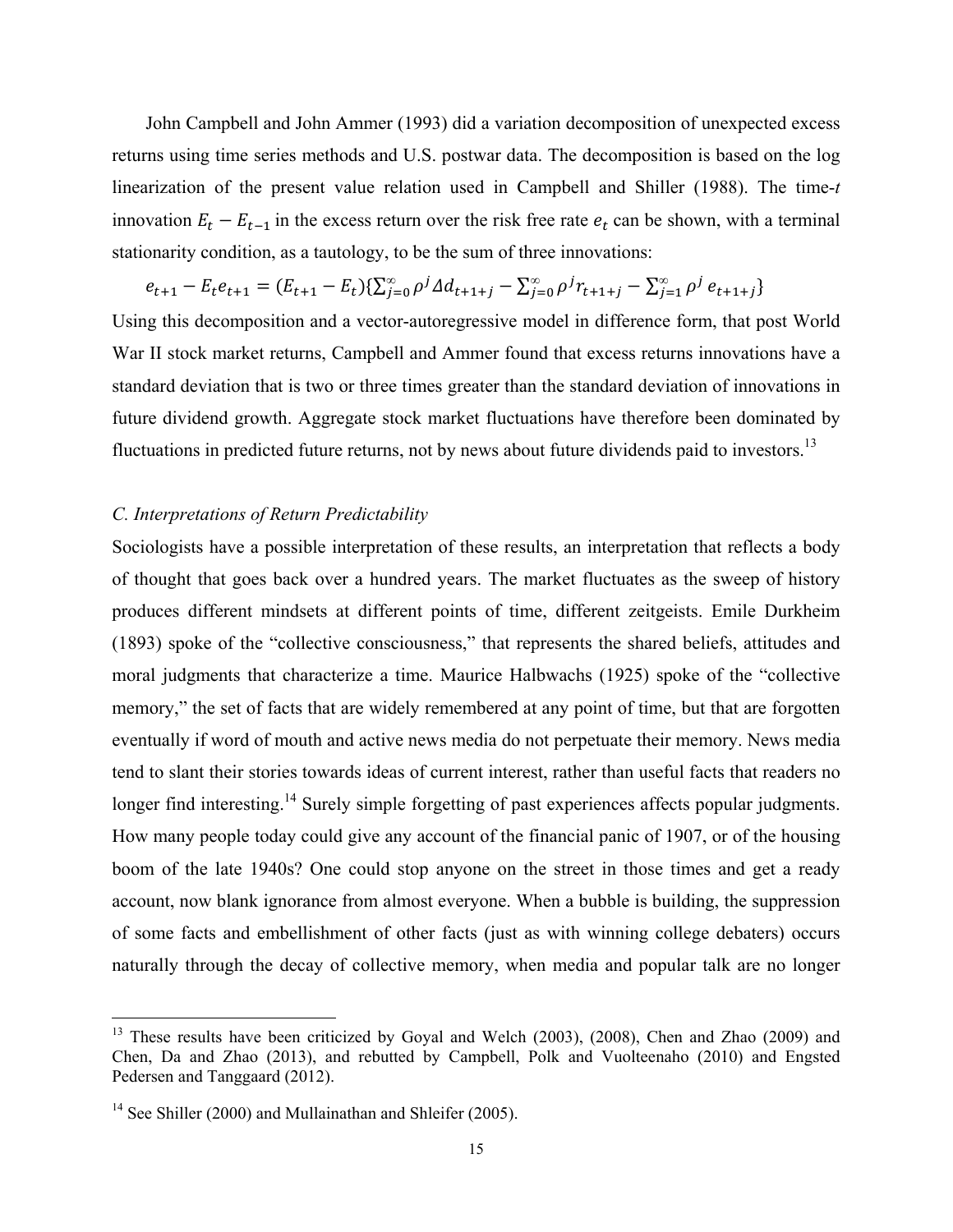reinforcing memories of them, and the amplification of other facts through the stories generated by market events.

It is hardly plausible that speculative prices make effective use of all information about probabilities of future dividends. It is far more plausible that the aggregate stock market price changes reflect inconstant perceptions. changes which Keynes referred to with the term "animal spirits," changes that infect the thinking even of the most of the so-called "smart money" in the market. Keynes anticipated this in his 1921 *Treatise on Probability,* which asserted that probabilities are not precisely measurable in the sense that decision theory supposes, that there are always ambiguities. He said that because of this fundamental ambiguity, there is, in financial transactions inevitably an "element of caprice."15 Critical decisions are made on impulse rather than calculation. One may have done calculations of probabilities, but one usually does not fully believe one's own calculations, and proceeds on gut feeling.

In an early behavioral finance paper of mine, that I wrote thirty years ago, "Stock Prices and Social Dynamics" (1984), I proposed yet another expected present value model for consideration as a model of stock prices, though it is one that we cannot plot back to 1871 as we did with the three expected present models shown and plotted above, because it depends on a time-varying factor that is not objectively quantifiable, at least for now. I have been attempting to measure a stock market factor like this with survey techniques, of individual and institutional investors, but only since 1989. There are other surveys of investor sentiment as well, but the results are hardly definitive. My surveys of individual and institutional investors starting in  $1989^{16}$  as well as my surveys with Karl E. Case of homebuyers starting in  $1988<sup>17</sup>$  are being continued by the Yale School of Management.

Thirty years ago I called this as yet unmeasured factor the demand for stocks by ordinary investors, but today let us call it animal spirits,  $A_t$ .  $A_t$  represents the demand for stocks per share at time *t* everyone who is not smart money, people not really paying attention, not systematic, not engaged in research, buffeted by casually-encountered information. They are certainly the

 $15$  Keynes (1921), p. 23.

<sup>16</sup> http://som.yale.edu/faculty-research/our-centers-initiatives/international-center-finance/data/stockmarket-confidence. Greenwood and Shleifer (2013) examine the relation to stock price data of investor sentiment indices from six different survey sources including mine

 $17$  Case and Shiller (1988, 2004), Case, Shiller and Thompson (2012).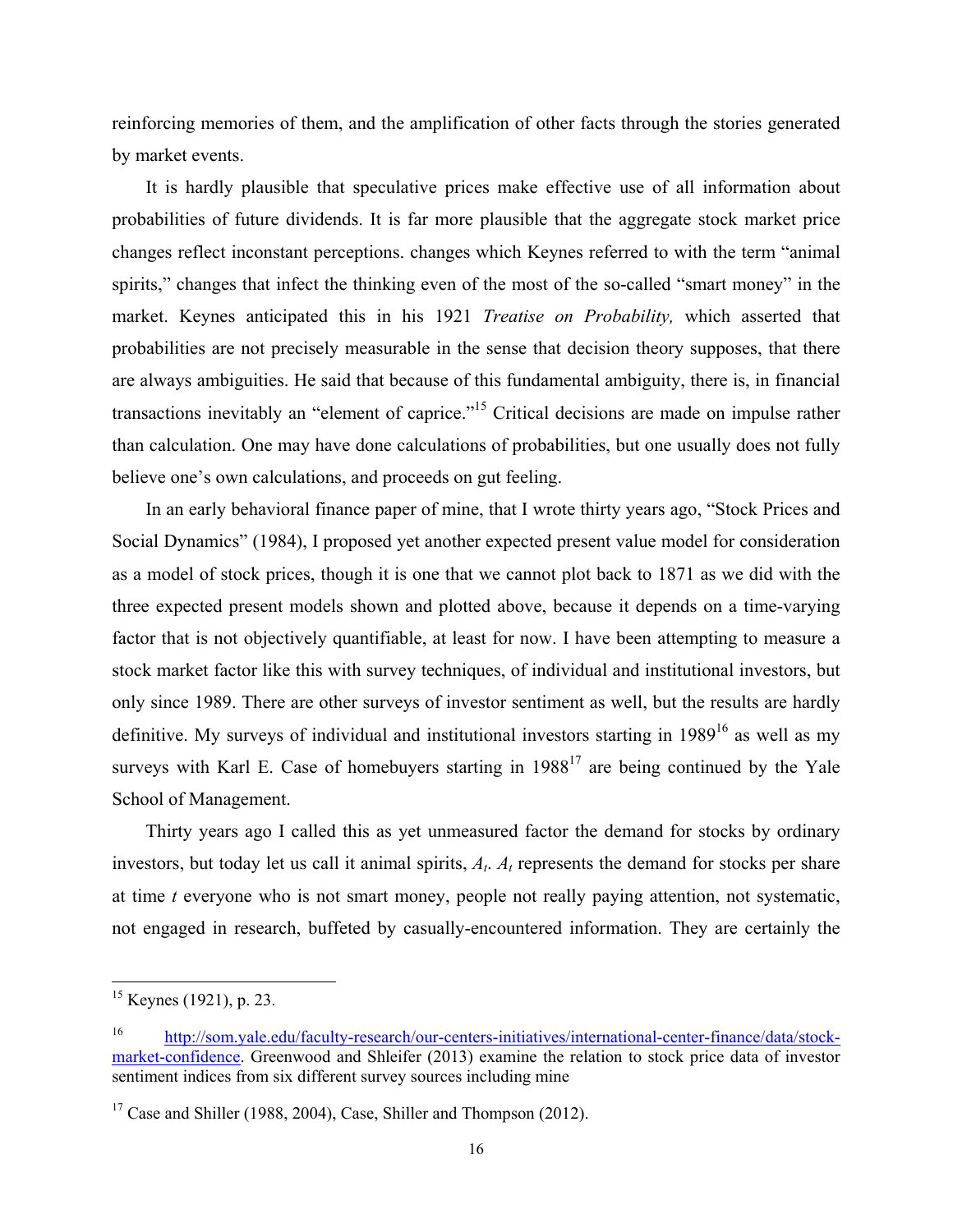majority of investors, and suppose, to take this model to an extreme, that their opinions reflect nothing more than changing fashions and fads and idle talk and overreaction to irrelevant news stories. *At* is likely to be sluggish through time (usually people don't all change their naïve opinions *en masse* on a dime).

The core idea here was that there are also smart money investors, who are not subject to illusion, but have to be wary of investing in the stock market because, not only are future dividends not known with certainty, but also because these ordinary investors are somewhat unpredictable and their erratic behavior could cause price changes that might produce losses in the market for the smart money if they invest too much in it. For these investors, information is constantly coming in about the likely future values of *At* and, as with all new genuinely new information, this new information is uncorrelated and unpredictable through time. I supposed the demand per share for stocks by the smart money equals their rationally expected excess return on the stock market over and above an alternative riskless return *r* which I took take for simplicity to be constant through time, the difference divided by a constant risk factor *φ*. The two demands, the demand of the ordinary investors plus the demand of the smart money, must add up to one for the markets to clear. Solving the resulting rational expectations model forward leaves us with our fourth present value model:<sup>18</sup>

(4)  $P_t = E_t(P_t^{*A}) = E_t \sum_{k=0}^{\infty} \frac{1}{(1+r+\varphi)^{k+1}}$  $\sum_{k=0}^{\infty} \frac{1}{(1+r+a)^{k+1}} (D_{t+k} + \varphi A_{t+k})$ 

If  $\varphi = 0$ , smart money dominates, this collapses to equation (1) above. As  $\varphi$  goes to infinity, smart money drops out, it collapses to  $P_t = A_t$ , and ordinary investors completely determine the price. It is the intermediate case that is interesting. In this intermediate case, price may have low predictability from day to day or month to month, consistent with efficient markets theory, even if animal spirits dominate the broad movements in  $P_t$ . The price is responding to news about animal spirits, not just news about future dividends. Event study tests, described above, testing market reaction over time to news about and subsequently reality of such events as stock splits, may come out as beautifully supporting efficient markets, for much of the effect of the event on both dividends and animal spirits will be incorporated into price as soon as the event becomes news to the smart money, not when the event actually happens.

There is another important argument widely used for efficient markets, the argument that a model like (4) with an intermediate  $\varphi$  cannot represent a stable equilibrium because the smart

 $18$ <sup>18</sup> This is equation (3) in that paper, with slight changes in notation.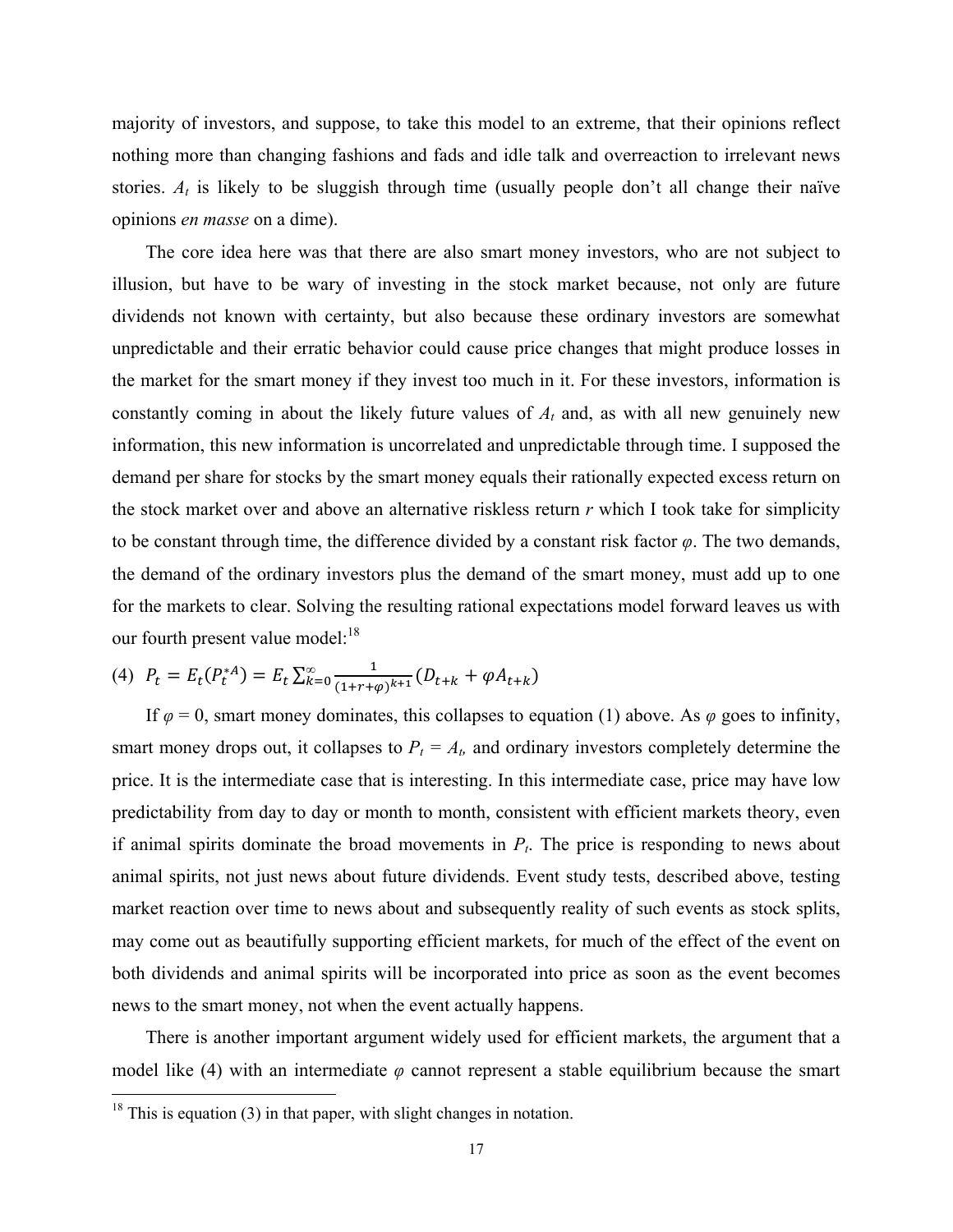money would get richer and richer and eventually take over the market, and *φ* would go to zero. In fact this will not generally happen, for there is a natural recycling of investor abilities, the smart money people usually do not start out with a lot of money and it takes them many years to acquire significant wealth, meanwhile they get old and retire, or they rationally lose interest in doing the work to pursue their advantage after they have acquired sufficient wealth to live on. The market will be efficient enough that advantages to beating the market are sufficiently small and uncertain and slow to repay one's efforts that most smart people will devote their time to more personally meaningful things, like managing a company, getting a Ph.D. in finance, or some other more enjoyable activity, leaving the market substantially to ordinary investors. Genuinely smart money investors cannot in their normal life cycle amass enough success experience to prove to ordinary investors that they can manage their money effectively: it takes too many years and there is too much fundamental uncertainty for them to be able to do that assuredly and by the time they prove themselves they may have lost the will or ability to continue (Shleifer and Vishny 1997).

### *D. Individual Stocks*

 $\overline{a}$ 

These conclusions about the aggregate stock market, however, do not carry over fully to individual stocks. Paul Samuelson has asserted that:

[The market is] micro efficient but macro inefficient. That is, individual stock price variations are dominated by actual new information about subsequent dividends, but aggregate stock market variations are dominated by bubbles.<sup>19</sup>

Tuomo Vuolteenaho (2002), using methodology analogous to that of Campbell and Ammer, concluded that for individual stocks the variance of expected return news is approximately one half of the variance of cash-flow news. For market-adjusted individual stock log returns (log return minus cross-sectional average log return) the variance of the expected return news is only one fifth of the variance of cash-flow news. Thus, bubbles and their bursts cannot have more

<sup>19</sup> Samuelson went on to say "Modern markets show considerable *micro* efficiency (for the reason that the minority who spot aberrations from micro efficiency can make money from those occurrences and, in doing so, tend to wipe out any persistent inefficienes). In no contradiction to the previous sentence, I had hypothesiszed consdierable *macro* inefficiency, in the sense of long waves in the time series of aggregate indexes of security prices below and above varoius definitions of fundamental values." From a private letter from Paul Samuelson to John Campbell and Robert Shiller.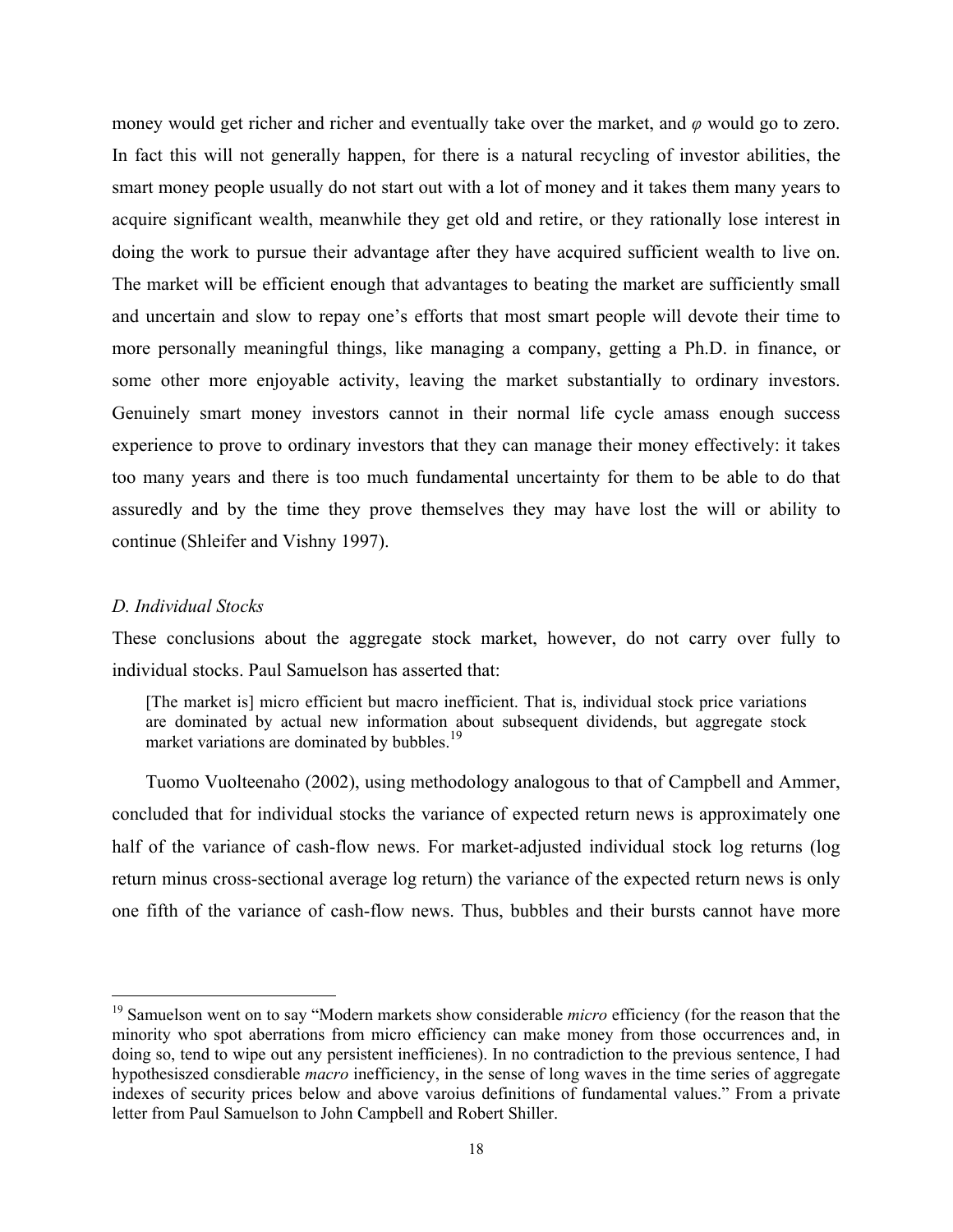than a minority impact on the returns of individual stocks, and most of the variation in their returns comes from news about the future payouts the firms will make.

In a 2005 paper I did with Jeeman Jung, which looked at long-span data sets of stocks which had survived without significant capital changes for over half a century, we reached similar conclusions. To give a visual impression how well the efficient markets theory works for individual firms, we felt that we could display how successfully dividend growth could be predicted from the dividend-price ratio. Simple efficient markets suggests that firms with relatively low dividend price ratios should eventually, in future years, show higher dividend increases as a fraction of today's price. To make such a visual diagram in such simple terms, we sought out long-lived firms (though such a procedure risks a selection bias)



#### Dividend/Price

*Figure 3.* Present value of future changes in dividends plotted against the dividend price ratio for 49 U.S. individual stocks, 1926−1976, from Jung and Shiller (2005).

We found all firms on the CRSP tape that remained alive and for which there was uninterrupted data from 1926 to 1976. There were only 49 such firms, giving us 2499 firm-year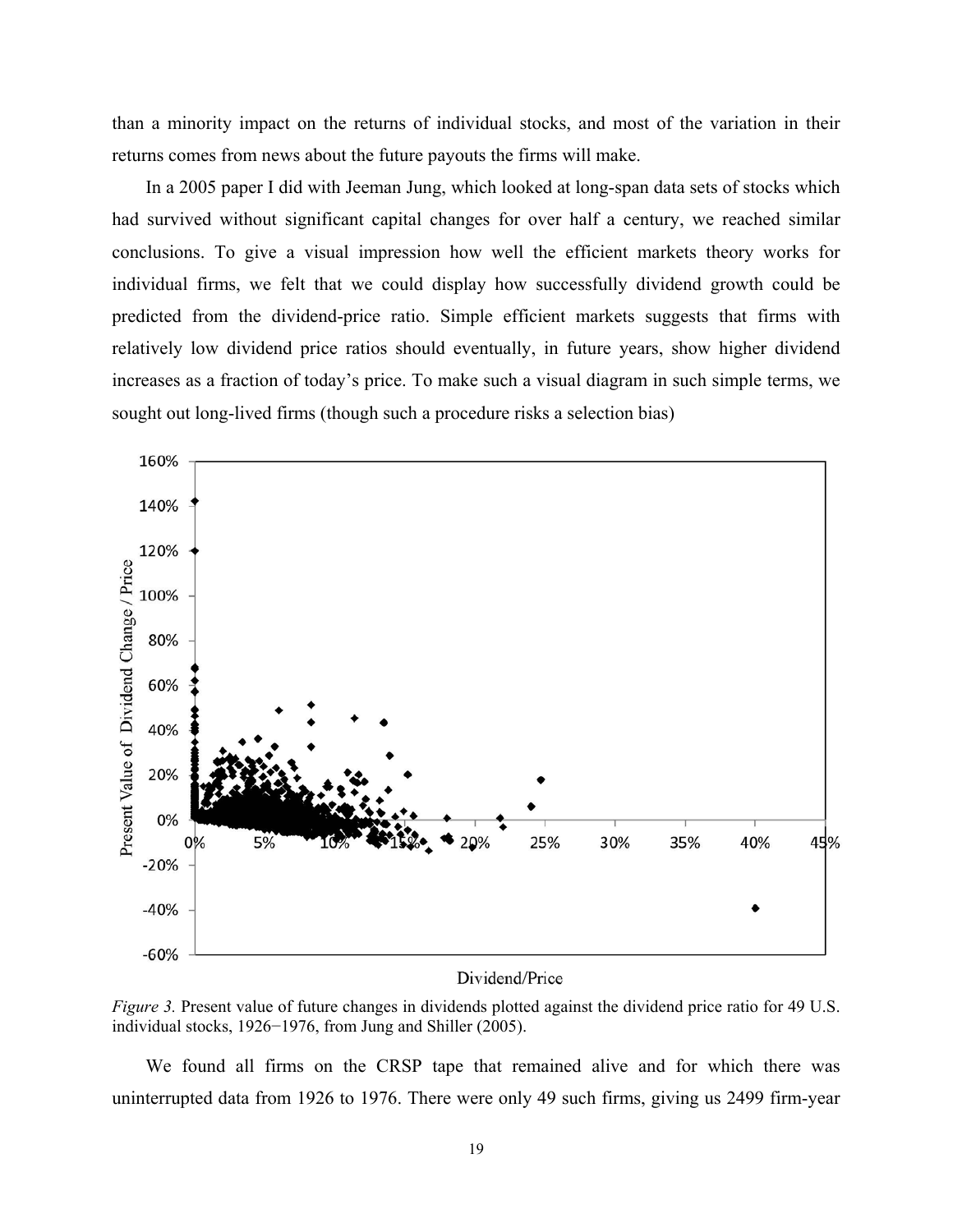observations 1926-76. Each point on the scatter in Figure 3 shows  $\sum_{k=1}^{25} \frac{\Delta D_{t+k}/P_t}{(1+r)^k}$  $\frac{\Delta D_{t+k}/P_t}{(1+r)^k}$ , the present value of future changes in dividends for the next twenty-five years (measured in dollars, and discounted by the historical average stock market return) divided by current dollar price, against  $D_t$  $\frac{Dt}{Pt}$ , the current dividend divided by current price. Efficient markets with constant discount rate, equation (1), implies, if there is not a problem with our truncation of the present value at 25 years, that a regression line through these points should have a slope of minus one and a constant term equal to the constant discount rate. In words, if markets are efficient then a high dividend price yield for a particular stock today occurs only if people have a real reason to expect dividends to decline, and so demand to be compensated today for that future loss if they are to hold the stock today. Similarly, low dividend yield stocks must be those for which there is genuine evidence that dividends will rise in the future, eventually compensating today's investors for the low dividend return they are receiving.

The estimated slope of a line fitted through this scatter is −0.5, far from the ideal −1.0 but negative as expected. The dividend-price ratio predicts subsequent dividend changes in the right direction for these firms. Zero-dividend firms (which one can see strung out along the vertical axis) tended to have appropriately high subsequent dividend growth relative to price. The rightmost observation, which corresponds to the firm Schlumberger in 1931, a firm that had tried to maintain its dividend despite falling fortunes in the Great Depression, had a dividend payment that was 40% of its current price. People in the market then apparently figured out that the firm could not continue to pay such a dividend, that it would not be followed by another significant dividend for a very long time, and reflected that knowledge in the approximately 40% dividendprice ratio. In individual firms there is sometimes a lot of action in the ratios, and the action in fact often reflects real knowledge about future cash flows. That is an example of the kind of idiosyncratic knowledge about individual firms that makes the efficient markets model a useful approximation of reality for individual firms. $^{20}$ 

### *E. Real Estate Prices*

1

The market for real estate is larger in valuation to that of the entire stock market. According to the U.S. Financial Accounts of the United States, in 2013 the value of real estate owned by

 $20$  Ang and Bekaert (2007) conclude that the dividend yield's ability to predict dividends is not robust over sample periods or countries, but do not include individual stock data in their study.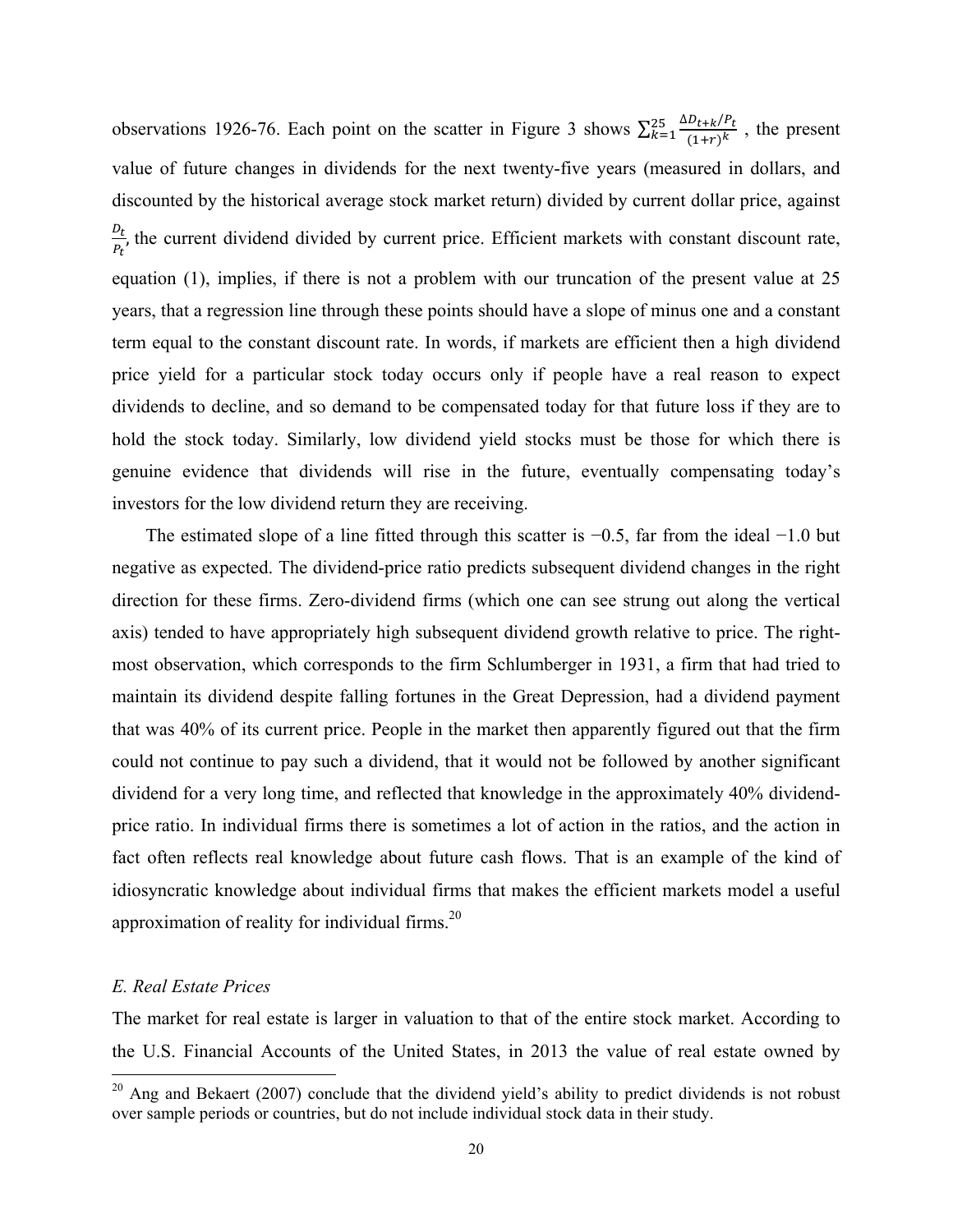households and nonprofit organizations was \$21.6 trillion, while their holdings of corporate equity shares, whether directly or indirectly, had a market value of on only \$20.3 trillion.<sup>21</sup>

And yet, when I first joined with Karl Case to do joint work on real estate prices, in the 1980s, we found that hardly any scholarly research had been done on the efficiency of real estate markets. The state of knowledge about these markets was abysmal. Under the influence then of a widely-held presumption at that time that all markets must be efficient, many economists, at least in their popular pronouncements, seemed to assume that real estate markets must be efficient too. This presumption appeared to us as quite possibly wrong, based on anecdotal evidence suggesting that real estate prices are not at all well approximated by a random walk, as is the case for stocks, but often tend to go in the same direction, whether up or down, again and again for years and years.

Case and I decided to try to test the efficiency of this market for single-family homes, but quickly discovered the importance of a stumbling black that had inhibited research: individual homes sell extremely infrequently, with interval between sales for individual homes measured not in minutes as with stocks but in years or decades. One cannot do any of the most popular tests of efficiency with such data. No runs tests or event studies would ever be possible with individual homes, and so tests of market efficiency would have to be based on indices.

There were some home price indices of sorts available then, but they had serious problems. There was a median sales price of existing homes, published by the National Association of Realtors, but it often appeared to jump around erratically. It was just the median price of whatever homes were selling now, was not controlled for anything, and it appeared that different kinds of homes sold in different months. It had a very strong seasonal, which we suspected arose because people who sold in the summer, in phase with the academic year and the job market, typically had bigger or higher-quality homes which had higher prices.

There was also at that time a "Price of New Homes Sold," also called "Constant Quality Index," produced by the U.S. Department of Census, that was a more sophisticated hedonic index, holding constant such things as square feet of floor space and number of bedrooms, but again it was obviously not trustworthy for testing market efficiency through time since it was

<u>.</u>

 $^{21}$  U.S. Federal Reserve Board, Z.1, Financial Accounts of the United States, Table B.100 Balance Sheet of Households and Nonprofit Organizations and Table B.100.e Balance Sheet of Households and Nonprofit Organizations with Equity Detail, December 9, 2013.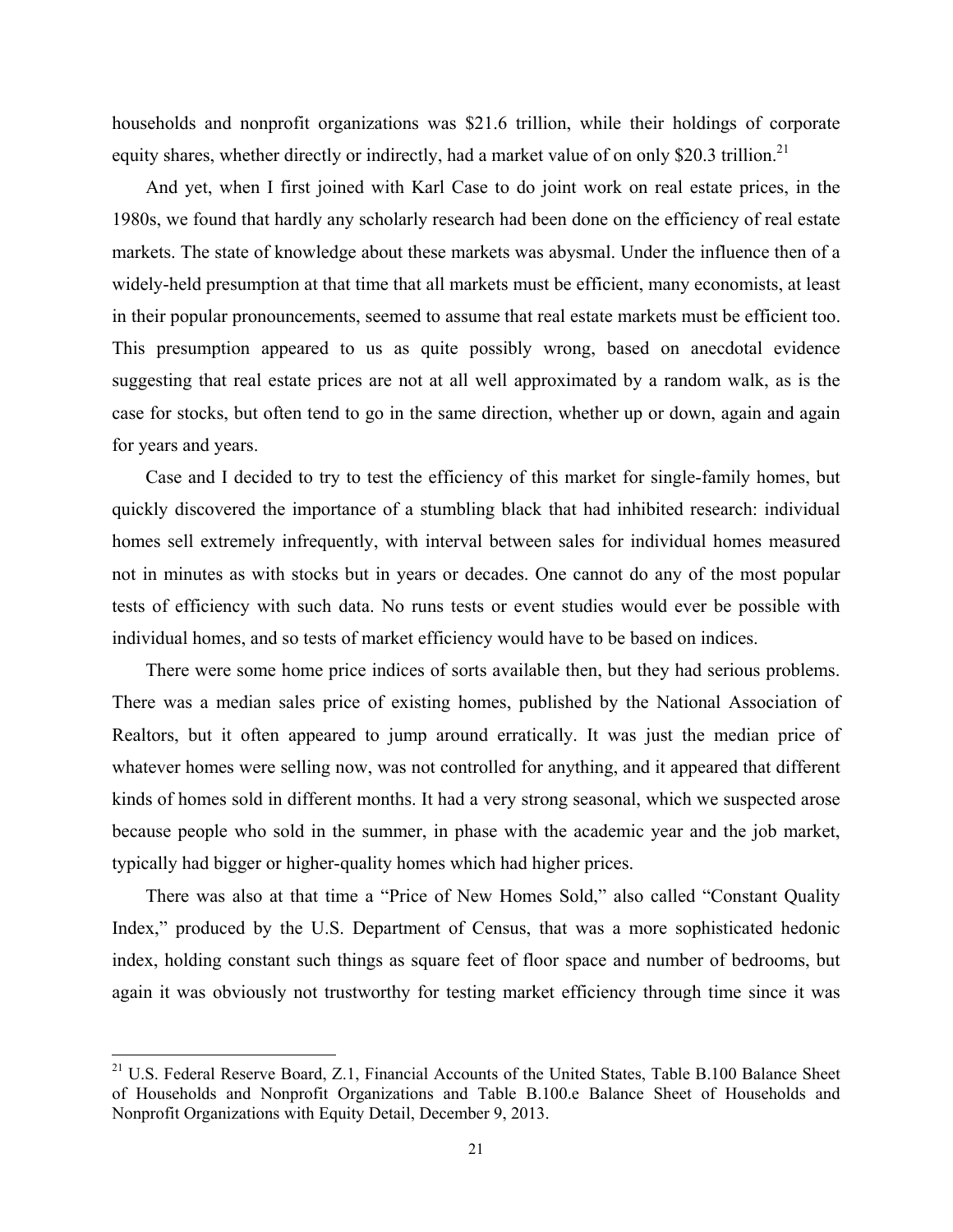based on different homes every quarter, whatever and wherever homes had just been built that quarter.

So Case and I constructed our own "repeat sales" home price index based on an inspiration of his (Case 1986) and then on a method we devised that inferred price changes only from the change in prices of individual existing homes (Case and Shiller 1987, 1989, 1990). We showed how a quarterly index could be computed even if homes sell much less frequently than quarterly. We discovered that Case's inspiration was largely anticipated by Baily, Muth and Nourse (1963), but we had a number of improvements, taking better account of heteroscedasticity. Later, I made the index arithmetic and value weighted, as are the most prominent stock price indices (Shiller 1991). With my former student Allan Weiss we founded Case Shiller Weiss, Inc. in 1991 and we were the first to produce repeat sales indices in real time for regular publication. Our indices are now produced by CoreLogic, Inc., and the major indices managed by Standard & Poor's Corporation.

A plot of our quarterly national index corrected for CPI inflation is shown in Figure 4, along with the Census Constant Quality Index, also converted to real terms.

Simply producing these data and looking at a plot, as shown in Figure 4, yields some surprises. First of all, the home price data are generally *extremely* smooth through time, except for a small amount of seasonality. Home prices do indeed go through years of price increases and then years of price decreases. So, the random walk model of home price behavior is just not even close to being true for home prices (Case and Shiller 1988). Home prices might seem to be described as in accordance with model (4) above with the parameter *φ* extremely large, so that the smart money, who might go in and out of the market quickly in response to news, is hardly a factor.

22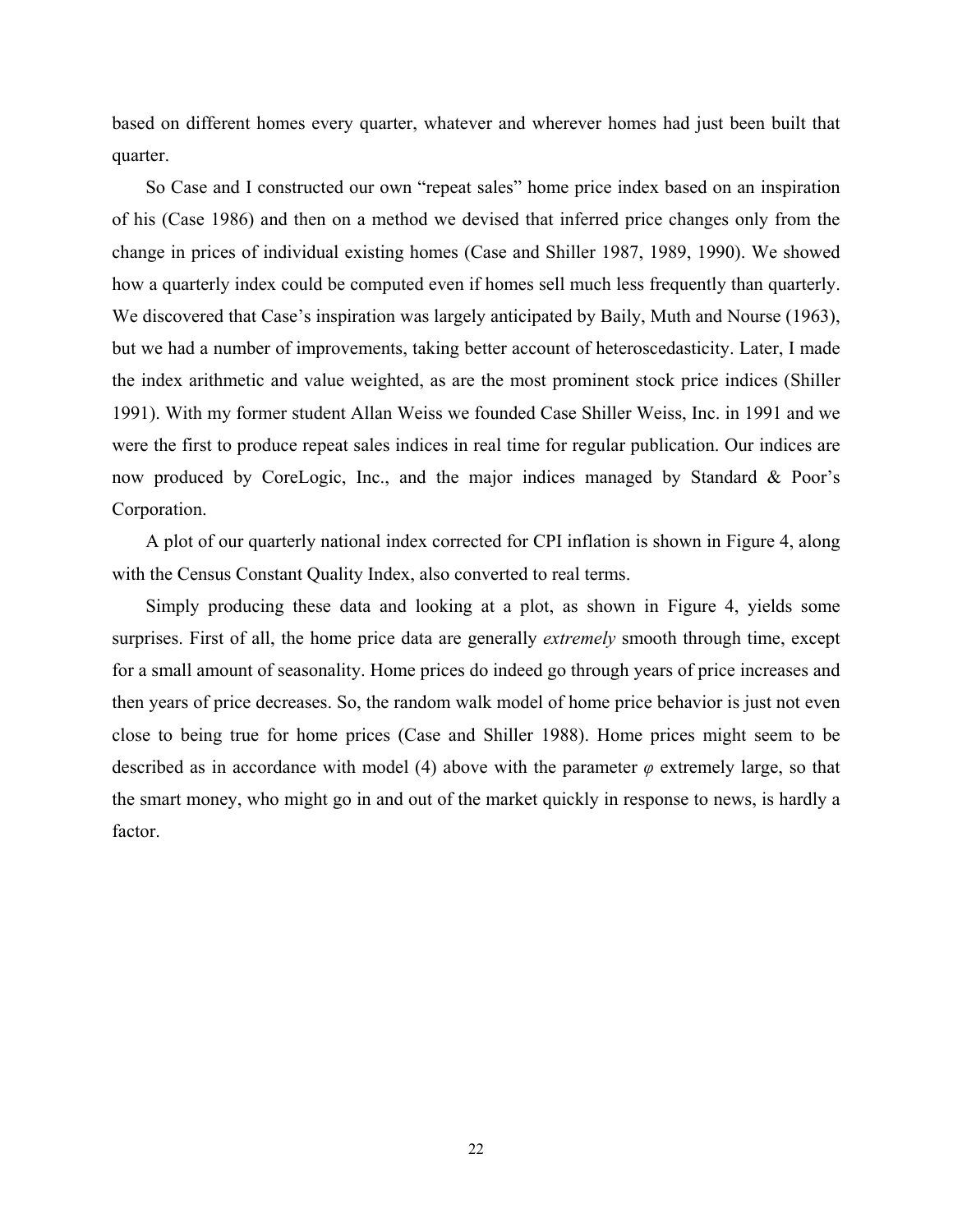

*Figure 4.* Two indices of U.S. home prices divided by the consumer price index (CPI-U), both then scaled to 1987 = 100, monthly 1987−2013.

Secondly, while it was not apparent when we first computed these indices, it is clear from these data from today's vantage point that there was a huge boom in home prices after 2000 that was not very visible from the Census Constant Quality Index. Why is the boom and bust in home prices after 2000 so much more prominent in our repeat sales index? New homes are built where it is possible and profitable to build them, typically outside congested urban areas where price swings may be most pronounced, and so their level through time may be more nearly determined by simple construction costs. Thus, our data collection revealed not only market inefficiencies, but much bigger price swings as well.

The inefficiency that we documented in single family home prices must be related to market conditions, and so efficiency must be improvable with changes in market institutions. The inefficiency of the market for single family homes relative to that of the stock market must be partly traced to the relatively much higher cost of trading in that market. It is much more costly for professional traders to trade in and out of the market for single family homes to profit from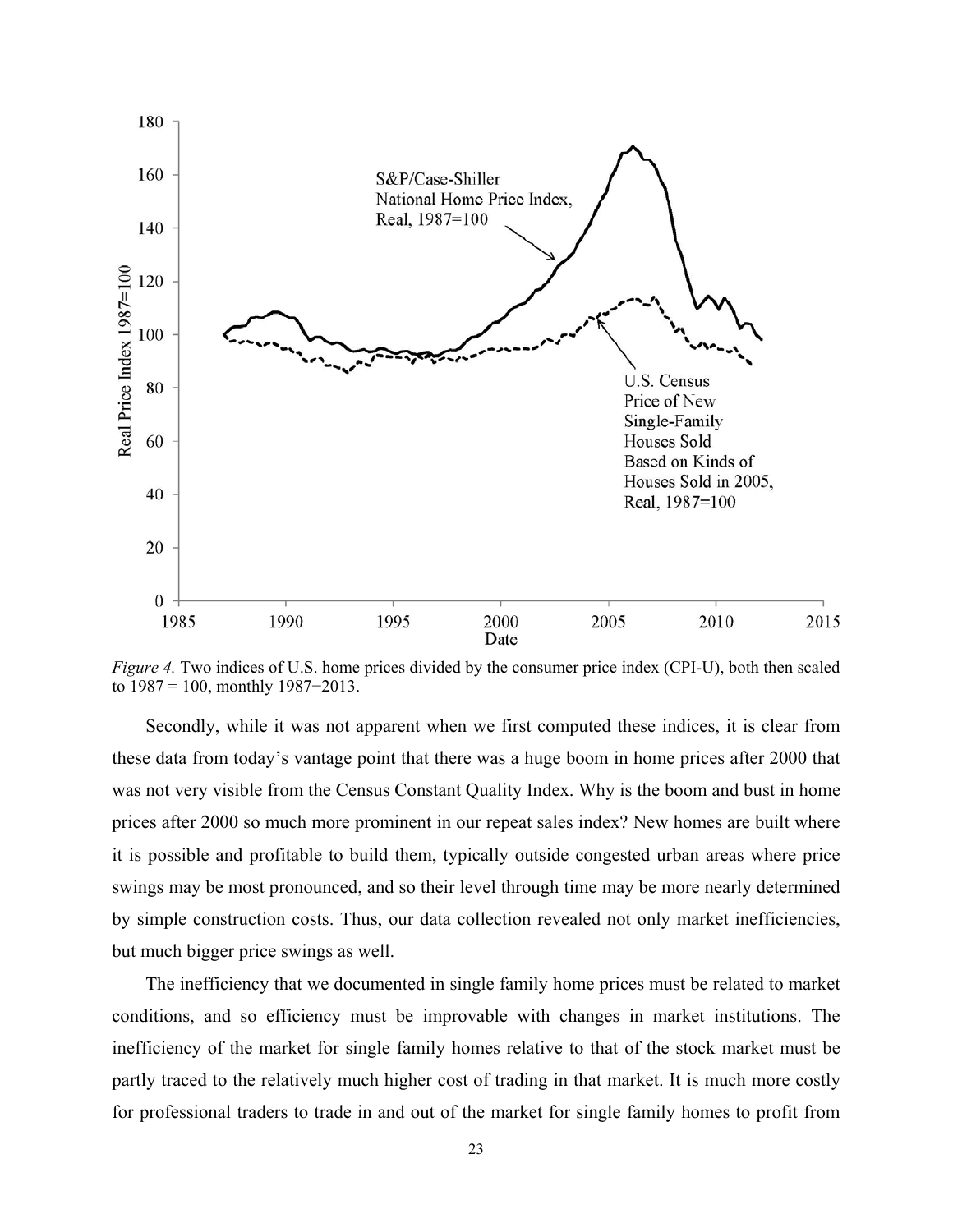predictable price movements. It is difficult to do short sales of overpriced individual homes. Buying and selling individual homes may not work well for professionals also because of high carrying costs, low rental income, moral hazard of the renters who have relatively little incentive to care for the property, and difficulty keeping up with all the local factors that might change the demand for individual houses, so that remote institutional investors would risk being picked off as ignorant losers. Some institutional investors are in the news recently thinking they can survive and make money in this market. We will see if they succeed.

We thought that the market efficiency could be improved if an index of home prices could be made tradable. Working with Standard & Poor's, and with the people in our company MacroMarkets LLC, we helped the Chicago Mercantile Exchange with plans to set up futures markets based on our indices for ten U.S. cities. These markets were launched in 2006, and are still trading today, albeit with nothing close to the volume of trade that we hoped to see in these markets.<sup>22</sup> We hoped that the creation of these new markets would change the nature of prices in real estate markets, with price discovery that made the price of homes behave more like the random walk that efficient markets theory suggests.

Real estate markets remain wildly inefficient all over the world. We can only look forward to the day when liquid markets support more trade that might permit something rather closer to the efficient markets that theorists have expected.

To achieve such improvements in efficiency, in real estate markets, in stock markets, or in any speculative markets, it is most helpful to understand the causes of market inefficiency, and that requires serious study from the broad perspective afforded by an array of other sciences outside of economics.

#### 3. BEHAVIORAL FINANCE AND BEHAVIORAL ECONOMICS

<u>.</u>

The behavioral economics revolution, which brings psychology and other social sciences into economics, saw its first beginnings in the 1980s, but did not attract public attention until the 1990s. Richard Thaler and I started our behavioral economics workshops at the National Bureau

 $22$  The market maker John Dolan has a website with up-to-date information about this market, http://homepricefutures.com. Our firm MacroMarkets LLC led by Allan Weiss and Sam Masucci also created paired long- and short- securities, MacroShares, with ticker symbols UMM (for up major metro) and DMM (for down major metro) based on the S&P/Case-Shiller Ten-City Index that traded on the New York Stock Exchange from August to December 2010.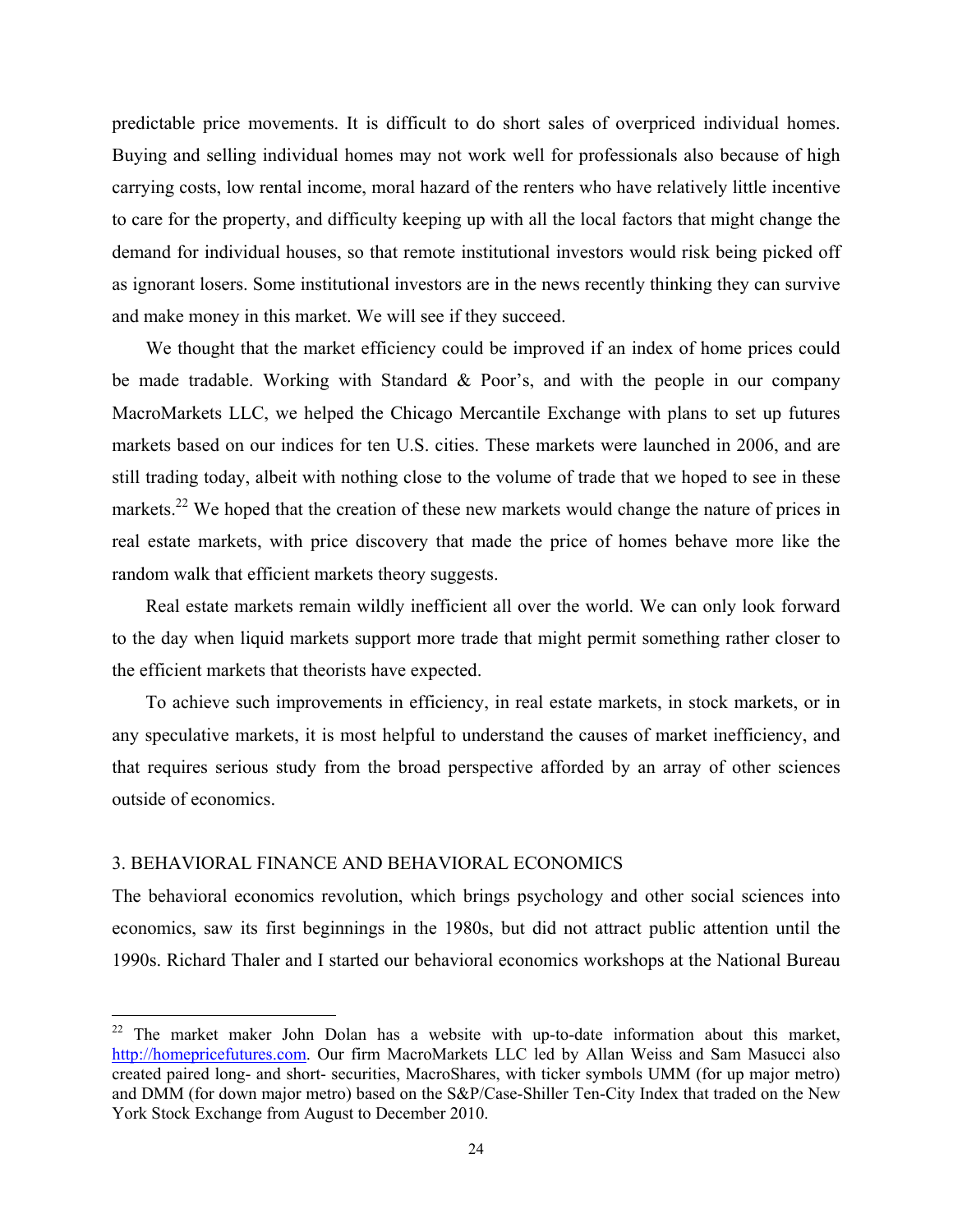of Economic Research in 1991, and there behavioral finance played the dominant role.<sup>23</sup> There are a number of surveys of the behavioral finance literature, notably Baker and Wurgler (2011), Barberis (2003), Shefrin (2008), Shiller (2003) and Shleifer (2000).

The behavioral finance revolution seemed to take its beginnings from the evidence of market inefficiency that was by then starting to look significant. Once we acknowledge that the efficient markets theory has no special claim to priority for price determination, we can look more sympathetically to other factors to understand market fluctuations. The anomalies literature points indeed to some oddball factors as playing a role. Benos and Jochec (2013) showed that patriotism affects stock prices, in that U.S. stocks with the words "America(n)" or "USA" in their names earn an abnormal return of 6% a year during wartime. Saunders (1993) found that the weather in New York affects stock prices. If such silly things as these affect stock prices, it should be no surprise if more plausible but half-baked theories (about the central bank, fiscal policy, energy prices, the future of capitalism, and on and on) would also affect market prices.

Most stock market investors do not pay much attention to fundamental indicators of value. We might argue that their inattention is in some sense rational, since there is a cost to collecting information. Christopher Sims has devised a model of rational inattention (2003). But, it is hard to believe that their inattention is systematic and thoughtful. The dominance of mutual funds that charge fees but consistently underperform the market is itself a puzzle for efficient markets theory (Gruber 1996).

#### *A. Early History of Behavioral Finance*

Behavioral finance until the 1980s was mostly relegated to the community of investment analysts who did not generally attract notice in academia, and who did not generally draw on research from the social sciences. There were however some gems from this period. Notable among these analysts were Benjamin Graham and David Dodd, who, in the 1940 edition of their book *Security Analysis*, based their investing method on their observations of "ignorance, of human greed, of mob psychology, of trading costs, of weighting of the dice by insiders and manipulators."<sup>24</sup>

<sup>&</sup>lt;sup>23</sup> See http://www.econ.yale.edu/~shiller/behfin/index.htm.

<sup>24</sup> Graham and Dodd (2002) p. 276.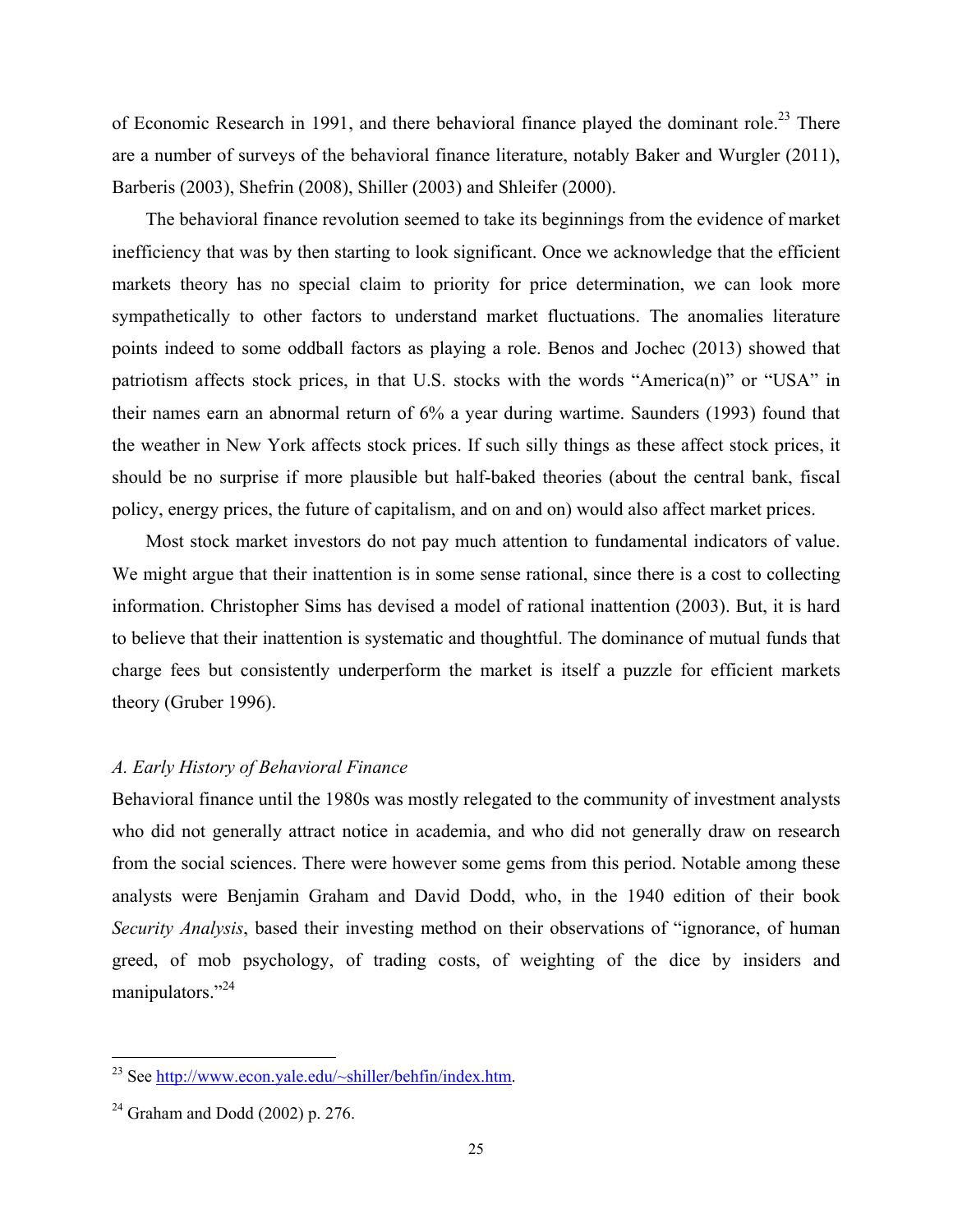Keynes gave a view of speculative markets that was ahead of its time. In his 1936 book *The General Theory of Employment, Interest and Money.* Keynes described speculative markets as akin to a newspaper competition he saw offered by a local newspaper to its readers. His metaphor is widely referred to as Keynes "beauty contest" theory of the stock market. Each reader was invited to submit from a page with one hundred photos of pretty faces a list of the six of them he or she thought prettiest. The winner would be the one whose list most closely corresponded to the most popular faces among all the lists of six that readers sent in. Of course, to win this contest a rational person would not pick the faces that personally seem prettiest. Instead one should pick the six faces that one thinks others will think prettiest. Even better, one should pick the faces one thinks that others think that others think prettiest, or one should pick the faces one thinks that others think that others think that others think prettiest. The same is true with stock market investing. Keynes thought that "there are some, I believe, who practice the fourth, fifth and higher degrees,"<sup>25</sup> further degrees of removal from reality than was embodied in equation (4) above. That is how speculative markets function, Keynes said. Active participants are trying to buy into their predictions of the conventional valuation of assets in the near future, not the true value.

A key Keynesian idea is that the valuation of long-term speculative assets is substantially a matter of convention, just as it is with judgments of facial beauty. Whatever price people generally have come to accept as the conventional value, and that is embedded in the collective consciousness, will stick as the true value for a long time, even if the actual returns fail for some time to live up to expectations. If an asset's returns are carefully tabulated and disappoint for long enough, people will eventually learn to change their views, but it may take the better part of a lifetime. And many assets, such as owner-occupied homes, do not have unambiguously measured returns, and a mistaken "conventional valuation" based on a faulty popular theory can persist indefinitely. The presumed investment advantages of, say, living in an expensive landintensive single-family home near a big city rather than renting a cheaper and more convenient apartment in a high-rise there may just not exist, and most people will never figure that out.

Conventional valuation can be a very subtle phenomenon at any point of time, reflecting popular theories of the time that are perceived by many, who have never studied the theories, as reflecting professional wisdom. In a beauty contest, people have even less incentive to consider

<sup>25</sup> Keynes *General Theory* (1936), Ch. 12 p. 156 (Harbinger 1965 edition).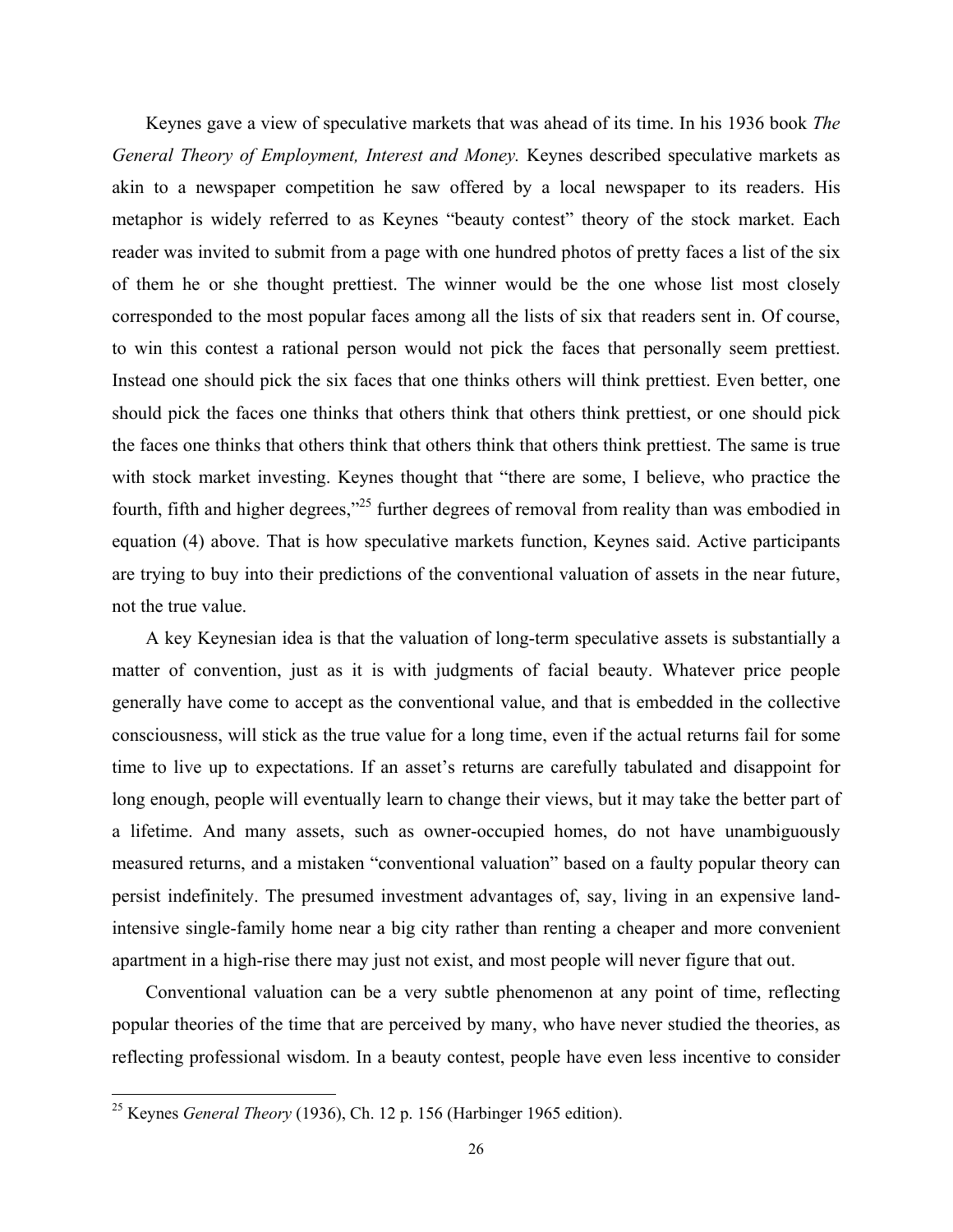the validity of this wisdom, since they view it as substantially entrenched in others' thinking. I am reminded, for example, of Modigliani and Cohn's (1979) study showing that inflationinduced biases in conventional accounting practices caused a massive understatement of earnings, a study which allowed them to call roughly, within a few years, the historic bottom of the stock market in 1982. The absence of immediate reaction to their study was just the kind of thing one might expect to see in a beauty contest world, since no one expected anyone else to react much to their paper.

#### *B. The Blossoming of Behavioral Finance after 1980*

The idea that speculative prices are somehow uniquely authoritative, as the best possible judgment of true value, still has its popular appeal even today. But, it has lost its unique claim on the attention of economic theorists. Theoretical models of speculative markets that are analogous to Keynes' beauty contest theory, that stress the expectation of reselling to other people who may have optimistic beliefs, have been offered by Harrison and Kreps (1978), Morris (1996), Scheinkman and Xiong (2003), Wu and Guo (2004), Hong Scheinkman and Xiong (2006), Allen Morris and Shin (2006), and Hong and Sraer (2011). In addition, there are also models that represent bubbles as related to leverage cycles tied in with heterogeneous beliefs: Fostel and Geanakoplos (2008), Geanakoplos (2009), Cao (2010), and He and Xiong (2012). Noise trader models (Kyle 1985, De Long *et al.* 1990) and Campbell and Kyle (1993) have begun to replace models with all rational agents.

Moreover, there are models of financial markets that replace the assumption of rational expected-utility-maximizing agents with alternative models of human behavior, such as Prospect Theory (Kahneman and Tversky 1979). Prospect theory, which is a theory of human choice in the face of risk that is based on experimental evidence in the psychology laboratory, is not a theory of rationality in the traditional sense, for it recognizes violations of the basic axioms of rational behavior (Savage, 1954).The human behavior prospect theory describes is vulnerable to the arbitrariness of psychological framing; insignificant changes in context or suggestion can produce profound differences in human behavior.

Barberis, Huang and Santos showed (2001) that prospect theory with investors who derive direct utility from fluctuations in the value of their wealth can help explain the excess volatility of stock market returns. A "house money effect" can help make bubbles grow even bigger, in analogy to gamblers at casinos, after they have won some money, become very risk tolerant with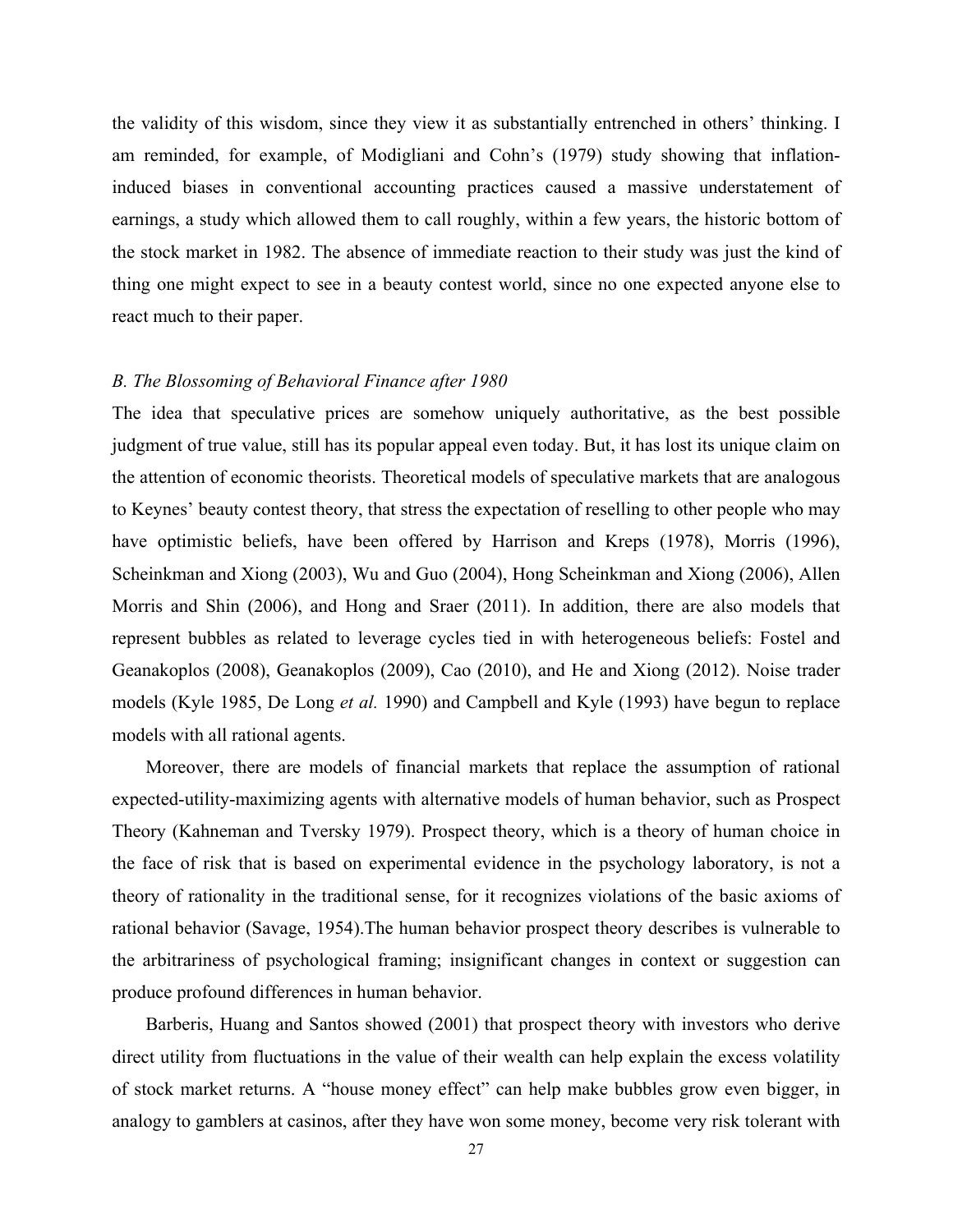that money because they frame it as somebody else's money that they can afford to lose, Thaler and Johnson. Investors' "narrow framing" (Barberis, Huang and Thaler 2006) and the disposition to sell winners and hold losers (Shefrin and Statman 1985) can explain other evidence against efficient markets.

The field of psychology offers many other principles of human behavior that have been shown to be relevant for evaluating the efficient markets theory. For example, there is evidence that a general human tendency towards overconfidence causes investors to trade too much (Odean, 2000) and CEOs to squander internally generated funds on pet projects (Malmendier and Tate, 2005). There is a tendency for investors to be overly distracted by news stories (Barber and Odean, 2008) and to overreact to cash dividends (Shefrin and Statman, 1984).

Financial theory has also advanced to allow us a better understanding of the effects of the ambiguity regarding probabilities, the fundamental difficulties in placing numerical values for probabilities, that Keynes spoke of, Bewley (2002), Bracha and Brown (2013).

Psychologists have documented a tendency for people to anchor their opinions in ambiguous situations on arbitrary signals that are psychologically salient even if they are obviously irrelevant (Tversky and Kahneman 1974).

Neuroscience has begun to understand how the human brain handles ambiguity. Hsu et al. (2005) and Huettel et al. (2006) use functional magnetic imaging to study brain reactions to situations with clear versus ambiguous probabilities, Huettel et al. concluded that "decision making under ambiguity does not represent a special, more complex case of risky decision making, instead, these two forms of uncertainty are supported by distinct mechanisms."26 The rapid progress we are now seeing in neuroscience will likely yield new insights into the ambiguity, animal spirits and caprice that Keynes and others since him have stressed.

### 4. IMPLICATIONS FOR FINANCIAL INNOVATION

The financial institutions that we have today are the product of centuries of experience with the volatility of speculative asset prices, with the important information discovery that these market prices can reveal, as well as the potential for erratic behavior in these markets. The reliability of these markets in revealing genuine information about fundamentals is not terrific, but it is certainly not negligible either, and the reliability might be improved through time with better

<u>.</u>

 $26$  Huettel et al. (2006), p. 765.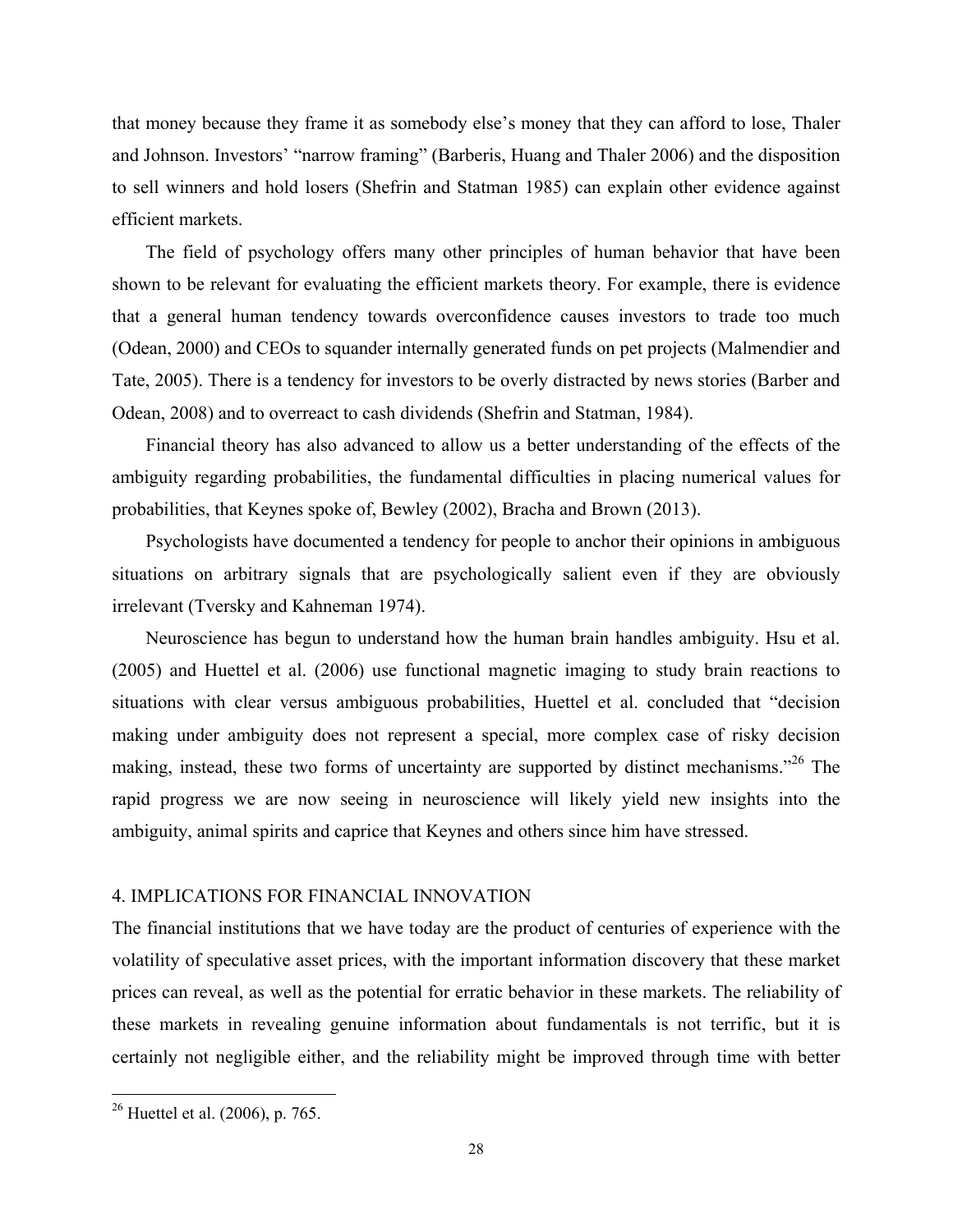financial institutions. Efficient markets should be considered a goal, not an established fact. The financial institutions that we have are the results of experimentation designing around this experience; the institutions we will have in the future depend on our continuing experimentation and redesign.

Like mechanical engineering, financial engineering should pay attention to human factors, to make devices that serve people well with full consideration of human talents and foibles. As this experience accumulates, with each successive financial crisis, and each improvement in information technology, financial innovation can make these institutions work better for humankind.

For example, the very invention, centuries ago, of stock markets, has created an atmosphere for investing that, while it regularly produces the excesses of bubbles, creates an incentive for people to launch exciting new enterprises, to keep up to date on relevant information, and to protect themselves if they want from the inevitable risks of those very bubbles.

As David Moss (2002) has chronicled, a general limited liability statute covering all stock market investors was not such an obviously good idea when the world's first such law was passed in New York in 1811, but it turned out to be of fundamental importance for investors' psychology. By clearly forbidding suing shareholders for a company's sins, it limited the downside risk of investing to psychologically manageable proportions (no more worries that any one of your investments could explode and land you in debtors' prison), and it permitted portfolio diversification to proceed without exhaustive investigation of each company's management.<sup>27</sup> The stock market became an exciting place, like a gambling casino, but tied to business reality rather than mere amusement, and it was a place where investors could diversify and limit their risks. It therefore was highly effective in attracting capital for enterprise.

More recently, people have been experimenting with other details of the stock markets, such as insider trader rules, risk retention rules, capital requirements, and other factors. These interact with human psychology in ways that can improve market functioning but whose effects cannot be accurately foretold from any received theory.

Much of my work has been involved in considering how both financial theory and human factors need to be considered in designing new financial structures. I have written a number of

 $27$  Moss (1984) documents much discussion and experimentation with liability rules in the early 19th century, as with "double liability" that limits shareholders' liability to twice their initial investment, or liability that ends when the shares are sold.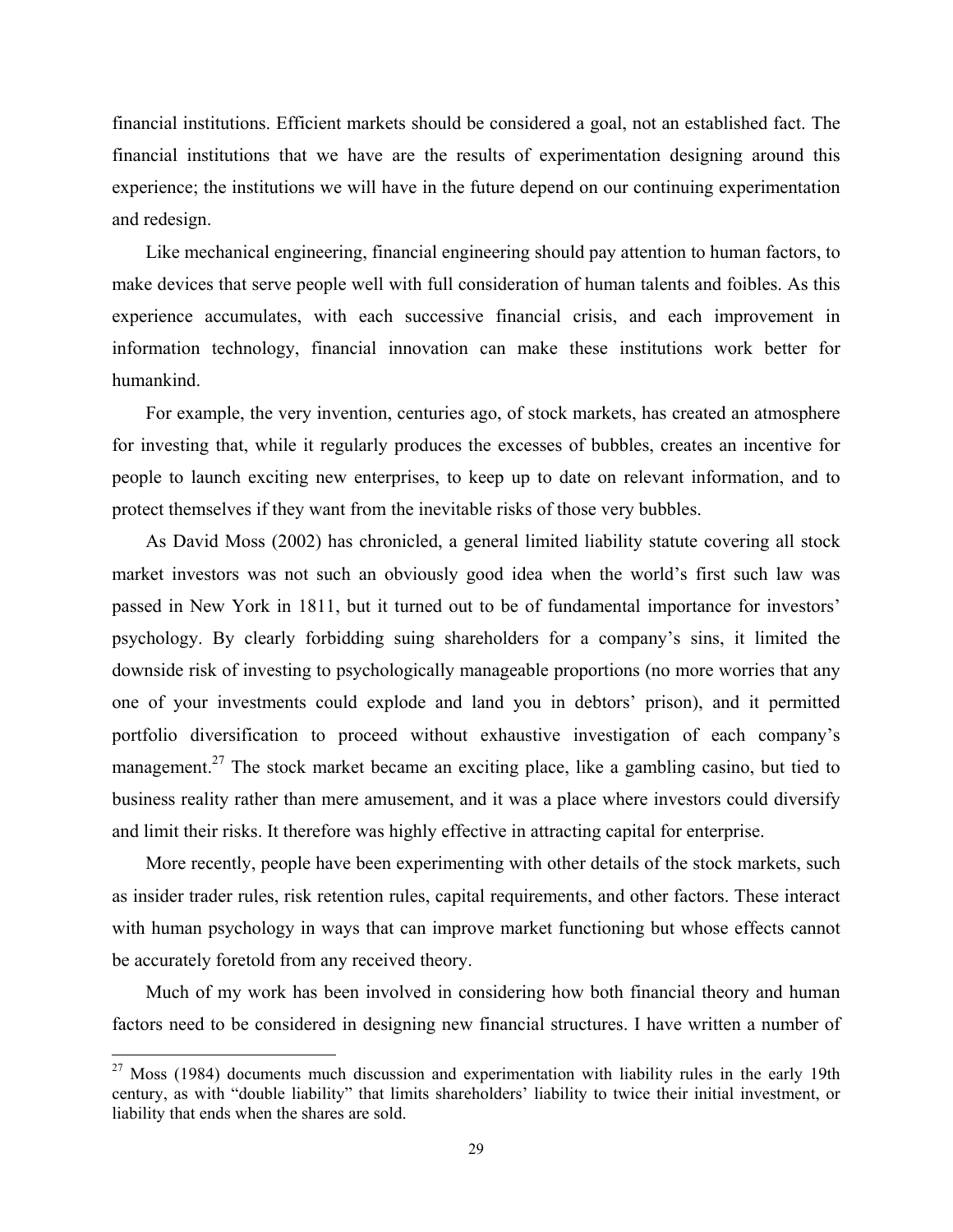books devoted to this: *Who's Minding the Store?* (1992), *Macro Markets* (1993), *New Financial Order* (2003), *Subprime Solution* (2008), and *Finance and the Good Society* (2012). Most of the ideas I have expressed in those books are calls for experimentation, not finished ideas. The ideas I discussed are mostly as yet untested, and their final forms, if and when they ever do get implemented, perhaps in the distant future, and with far better information technology, are hard to see in advance.

The ideas in these books, and associated articles, are diverse, go in many directions, and have to be judged as beginnings of ideas. They may look awkward just as the earliest designs of aircraft did; their later incarnations may look less so.

The overarching theme of this work of mine is that we need to *democratize* and *humanize*  finance in light of research on human behavior and the functioning of markets (Shiller 2011). Democratizing finance means making financial institutions work better for real people, dealing with the risks that are most important to them individually, and providing opportunities for inspiration and personal development. Humanizing finance means making financial institutions interact well with actual human behavior, taking account of how people really think and act.

Lionel Robbins, with his 1932 book *An Essay on the Nature and Significance of Economic Science* has had the honor of inventing the most common definition today of economic science, of the unifying core idea that defines this science. He wrote then:

The economist studies the disposal of scarce means. He is interested in the way different degrees of scarcity of different goods give rise to different ratios of valuation of them, and he is interested in the way in which changes in conditions of scarcity, whether coming from changes in ends or changes in means — from the demand side or the supply side — affect these ratios.<sup>28</sup>

The importance of prices in allocating scarce resources is an idea whose beginnings go back at least to Adam Smith in the  $18<sup>th</sup>$  century, with his "invisible hand," and there was a certain wisdom in Robbin's framing of the entire field of economics around this idea. This wisdom still today is not fully apparent to the untrained public. Most people do not appreciate that our all of our economic activities and all of our pleasures and satisfactions, and those of subsequent generations, are ultimately guided by prices of scarce resources as formed in the markets.

There is a problem, however, with the interpretation of economics that Robbins so persuasively gave. For his definition appeared to cast the economic problem exclusively as about

 $28$  Robbins (1932), p. 15.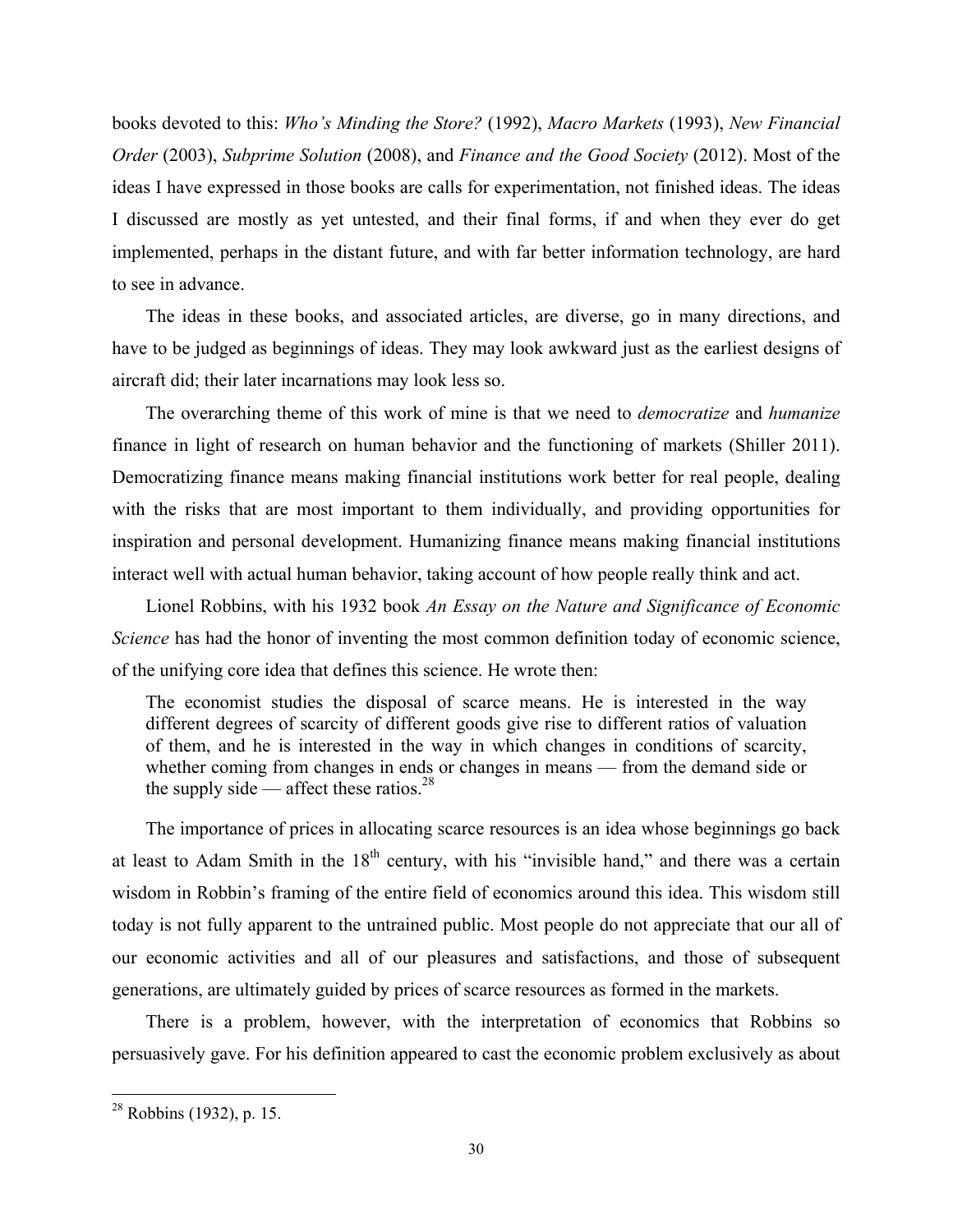scarcity of production resources, like energy and food, rather than also about scarcity of human intellectual and psychological resources. He casts the problem as man against nature, when in fact much of the economic problem is dealing with man against himself.<sup>29</sup>

Long-term asset prices as they are observed today, prices of stocks, bonds, real estate, and commodities, and prices of derivative products such as futures, swaps and options, and of other institutions like long-term insurance, are especially significant for economics, and especially problematic, since the scarcity that these prices represent is one that is never really objective and directly revealed today. Their levels are influenced by expectations of the distant, and generally nebulous, future. The market prices of speculative assets at any given time reflect, as is commonly asserted, both tastes and technology of that time. But they also reflect expected tastes and technology of the future, the likelihood of discovery of new sources of resources or the technology to develop them. They also reflect sociology and social psychology, and anticipated future changes in these, in government policy such as taxation, and in other primary forces, such as changes in the inequality of incomes and likely social and governmental reactions to these, and the potential threat of wars and other catastrophes, and the likely use of and policy towards the assets in such times.

Fischer Black, in his 1984 presidential address before the American Finance Association, offered a new definition of market efficiency: He redefined an "efficient market" as "one in which price is within a factor of 2 of value, i. e., the price is more than half of value and less than twice value. . . . By this definition, I think almost all markets are efficient almost all of the time." $30$ 

And yet, even assuming he is somehow right, the existing efficient markets theory remains the fundamental framework from which much economic policy decisions, and decisions to innovate or not, are made. No one would seriously propose the elimination of stock markets even if we all accepted Fischer Black's impression as fact. So, why should we not consider other risk markets, markets that have not come in to being yet just through accidents of history and timing of associated technological breakthroughs?

Institutions can be redesigned so that they reframe people's thinking, to the longer term and to things that are better subjects for their attention, by making markets for risks that are better

 $29$  See for example Mullainathan and Shafir (2013).

<sup>30</sup> Black (1986). p. 533.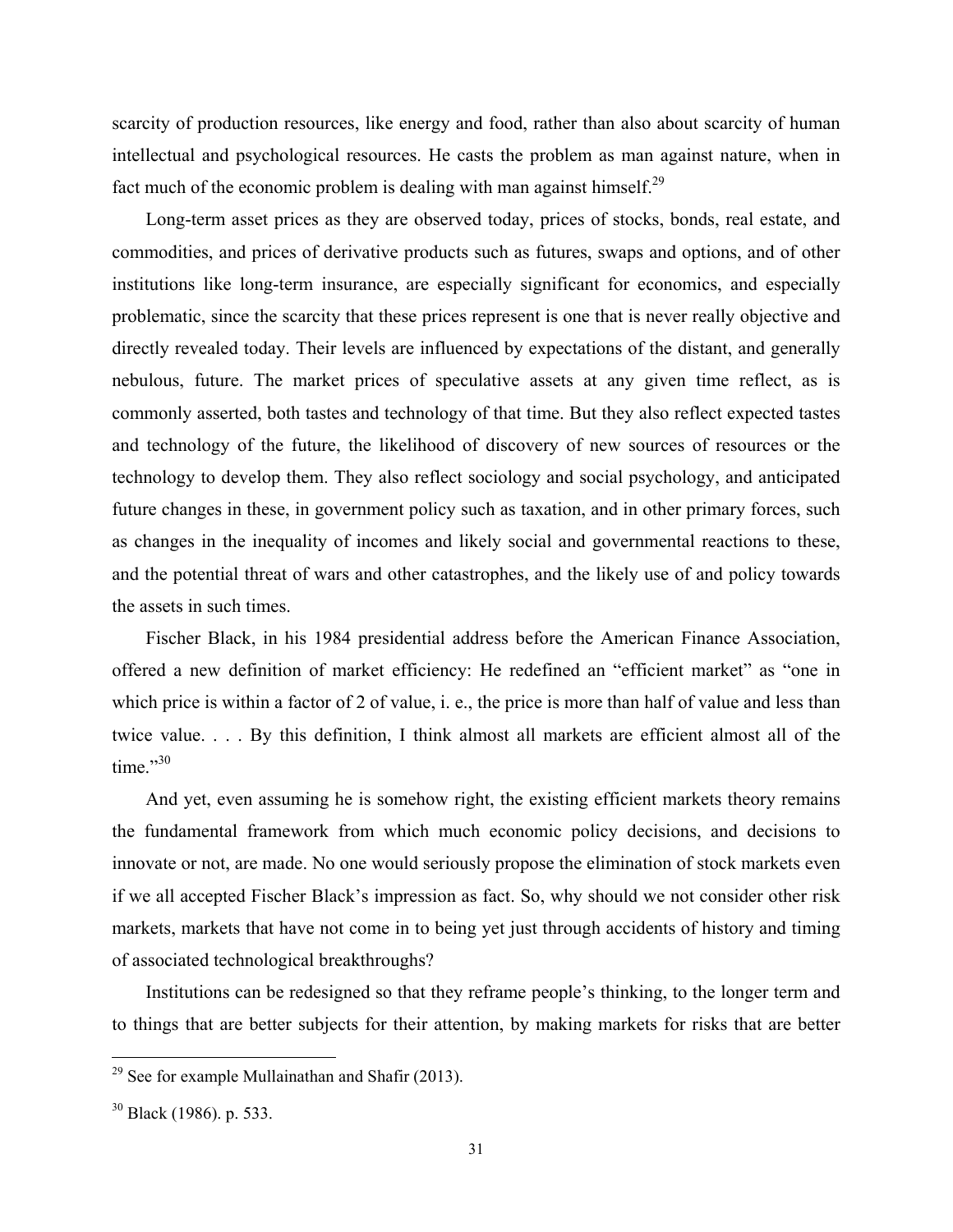tied to fundamentals people should be thinking about. Institutions that change framing might sometimes qualify as institutions providing a "nudge" as Richard Thaler and Cass Sunstein (2009) have put it, suggesting the right direction for people without being coercive. They base their thinking on a philosophy they call "libertarian paternalism" emphasizing the government's providing incentives for appropriate behavior without coercion. Though our groundings in behavioral economics are similar, I wouldn't stress that term, perhaps because it seems to suggest a top-down structure for society, with government at the top. The development of financial capitalism seems to be, or can be, a matter of the voluntary organization of most of society, integrating the activities of people in all walks of life in fulfilment of their diverse purposes. A vision for a better financial capitalism should not be top-down at all.

Some recent examples of financial innovation, examples of new experiments, can help clarify how innovation might help in an imperfect financial world. Consider first the social policy bonds proposed by Ronnie Horesh (1999) which have taken recently taken actual form by the social impact bonds first issued with the help of the nonprofit Social Finance Ltd in 2010 in the United Kingdom. These redirect speculative impulses into solving social problems over a meaningful horizon that is chosen by the issuer to be neither too short nor too long to allow effective solutions.

Consider also the new crowdfunding initiatives, to create websites that allow large numbers of dispersed people each to share information and each to invest a small amount of money directly into new enterprises, without the usual financial intermediaries, have sprouted in many places around the world, with web sites like kiva.org or kickstarter.com. They are poised after the U.S. Jumpstart Our Business Startups Act of 2012 to transform venture capital. Such innovations can and certainly will cause some runaway bubbles and abuse of ignorant investors. But they could on the other hand, if designed and regulated right, create a new way of arousing animal spirits and focusing informed attention onto venture investments. Crowdfunding may be more effective in funding ideas that are hard to prove, whose payoff is not immediate, that have a subtle social, environmental or inspirational purpose beyond mere profits, and that only a small percentage of the population is equipped to understand.

Consider also the new benefit corporations that are now offered in twenty U.S. states. They are amalgams of for-profit and non-profit corporations, fundamentally changing the mental framing that investors are likely to have of their investments in them, and encouraging both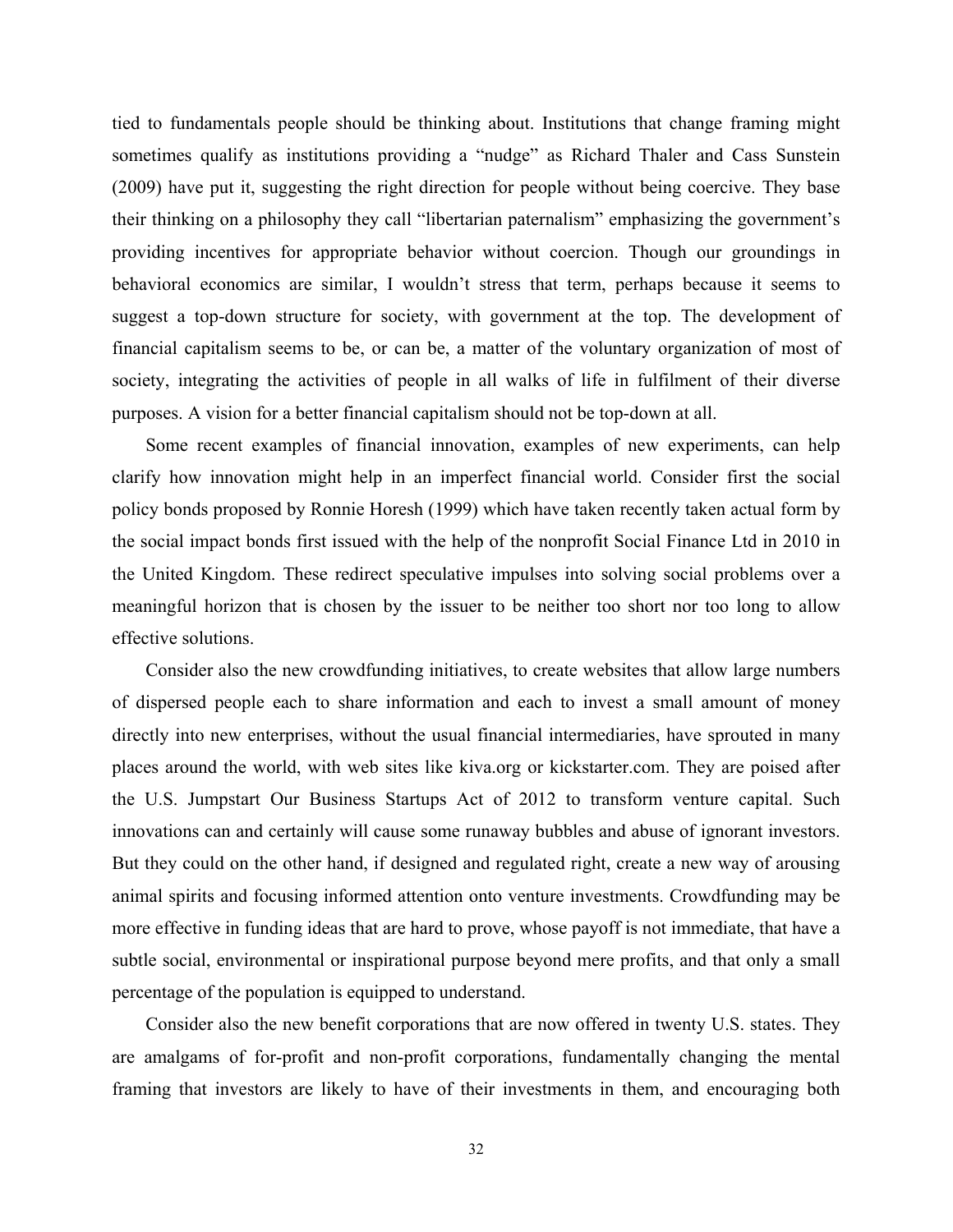investors' excitement and more idealistic thinking about these investments.<sup>31</sup> The participation nonprofit business form that I advocated (2012), which makes nonprofits psychologically more similar to equity-financed business, would, if it is ever implemented, increase philanthropy and make it more effective.

These are only the beginning of the financial innovations that we might expect to see in our future, helped along by our improved understanding of behavioral finance, of mathematical economics, and steadily improving information technology. In particular, it would seem that great benefit can be derived by expanding the scope of our financial markets, to allow trading of risks that really matter.

We might benefit from the expansion of trading to include trading of other indices that have only recently come to be measured but that reflect real and important risks. I have already alluded to the futures market for single family homes that was started at the Chicago Mercantile Exchange in 2006, and if that market becomes more successful it will eventually provide price discovery for a value of great personal importance to individuals, and might lead to a cash market for real estate that is not so woefully inefficient. The home futures market, if it became more successful, would facilitate the creation of many more risk management products, such as home equity insurance (Shiller and Weiss 1998) or mortgages with preplanned workouts (Shiller 2012, Shiller, Wojakowski et al. 2013).

Had there been a well-developed real estate market before the financial crisis of 2008 it would plausibly have *reduced* the severity of the financial crisis, because it would have allowed, even encouraged, people to hedge their real estate risks. The severity of that crisis was substantially due to the leveraged undiversified positions people were taking in the housing market, causing over fifteen million U.S. households to become underwater on their mortgages, and thus reducing their spending. There is no contradiction at all in saying that there are bubbles in the housing market and yet saying that we ought to create better and more liquid markets for housing.

Even further, I along with others have argued that a market for claims on the flow of gross domestic product, or other large macroeconomic aggregates should be developed, to help countries share their risks, Shiller (1993, 2003, 2008), Athanasoulis and Shiller (2000, 2001),

<sup>&</sup>lt;sup>31</sup> See http://benefitcorp.net/.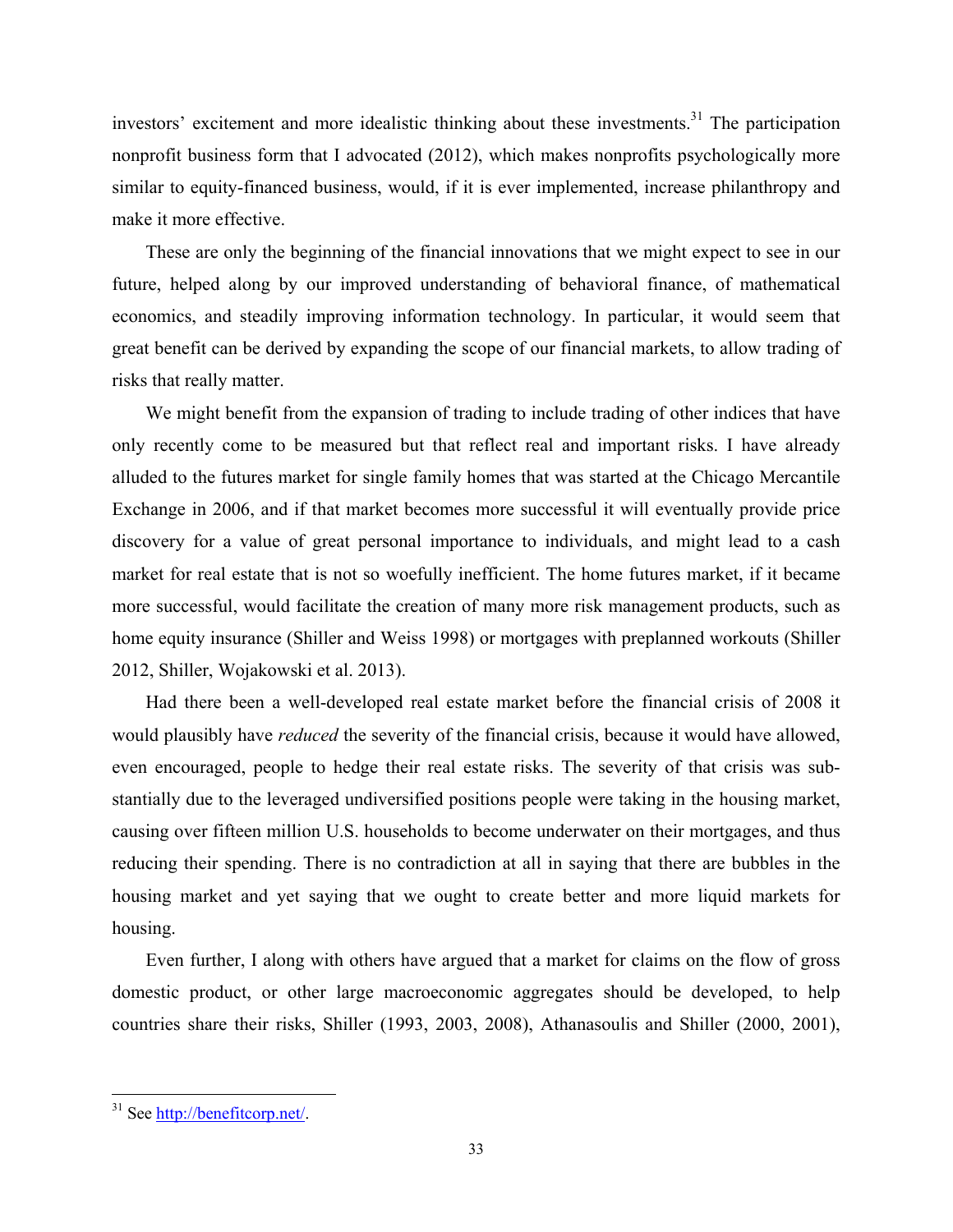Kamstra and Shiller (2009), or markets for other significant economic variables like occupational incomes to share their livelihood risks (Shiller 1993, Shiller and Schneider 1998, Shiller 2003).

Had the government debts of European countries taken the form of GDP shares, then most likely we would not have had the severe European sovereign debt crisis that started in 2009, for the countries would not have as big a short-run refinancing problem and would find their government obligations cushioned by declining obligations due to declining GDP. Had people sought protection for their own welfare by hedging themselves in occupational income markets, many of them would have suffered less in this crisis.

Examples of innovations that might reframe into better and longer-term thinking about fundamentals include the "perpetual futures" that I have proposed  $(1993)^{32}$  or the application the concept of index participations developed by the American Stock Exchange in 1989 to flow indexes,<sup>33</sup> or the long-term MacroShares my colleagues and I once have striven to launch based on various indices, $34$  or the markets for individual future dividend dates on stock price indices that Michael Brennan (1999) argued might "focus investor attention on the fundamentals that determine the value of the index rather than simply on the future resale value of the index."<sup>35</sup>

The development of inflation-indexed bonds, which have gradually grown in importance over the last half century worldwide, are an important past success, but as yet an incomplete one. Such markets, and other indexing institutions, might be enhanced by further deliberate changes in psychological framing. If inflation-indexed units of account, which create an easier way in our language to refer to indexed quantities, were created and widely used, they would help people around their money illusion which inhibits intelligent design of contracts around the real outcomes that really matter. I have been advocating the proliferation of these units of account where they first began in Chile (2002), and in the United States (2003), and the United Kingdom

 $32$  These are defined in Shiller (1993) in terms of a daily settlement formula involving both the change in settle price and another index representing a cash flow.

<sup>33</sup> See Shiller (1993) p. 40.

<sup>&</sup>lt;sup>34</sup> In 2006 our firm MacroMarkets LLC launched paired long- and short- twenty-year oil MacroShares on the American Stock Exchange, with ticker symbols UCR for Up-Crude and DCR for Down-Crude. The securities traded from November 2006 to June 2008, and at one point reached US\$1.6 billion in total value, but were not ultimately a success.

 $35$ Brennan (1999), p. 12. Since 2008, dividend futures markets for stock price indices have appeared on a number of European and Asian exchanges, though it is not clear that these new markets have had much of the desired effect of reframing investors' thinking.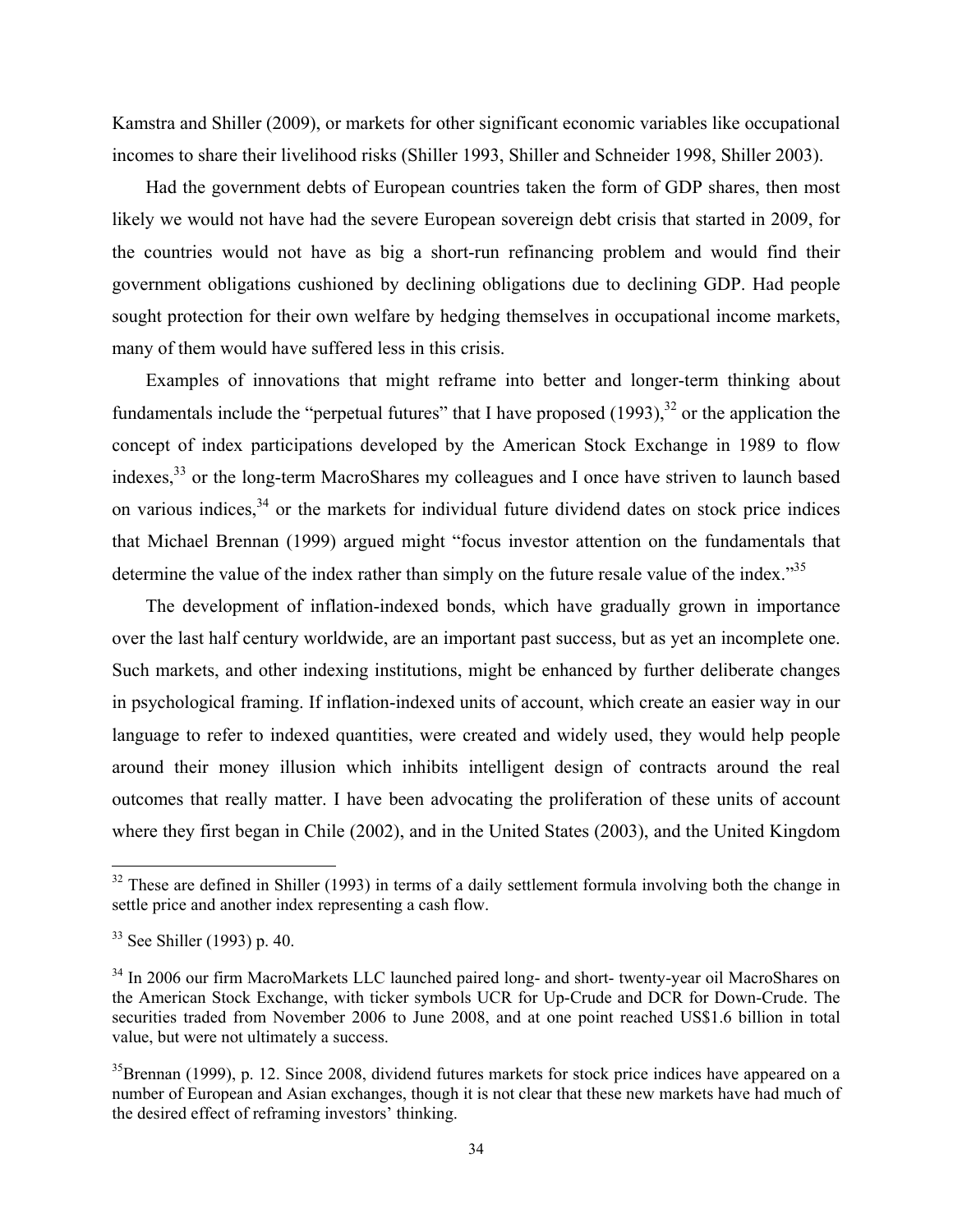(2009).<sup>36</sup> Their widespread use might have helped prevent the real estate bubble that preceded the current financial woes, a bubble that was likely helped along by the widely-held impression that single family homes have historically shown high real capital gains when in fact over the last century the gains overall have been only nominal and hence illusory (Shiller 2005).

We want such innovations, if not exactly the ones I and others have been advocating to date, because their predecessor innovations, the financial institutions we already have today, have brought such prosperity, despite the occasional big disruptions caused by bubbles and financial crises. There is no economic system other than financial capitalism that has brought the level of prosperity that we see in much of the world today, and there is every reason to believe that further expansion of this system will yield even more prosperity.

The patterns of behavior that have been observed in speculative asset prices are consistent with a view of market efficiency as a half-truth today and at the same time with a view that there are behavioral complexities in these markets that need to be met with properly engineered financial innovations and financial regulations.

Changes in our financial institutions that take the form of creative reinventions in the kinds of risks traded, that change the psychological framing of the things traded, that change our social relations with business partners and adversaries, can make financial markets less vulnerable to excesses and crashes and more effective in helping us achieve our ultimate goals.

<u>.</u>

<sup>36</sup> Chile created its *Unidad de Fomento* (UF) in 1967, still in use there today, http://valoruf.cl/.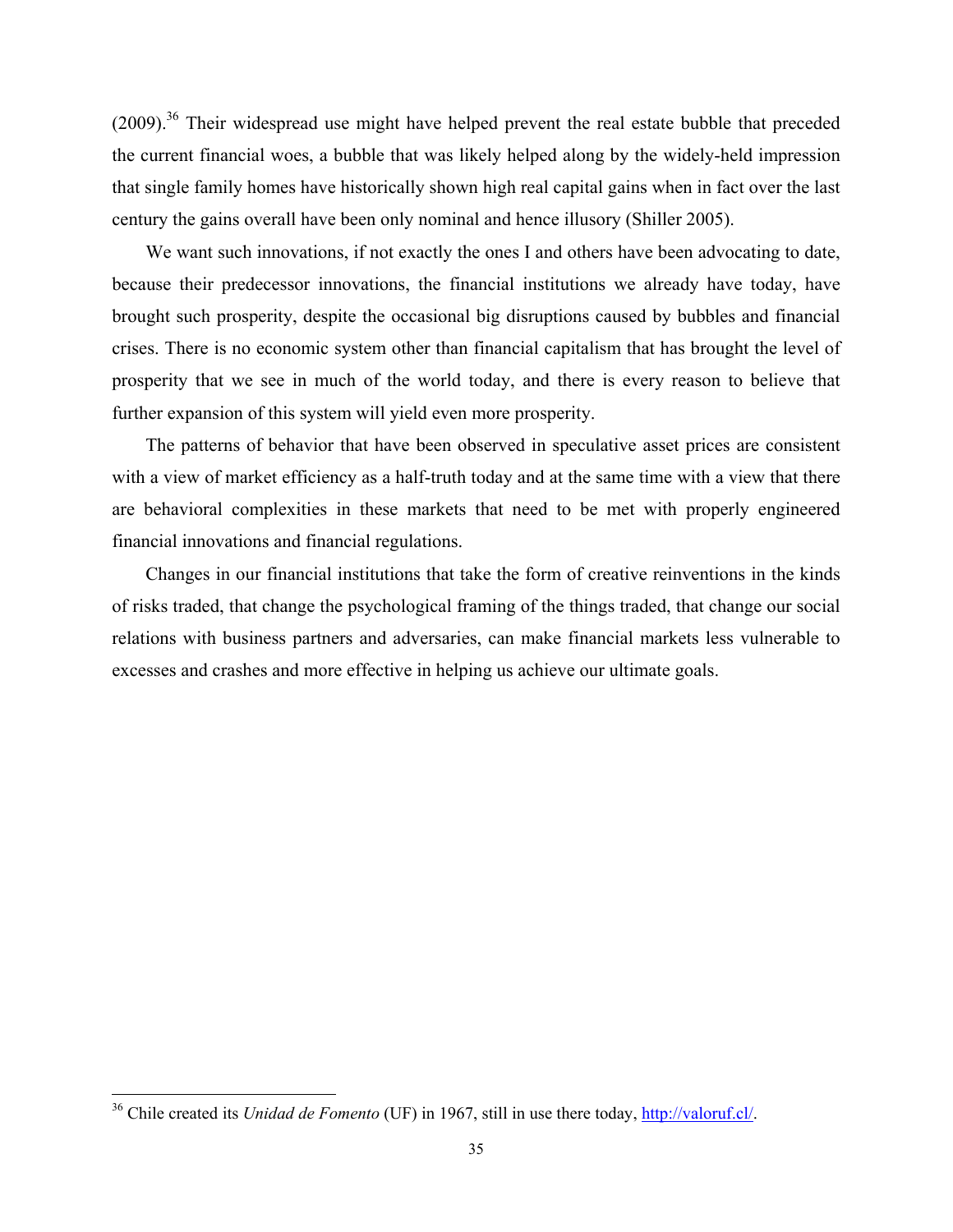#### **REFERENCES**

- Akerlof, George A., and Robert J. Shiller. 2009. *Animal Spirits: How Human Psychology Drives the Economy and Why this Matters for Global Capitalism,* Princeton: Princeton University Press.
- Allen, Franklin, Stephen Morris and Hyun Song Shin. 2006. "Beauty Contests, Bubbles and Iterated Expectations in Financial Markets." *Review of Financial Studies* 19: 719−752.
- Ang, Andrew and Geert Bekaert. 2007. "Stock Return Predictability: Is It there?" *Review of Financial Studies*, 20: 651−757.
- Arnott, Robert D., and Clifford S. Asness. 2003. "Surprise! Higher Dividends = Higher Earnings Growth." *Financial Analysts Journal*, 59(1): 70−87*.*
- Athanasoulis, Stefano, and Robert J. Shiller. 2000. "The Significance of the Market Portfolio," *Review of Financial Studies*, 13(2): 301−329.
- . 2001. "World Income Components: Measuring and Exploiting Risk Sharing Opportunities," *American Economic Review*, 91(4): 1031−1054.
- Bailey, Martin J., Richard F. Muth and Hugh O. Nourse. 1963. "A Regression Method for Real Estate Price Index Construction." *Journal of the American Statistical Association*, 58: 933−942.
- Baker, Malcolm, and Jeffrey Wurgler, "Behavioral Corporate Finance: An Updated Survey." NBER Working Paper No. 17333.
- Barber, Brad, and Terrance Odean. 2008. "All that Glitters: The Effect of Attention on the Buying Behavior of Individual and Institutional Investors." *Review of Financial Studies*, 21(2): 785-818.
- Barberis, Nicholas. 2003. "A Survey of Behavioral Finance." Elsevier: *Handbook of the Economics of Finance.*
- Barberis, Nicholas, Robin Greenwood, Lawrence Jin and Andrei Shleifer. 2013. "X-CAPM: An Extrapolative Capital Asset Pricing Model." Working paper, Yale University.
- Barberis, Nicholas, Andrei Shleifer and Robert Vishny. 1998. "A Model of Investor Sentiment." *Journal of Financial Economics*, 49(3): 307−343.
- Barberis, Nicholas, Ming Huang and Tano Santos. 2001. "Prospect Theory and Asset Prices." *Quarterly Journal of Economics*, 116(1): 1−53.
- Barberis, Nicholas, Ming Huang and Richard H. Thaler. 2006. "Individual Preferences, Monetary Gambles, and Stock Market Participation: A Case for Narrow Framing." *American Economic Review*  96(4):1069: 1090.
- Beltratti, Andrea, and Robert J. Shiller. 1993. "Actual and Warranted Movements in Asset Prices." *Oxford Economic Papers*, 45: 387−402.
- Benos, Evangelos, and Marek Jochec. 2013. "Patriotic Name Bias and Stock Returns." *Journal of Financial Markets*, 16(3): 550−570.
- Bewley, Truman. 2002. "Knightian Decision Theory. Part I" *Decisions in Economics and Finance*, 25(2): 79−110.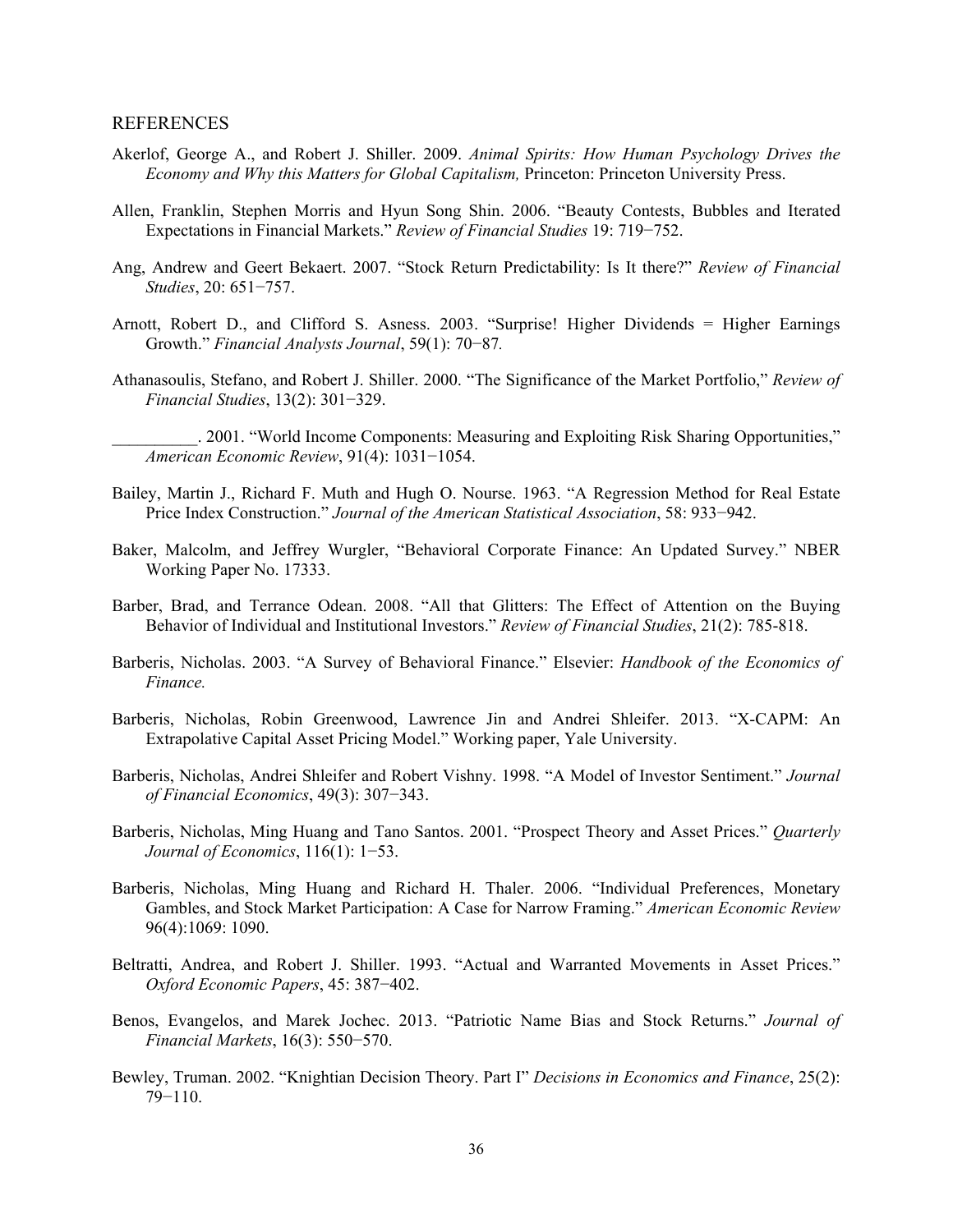Black, Fischer. 1986. "Noise" *Journal of Finance*, 41: 529−543.

Bracha, Anat, and Donald J. Brown. 2013. "(IR)Rational Exuberance: Optimism, Ambiguity and Risk." New Haven: Cowles Foundation Discussion Paper No. 1898.

Brennan, Michael. 1999. "Stripping the S&P 500 Index." *Financial Analysts Journal*, 54(1): 12−22.

- Brunnermeier, Markus, Alp Simsek and Wei Xiong. 2013. "A Welfare Criterion for Models with Distorted Beliefs." Unpublished paper, Princeton University.
- Buiter, Willem. 1987. "Efficient 'Myopic' Asset Pricing in General Equilibrium: A Potential Pitfall in Excess Volatility Tests." *Economics Letters*, 25(2): 143−148.
- Bunn, Oliver, and Robert J. Shiller. 2013. "Changing Times, Changing Values: A Historical Analysis of Sectors within the U.S. Stock Market," unpublished paper, Yale University.
- Campbell, John Y. 1991. "A Variance Decomposition for Stock Returns." *Economic Journal*, 101: 57−179.
- Campbell, John Y. and John Ammer. 1993. "What Moves the Stock and Bond Markets? A Variance Decomposition for Long-Term Asset Returns." *Journal of Finance*, 48: 3−37.
- Campbell, John Y., and John Cochrane. 1999. "By Force of Habit: A Consumption-Based Explanation of Aggregate Stock Market Behavior. *Journal of Political Economy*, 107: 205−251.
- Campbell, John Y. and Albert S. Kyle. 1993. "Smart Money, Noise Trading, and Stock Market Behavior." *Review of Economic Studies* 60(1): 1−34.
- Campbell, John Y., Christopher Polk and Tuomo Vuolteenaho. 2010. "Growth or Glamor? Fundamentals and Systemtic Risk in Stock Returns." *Review of Financial Studies*, 23: 305−344.
- Campbell, John Y., and Robert J. Shiller. 1987. "Cointegration and Tests of Present Value Models."Journal of Political Economy, 95: 1062−1088.

and  $\qquad$ . 1996. "The Dividend-Price Ratio and Expectations of Future Dividends and Discount Factors," with J.Y. Campbell, *Review of Financial Studies* (Fall), 1(1): 195−228.

and  $\qquad$  . 1989. "The Dividend Ratio Model and Small Sample Bias: A Monte Carlo Study," *Economics Letters*, 29: 325−31.

\_\_\_\_\_ and \_\_\_\_\_. 1988. "Interpreting Cointegrated Models." *Journal of Economic Dynamics and Control*, Special Issue, ed. M. Aoki, "Economic Time Series Models with Random Walk and Other Nonstationary Components," 12: 505−522.

\_\_\_\_\_ and \_\_\_\_\_. 1988. "Stock Prices, Earnings and Expected Dividends." *Journal of Finance*, 43(3): 661−676.

\_\_\_\_\_ and Luis Viceira. 2002. *Strategic Asset Allocation.* New York: Oxford University Press.

- \_\_\_\_\_ and Tuomo Vuolteenaho. 2004. "Bad Beta, Good Beta." *American Economic Review*, 94: 1249−1275.
- Campbell, John Y. and Luis Viceira. 2002. *Strategic Asset Allocation*, New York: Oxford University Press.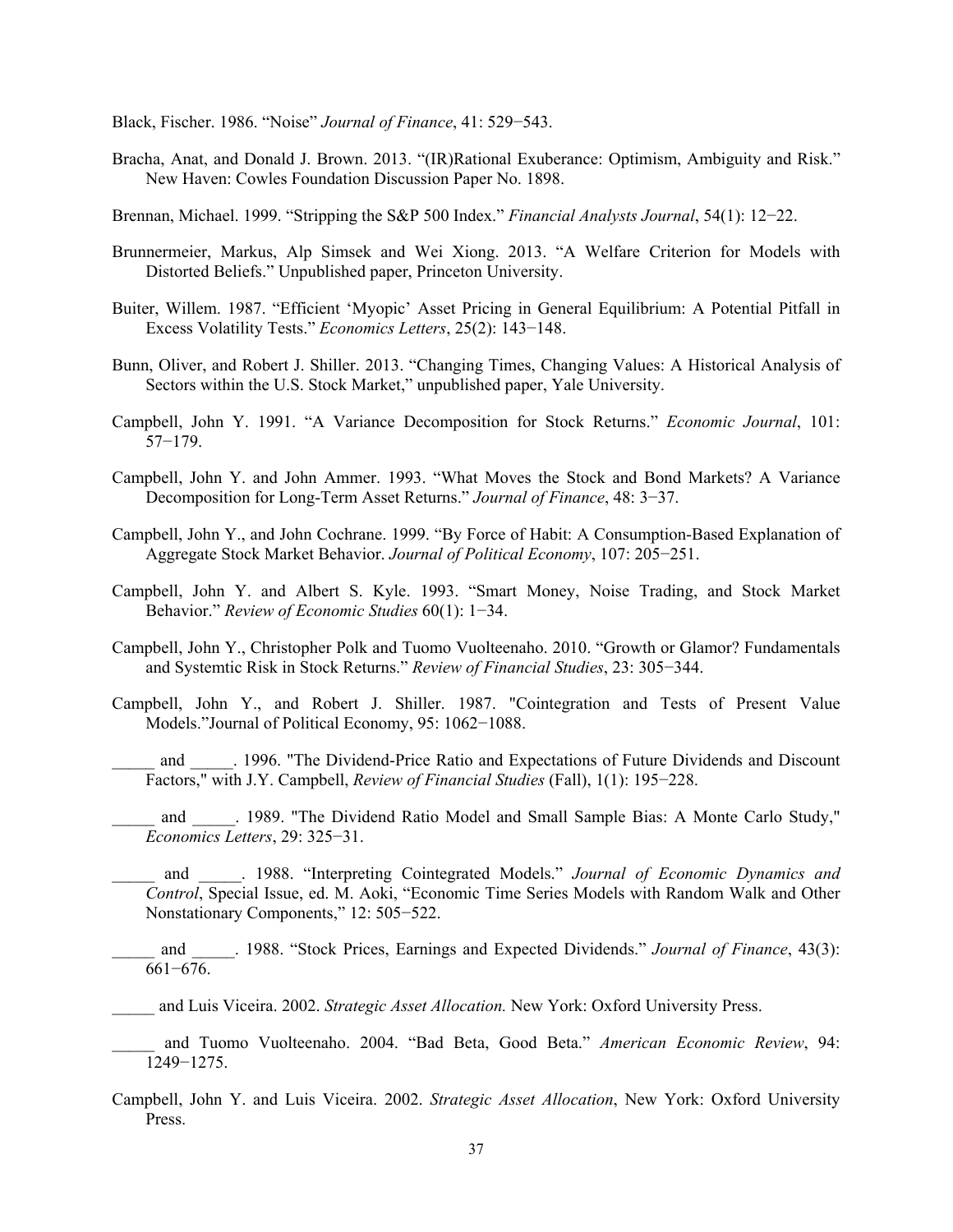- Campbell, John Y. and Motohiro Yogo. 2006. "Efficient Tests of Stock Return Predictability." 81(1): 27−60.
- Case, Karl E.. 1986. "The market for Single Family Homes in Boston." *New England Economic Review* (May/June), 38−48.
- Case, Karl E., and Robert J. Shiller. 1988. "The Behavior of Home Buyers in Boom and Post-Boom Markets." *New England Economic Review* (November/December), 29−46.

\_\_\_\_\_ and \_\_\_\_\_. 1989. "The Efficiency of the Market for Single Family Homes." *American Economic Review*, 79(1): 125−137.

- \_\_\_\_\_ and \_\_\_\_\_. 1990. "Forecasting Prices and Excess Returns in the Housing Market," *AREUEA*  Journal, 18(3): 253−273.
- \_\_\_\_\_ and \_\_\_\_\_. 2004. "Is There a Real Estate Bubble?" *Brookings Papers on Economic Activity*, 2004−I.

and 1987. "Prices of Single-Family Homes since 1970: New Indexes for Four Cities," with Karl E. Case, *New England Economic Review*, pp. 46−56.

- Case, Karl E., Robert J. Shiller and Anne Kinsella Thompson. 2012. "What Have They Been Thinking? Home Buyer Behavior in Hot and Cold Markets." Brookings Papers on Economic Activity, 2012−II.
- Case, Karl E., Robert J. Shiller, and Allan N. Weiss. 1993. "Index-Based Futures and Options Trading in Real Estate," *Journal of Portfolio Management*.
- Chen, Long, and Xinlei Zhao. 2009. "Return Decomposition." *Review of Financial Studies*, 22(12): 5212−5249.
	- \_\_\_\_\_. 2013. "What Drives Stock Price Movements?" *Review of Financial Studies*, 26(4): 841−876.
- Chen, Long, Zhi Da and Richard Priestly. 2012. "Dividend Smoothing and Predictability." *Management Science*, 58(10):

Cochrane, John H. 2001. *Asset Pricing.* Princeton NJ: Princeton University Press.

- \_\_\_\_\_. 2007. "The Dog that Did Not Bark: A Defense of Return Predictability." *Review of Financial Studies* 21(4):1533-1575.
- \_\_\_\_\_. 1992. "Explaining the Variance of Price-Dividend Ratios. *Review of Financial Studies*, 5: 243−280.
- \_\_\_\_\_. 1991. "Volatility Tests and Efficient Markets Theory: A Review Essay." *Journal of Monetary Economics*, 27: 463−485.

Cootner, Paul. 1964. *The Random Character of Stock Market Prices.* MIT Press.

- Cutler, David, James Poterba, and Lawrence Summers. 1990. "Speculative dynamics and the Role of Feedback Traders." *American Economic Review Papers and Proceedings* 80: 63−68.
- Cutler, David M, James M. Poterba, and Lawrence H. Summers. 1989. "What Moves Stock Prices? *The Journal of Portfolio Management*, 15(3): 4−12.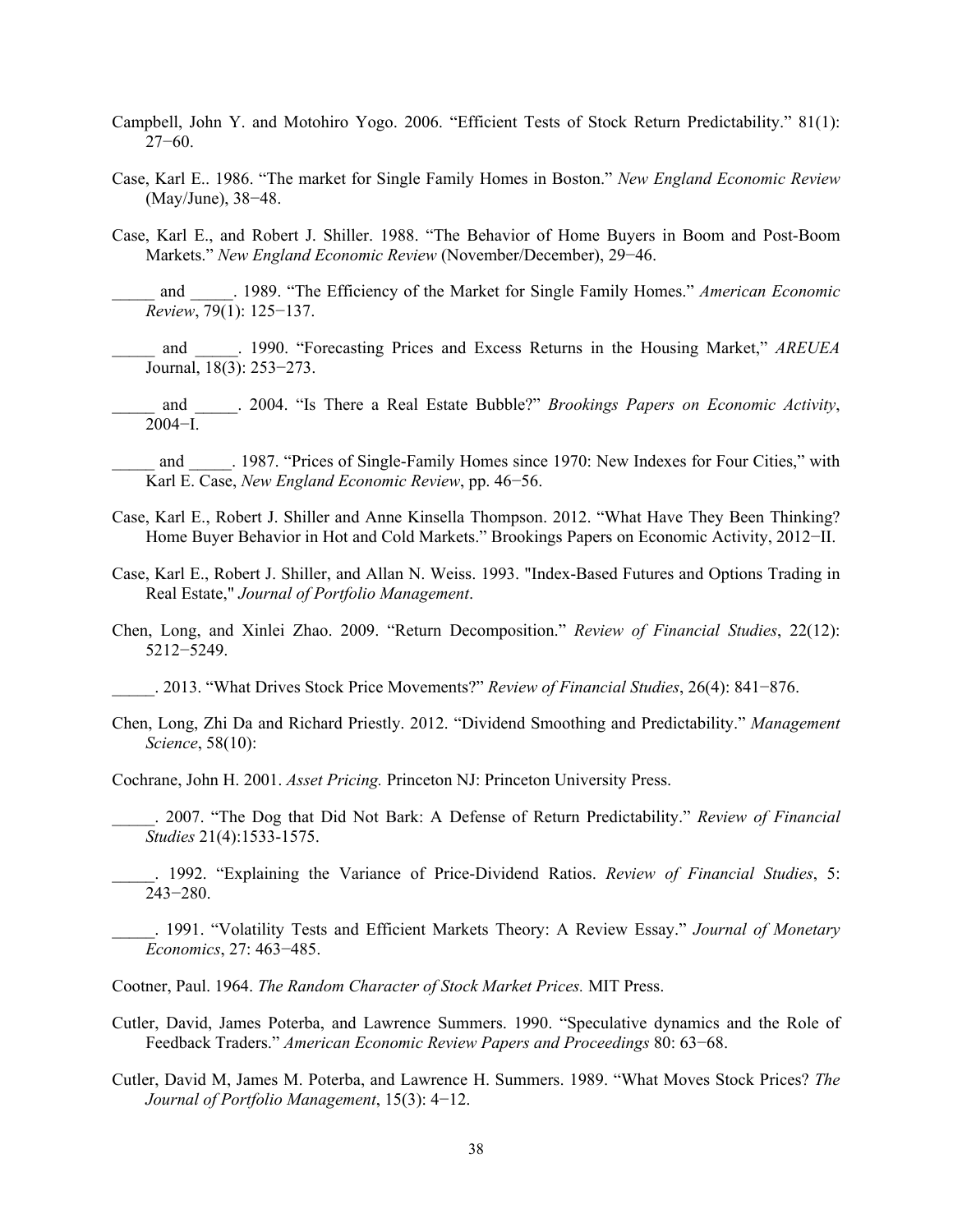- Debondt, Werner F. M. and Richard H. Thaler. 1985. "Does the Stock Market Overreact?" *Journal of Finance*, 40: 557−581.
- De Long, J. Bradford, Andrei Shleifer, Lawrence Summers, and Robert Waldmann. 1990. "Noise Trader Risk in Financial Markets." *Journal of Political Economy,* 98(4): 703−738.
- Dolley, James C. 1933. "Common Stock Split-Ups—Motives and Effects." *Harvard Business Review*  12(1): 70−81.
- Durkheim, Émile. 1893. *De la division du travail social*. Paris: Alcan.
- Economic Sciences Prize Committee of the Royal Swedish Academy of Sciences. 2013. *Scientific Background on the Sveriges Riksbank Prize in Economic Sciences in Memory of Alfred Nobel. 2013.* http://www.nobelprize.org/nobel\_prizes/economic-sciences/laureates/2013/advancedeconomicsciences2013.pdf
- Engsted, Tom, Thomas Q. Pedersen and Carsten Tanggaard. 2012. "Pitfalls in VAR Based Return Decompositions: A Clarification." *Journal of Banking and Finance*, 36(5): 1255−1265.
- Fabozzi, Frank, Robert Shiller and Radu Tunaru. 2010. "Hedging Real Estate Risk." *Journal of Portfolio Management*, 35(5): 92−103
- Fama, Eugene, 1965 "Random Walks in Stock Market Prices," *Financial Analysts Journal.*  (September/October), pp. 55−59.
- Fama, Eugene. 1964. *The Distribution of the Daily Differences of the Logarithms of Stock Prices*. Ph.D Dissertation, University Of Chicago. Reprinted in *The Journal of Business* as "The Behavior of Stock Market Prices," 38(1): 34−105.
- \_\_\_\_\_. 1970. "Efficient Capital Markets: A Review." *Journal of Finance.*
- *\_\_\_\_\_.* 1971. "Risk, Return, and Equilibrium" *Journal of Political Economy*, 79(1).
- \_\_\_\_\_. 2013. "Two Pillars of Asset Pricing." Prize Lecture for 2013 Nobel Prize in Economic Sciences http://www.nobelprize.org/mediaplayer/index.php?id=1994
- Fama, Eugene F., Lawrence Fisher, Michael Jensen and Richard Roll. 1969. "The Adjustment of Stock Prices to New Information." *International Economic Review* 10: 1−21.
- Fama, Eugene, and Kenneth R. French. 1988. "Permanent and Temporary Components of Stock Prices" *Journal of Political Economy* 96(2).
- Flavin, Marjorie. 1983. "Excess Volatility in the Financial Markets: A Reassessment of the Empirical Evidence" *Journal of Political Economy* 96: 246−273.
- Fostel, Ana, and John Geanakoplos. 2008. "Leverage Cycles in an Anxious Economy." *American Economic Review*, 93: 1211−1244.
- Garber, Peter M. 2000. *Famous First Bubbles: The Fundamentals of Early Manias.* Cambridge MA: MIT Press.
- Geanakoplos, John. 2009. "The Leverage Cycle," *NBER Macroeconomics Annual*, 24: 1−65.

Galbraith, John Kenneth. 1954. *The Great Crash 1929.* Boston: Houghton Mifflin.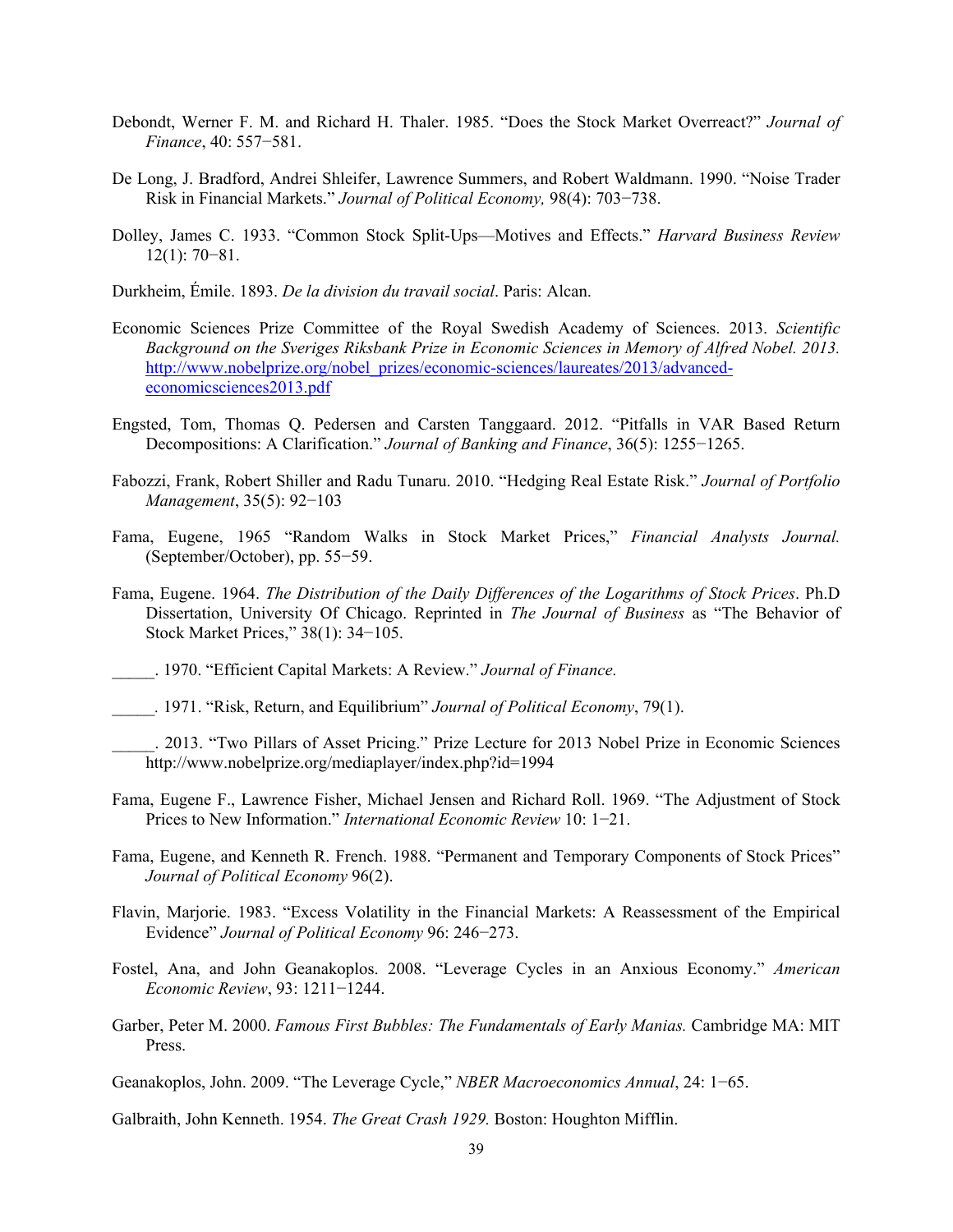- Gibson, George. 1889. *The Stock Markets of London, Paris and New York.* New York: G.P. Putnam's Sons.
- Goetzmann, William N. and K. Geert Rouwenhorst, editors, *The Origins of Value: The Financial Innovations that Created Modern Capital Markets.* Oxford: Oxford University Press.
- Goetzmann, William N., Catherine Labio, K. Geert Rouwenhorst and Timothy G. Young, editors. 2013. *The Great Mirror of Folly: Finance, Culture and the Crash of 1720.* New Haven: Yale University Press.
- Goyal, Amit, and Ivo Welch. 2008. "A Comprehensive Look at the Empirical Performance of Equity Premium Prediction. *Review of Financial Studies.* 21: 1455−1508.
- \_\_\_\_\_ and \_\_\_\_\_. 2003. "Predicting the equity Premium with Dividend Ratios." *Management Science* 49: 639−54.
- Graham, David and David Dodd. 2002. *Security Analysis: The Classic 1940 Edition,* McGraw Hill.
- Greenwood, Robin, and Andrei Sheifer. 2013. "Expectations of Returns and Expected Returns." NBERWorking Paper No 18686, January.
- Grossman, Sanford, and Robert J. Shiller. 1981."The Determinants of the Variability of Stock Market Prices," *American Economic Review*, 71: 222−227.
- Gruber, Martin J. 1996. "Another Puzzle: The Growth in Actively Managed Funds." *Journal of Finance* 51: 783−810.
- Halbwachs, Maurice. 1925. "Les Cadres Sociaux de la Mémoire," in *Les Travaux de L'Année Sociologique,* Paris: Alcan.
- Hansen, Lars Peter. 1991. "Implications of Security Market Data for Models of Dynamic Economies" by *Journal of Political Economy* 99:2.
- \_\_\_\_\_. 2013. "Uncertainty Outside and Inside Economics Models." Prize Lecture for 2013 Nobel Prize in Economic Science Sciences http://www.nobelprize.org/mediaplayer/index.php?id=1994
- Hansen, Lars Peter, and Kenneth J. Singleton. 1983. "Stochastic Consumption, Risk-Aversion, and the Temporal Behavior of Asset Returns." *Journal of Political Economy*, 91(6): 929−956.
- Harrison, Michael, and David Kreps. 1978. "Speculative Investor Behavior in a Stock Market wit Heterogeneous Expectations." *Quarterly Journal of Economics*, 92: 323−336.
- Horesh, Ronnie 2000. "Injecting Incentives into the Solution of Social Problems: Social Policy Bonds." *Economic Affairs* 20(3): 2.
- Hansen, Lars Peter and Kenneth J. Singleton. 1983. "Stochastic Consumption, Risk Aversion, and the Temporal Behavior of Asset Returns" *Journal of Political Economy* 91:2.
	- and Ravi Jagannathan. 1991. "Implications of Security Market Data for Models of Dynamic Economies." *Journal of Political Economy*, 99(2): 225−292.
- Holden, Karn C., and Pamela J. Smock. 1991. "The Economic Costs of Marital Dissolution: Why Do Women Bear a Disproportionate Cost?" *Annual Review of Sociology* 17: 51−78. http://www.jstor.org/stable/208333.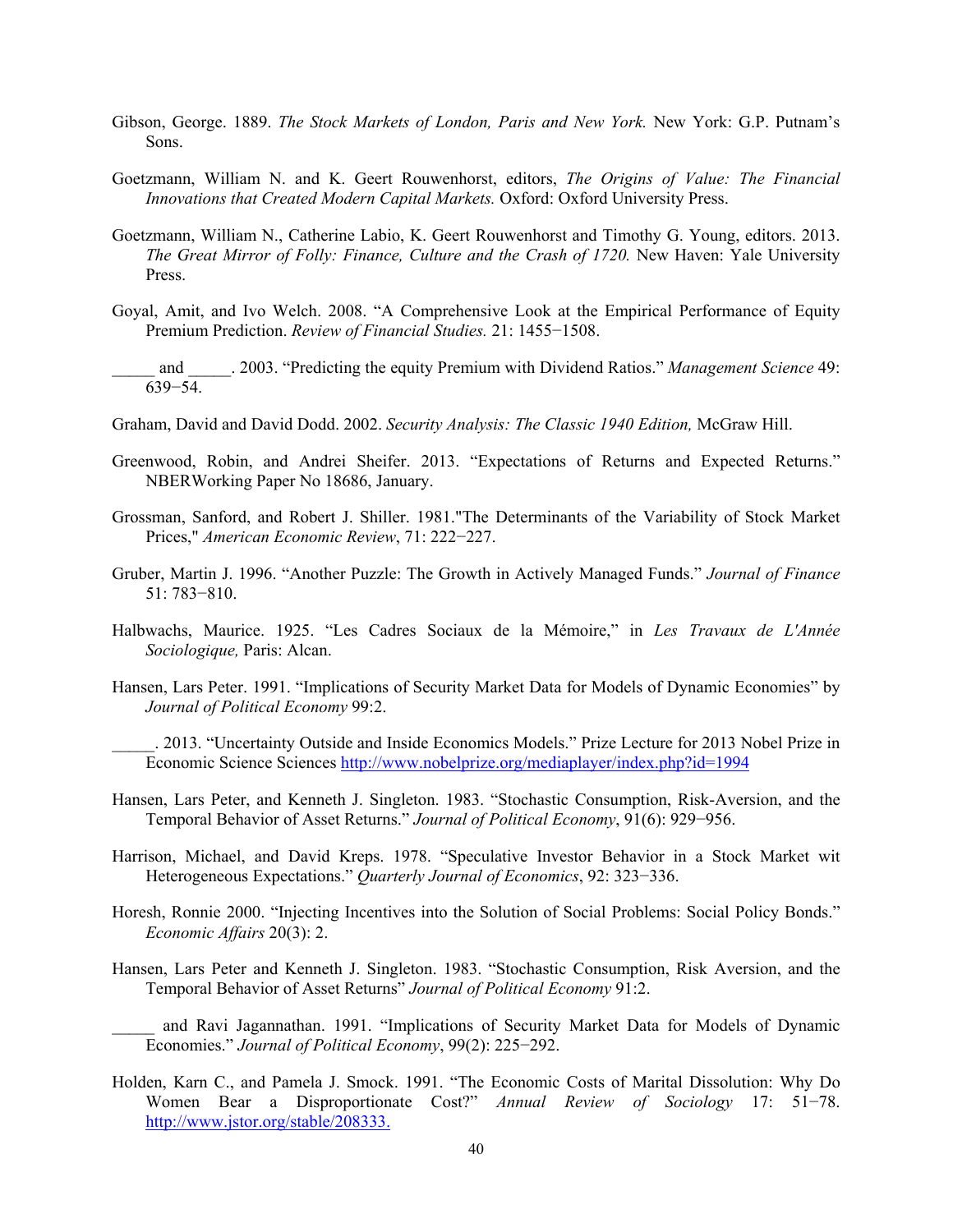- Hong, Harrison, Jose Scheinkman and Wei Xiong. 2006. "Asset Float and Speculative Bubbles." *Journal of Finance*, 61:1073-1117.
	- \_\_\_\_\_ and David Sraer. 2011. "Quiet Bubbles." Working Paper, Princeton University.
- Hsu, Ming, Meghana Batt, Ralph Adolphs, Daniel Tranel and Colin F. Camerer. 2005. "Neural Systems Responding to Degrees of Uncertainty in Human Decision-Making." *Science*, 310: 1680−1683.
- Huettel, Scott A., C. Jill Stowe, Evan M. Gordon, Brent T. Warner and Michael L. Platt. 2006. "Neural Signatures of economic Preferences for Risk and Ambiguity. *Neuron*, 49(5): 765−775.
- Janis, Irving. 1982. *Groupthink: Psychological Studies of Policy Decisions and Fiascoes. H*Boston: Houghton Mifflin*.*
- Jung, Jeeman, and Robert Shiller. 2005. "Samuelson's Dictum and the Stock Market," *Economic Inquiry*, Vol. 43, Issue 2, pp. 221-228.
- Kahneman, Daniel, Jack Knetsch, and Richard Thaler, "Fairness as a Constraint on Profit Seeking: Entitlements in the Market," *American Economic Review*, 76(4): 1986.
- Kahneman, Daniel, and Amos Tversky. 2000. *Choices, Values and Frames.* Cambridge: Cambridge University Press.
- \_\_\_\_\_. 1979. Prospect Theory: An Analysis of Decision under Uncertainty." *Econometrica* 47: 236−291.
- Kamstra, Mark, and Robert J. Shiller. 2009. "The Case for Trills: Giving the People and Their Pension Funds a Stake in the Wealth of the Nation" New Haven: Cowles Foundation, Working Paper No. 1717.
- Keynes, John Maynard. 1936. *The General Theory of Employment Interest and Money.* London: MacMillan
	- \_\_\_\_\_. 1921. *A Treatise on Probability.*London:Macmillan
- Kindleberger, Charles Poor. 1978. *Manias, Panics and Crashes: A History of Financial Crises.* New York: Macmillan.
- Kleidon, Allan W. 1986. "Variance Bounds Tests and Stock Price Valuation Models." *Journal of Political Economy*, 94: 953−1001.
- Koopmans, Tjalling. 1951. "Efficient Allocation of Resources." *Econometrica* 19(4): 455−465.
- Kruskal, William and Frederick Mosteller. 1980. "Representative Sampling, IV: The History of the Concept in Statistics, 1895−1939" *International Statistical Review / Revue Internationale de Statistique* , 48(2): 169−195.
- Kübler, Felix, and Karl Schmedders. 2012. "Financial Innovation and Asset Price Volatility." *American Economic Review*, 102(3): 147−151.
- Kyle, Albert. 1985. "Continuous Auctions and Insider Trading." *Econometrica*, 53(6): 1315−1335.
- LeRoy, Stephen F. 1973. "Risk Aversion and the Martingale Property of Stock Prices." *International Economic Review*, 14(2): 436−466.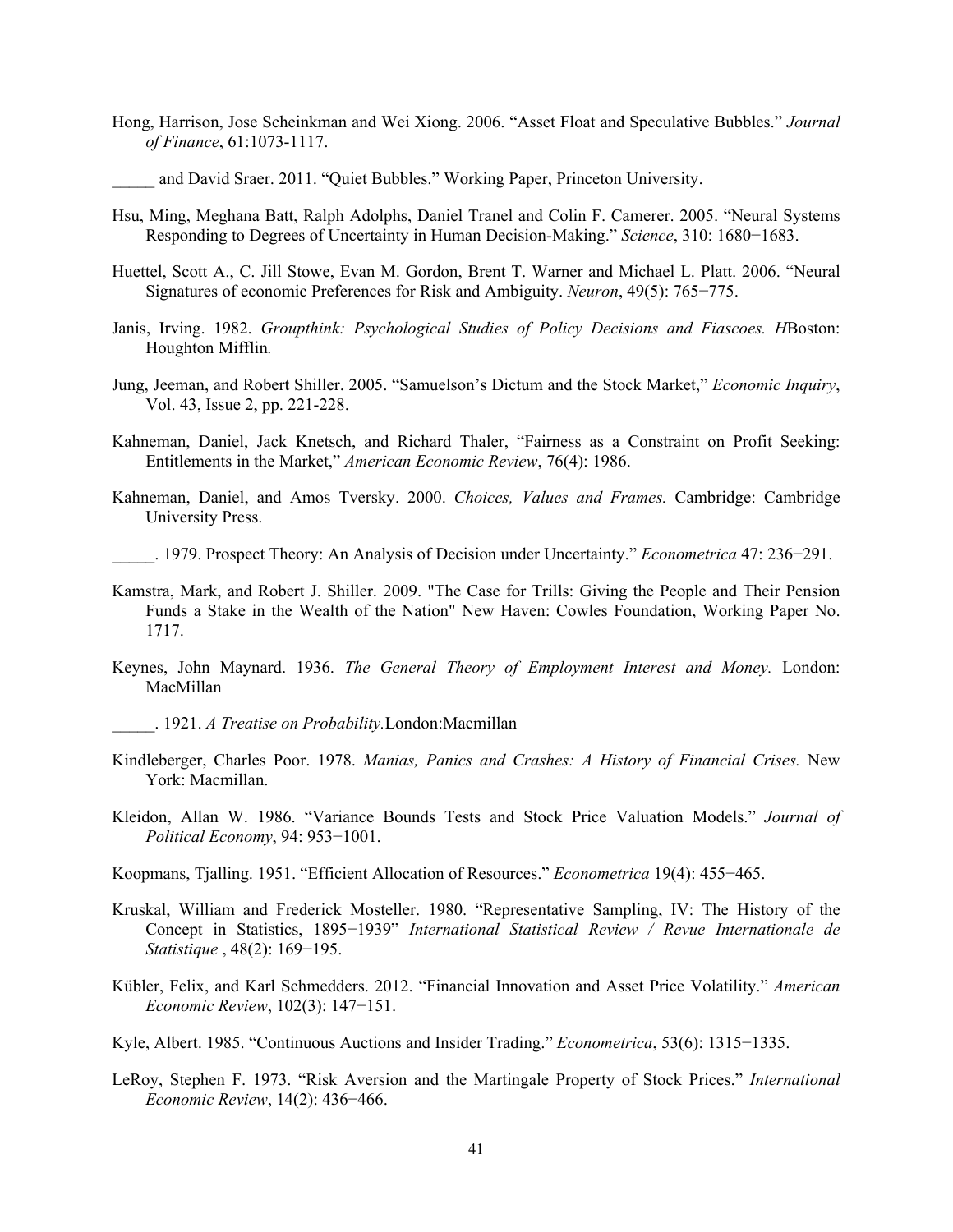\_\_\_\_\_. and Richard D. Porter. 1987. "Stock Price Volatility: Tests Based on Implied Variance Bounds." *Econometrica* 49: 97−113.

- Lewellen, Jonathan. 2004. "Predicting Returns with Financial Ratios." *Journal of Financial Economics.*  74(2): 209−235.
- Lucas, Robert E. 1978. "Asset Prices in an Exchange Economy." *Econometrica*, 46(6): 1429−1445.
- Malmendier, Ulrike, and Geoffrey Tate. 2005. "CEO Overconfidence and Corporate Investment." *Journal of Finance*, 60(6): 2661−2700.
- Marsh, Terry A., and Robert C. Merton. 1986. "Dividend Variability and Variance Bound Tests for the Rationality of Stock Market Prices." *American Economic Review* 76: 483−498.
- Modigliani, Franco, and Richard Cohn. 1979. "Inflation, Rational Valuation and the Market." *Financial Analysts Journal*, 35(2): 24−44.
- Morris, Stephen. 1996. "Speculative Investor Behavior and Learning." *Quarterly Journal of Economics*, 62: 1327−1347.
- Moss, David A. 2002. *When All Else Fails: the Government as Ultimate Risk Manager.* Cambridge: Harvard University Press.
- Mullainathan, Sendhil, and Eldar Shafir. 2013. *Scarcity*. Princeton: Princeton University Press.
- Mullainathan, Sendhil, and Andre Shleifer. 2005. "The Market for News." *American Economic Review*, 95(4): 1031.
- Odean, Terrance. 2000. "Do Investors Trade too Much?" in Hersh Shefrin, Editor, *Behavioral Finance*, Northhampton MA: Edward Elgar.
- Phillips, Peter C. B. and Pierre Perron. 1988. "Testing for a Unit Root in Time Series Regression." *Biometrika* 75(2): 335−346.
- Poterba, James M. and Lawrence H. Summers. 1988. "Mean Reversion in Stock Prices: Evidence and Implications." *Journal of Financial Economics*, 22: 26−59.
- Robbins, Lionel. 1932. *An Essay on the Nature and Significance of Economic Science.* London: MacMillan.
- Rothman, James E. 2013. "The Principle of Membrane Fusion in the Cell." Prize Lecture, 2013 Nobel Prize in Medicine http://www.nobelprize.org/mediaplayer/index.php?id=1975
- Saunders, Edward M. 1993. "Stock Prices and the Weather." *American Economic Review*, 83(5): 1337−1245.
- Savage, Leonard J. 1954. *Foundations of Statistics*. Wiley.
- Scheinkman, Jose, and Wei Xiong. 2003. "Overconfidence and Speculative Bubbles." *Journal of Political Economy*, 111: 1133−1219.

Shefrin, Hersh M. 2008. *A Behavioral Approach to Asset Pricing*. North Holland: Elsevier.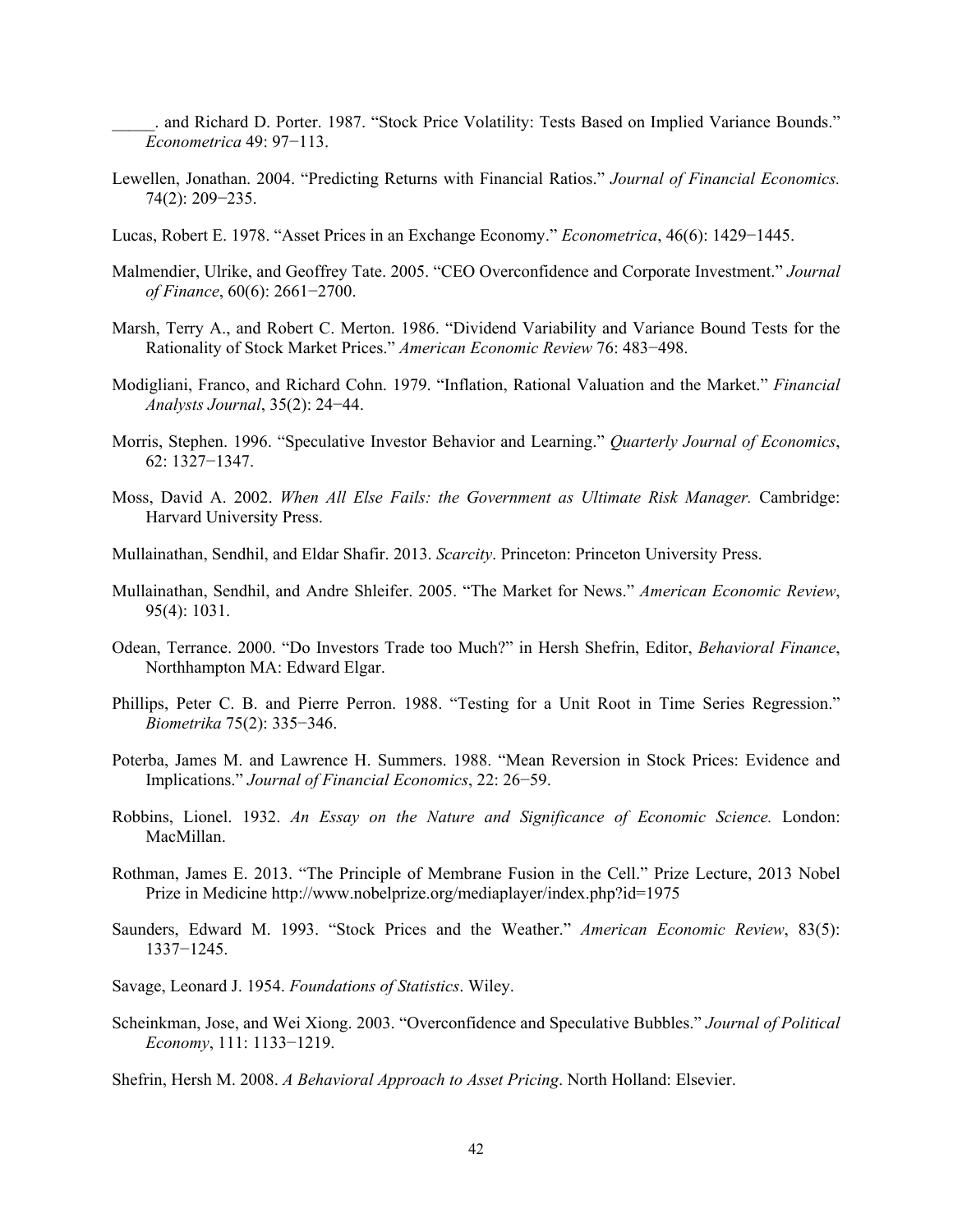- Shefrin, Hersh M. and Meir Statman. 1984. "Explaining Investor Preference for Cash Dividends." *Journal of Financial Economics*, 13(2): 253−282.
- Shefrin, Hersh M. and Meir Statman. 1985. "The Disposition to Sell Losers too Early and Ride Losers too Long: Theory and Evidence." *Journal of Finance*, 40(3): 777−790.
- Shiller, Robert J. 1991. "Arithmetic Repeat Sales Price Estimators." *Journal of Housing Economics*, 1: 110−126.

\_\_\_\_\_. 2009. *Baskets: A Proposal to Launch Indexed Units of Account in the UK during the Current Financial Crisis*," Policy Exchange, London.

- \_\_\_\_\_. 1982. "Consumption, Asset Markets and Macroeconomic Fluctuations," *Carnegie Rochester Conference Series on Public Policy*, 17: 203−238.
- \_\_\_\_\_. 1987. "Conventional Valuation and the Term Structure of Interest Rates," in *Macroeconomics and Finance: Essays in Honor of Franco Modigliani*, ed. R. Dornbusch, S. Fischer and J. Bossons, pp. 63−88, Cambridge, MA, MIT Press.
- \_\_\_\_\_. 2011. "Democratizing and Humanizing Finance." In Randall S. Kroszner and Robert J. Shiller, *Reforming U.S. Financial Markets: Reflections Before and Beyond Dodd-Frank* (Alvin Hansen Symposium on Public Policy at Harvard University) Cambridge MA: MIT Press.

\_\_\_\_\_. 1981a. "Do Stock Prices Move Too Much to be Justified by Subsequent Changes in Dividends?" American Economic Review, 71(3): 421−436

\_\_\_\_\_. 2003. "From Efficient Markets Theory to Behavioral Finance." *Journal of Economic Perspectives,* 17(1): 83−104.

\_\_\_\_\_. 2002. "Indexed Units of Account: Theory and Analysis of Historical Experience," in Fernando Lefort and Klaus Schmidt-Hebbel, *Indexation, Inflation, and Monetary Policy*, Central Bank of Chile, Santiago Chile, 2002.

\_\_\_\_\_. 2005. *Irrational Exuberance*, Princeton: Princeton University Press, 2nd Edition.

\_\_\_\_\_. 1993. *Macro Markets: Creating Institutions for Managing Society's Largest Economic Risks,* New York: Oxford University Press, 1993.

\_\_\_\_\_. 1986. "The Marsh-Merton Model of Managers' Smoothing of Dividends," 76(3): 499−503.

\_\_\_\_\_. 2003. *The New Financial Order: Risk in the 21st Century*, Princeton: Princeton University Press.

- \_\_\_\_\_. 1988. "Portfolio Insurance and Other Investor Fashions as Factors in the 1987 Stock Market Crash," in *NBER Macroeconomics Annual*, ed. S. Fischer.
- \_\_\_\_\_. 1997. "Public Resistance to Indexation: A Puzzle," *Brookings Papers on Economic Activity*, 1997- I, 159−211.
- \_\_\_\_\_. 1972. *Rational Expectations and the Term Structure of Interest Rates*. Unpublished Ph.D. dissertation, Massachusetts Institute of Technology.

\_\_\_\_\_. 1992 *The Report of the Twentieth Century Fund Task Force on Market Speculation and Corporate Governance.* New York: Twentieth Century Fund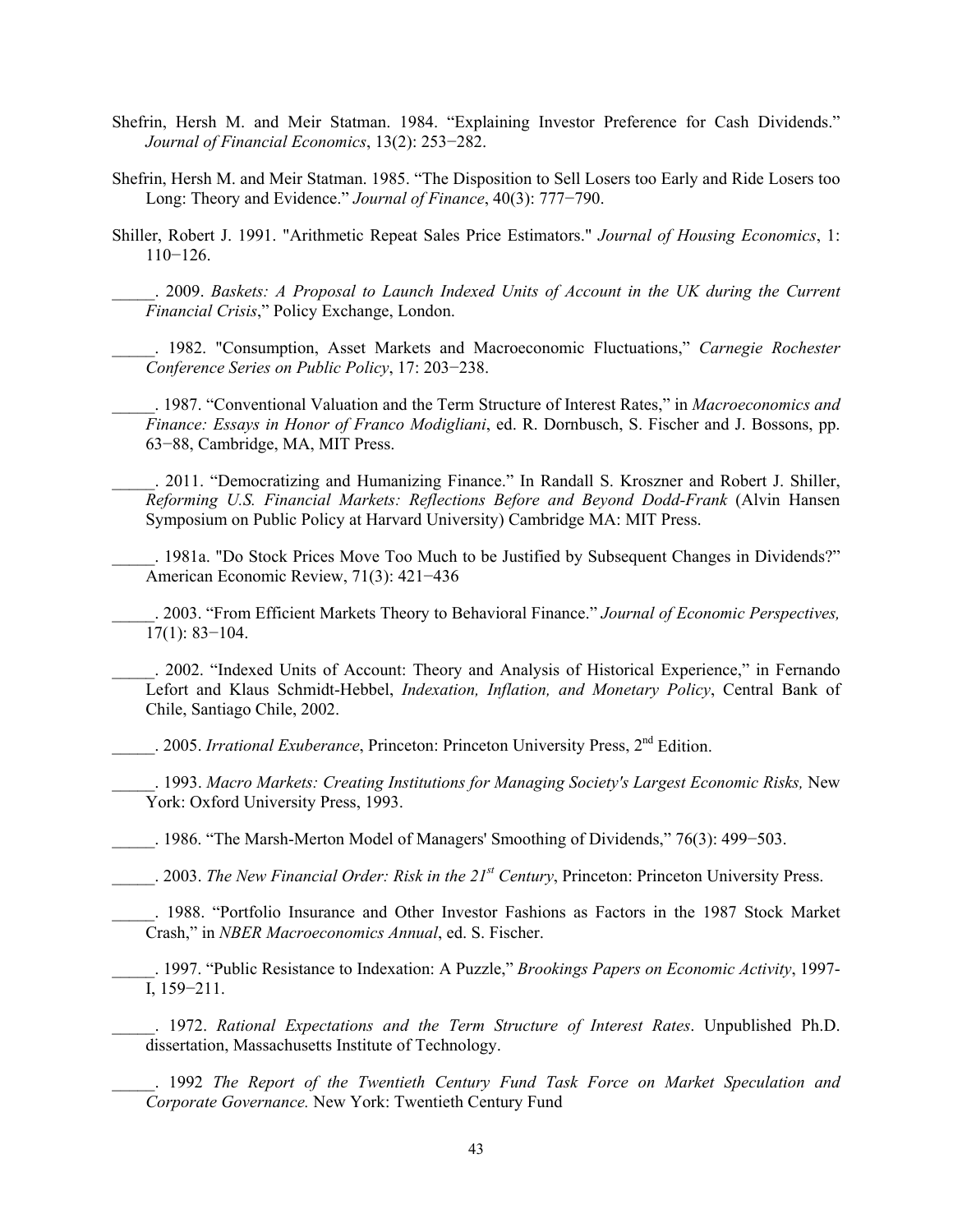\_\_\_\_\_. 1984. "Stock Prices and Social Dynamics." *Brookings Papers on Economic Activity*, pp. 457−498, 2.

- \_\_\_\_\_. 2008. *Subprime Solution: How Today's Global Financial Crisis Happened and What to Do about It,* Princeton: Princeton University Press.
- \_\_\_\_\_. 1987. "Ultimate Sources of Aggregate Variability." *American Economic Review, Papers and Proceedings*, 77:2, 87-92.
- \_\_\_\_\_. 1981b. "The Use of Volatility Measures in Assessing Market Efficiency," *Journal of Finance*, 36: 291−304.
	- \_\_\_\_\_. 1979. "The Volatility of Long-Term Interest Rates and Expectations Models of the Term Structure." *Journal of Political Economy* 87:6.
	- \_\_\_\_\_. 1992. *Who's Minding the Store? The Report of the Twentieth Century Fund Task Force on Market Speculation and Corporate Governance.* New York: The Twentieth Century Fund.
- \_\_\_\_\_. 2014. "Why Is Housing Finance Still Stuck in such a Primitive Stage?" Forthcoming, *American Economic Review*, May.
- Shiller, Robert J., and Andrea Beltratti. 1992. "Stock Prices and Bond Yields: Can Their Comovements Be Explained in Terms of Present Value Models?" *Journal of Monetary Economics*, Vol. 30.
- Shiller, Robert J. and Pierre Perron. 1985. "Testing the Random Walk Hypothesis: Power versus Frequency of Observation." *Economics Letters*, 18: 381−386.
- Shiller, Robert, and John Pound. 1989. "Survey Evidence on the Diffusion of Interest and Information among Investors." *Journal of Economic Behavior and Organization*, 12: 47−66.
- Shiller, Robert J. and Ryan Schneider. 1998. "Labor Income Indices Designed for Use in Contracts Promoting Income Risk Management." *Review of Income and Wealth*, 44(2): 163−182
- Shiller, Robert J. and Jeremy J. Siegel. 1977. "The Gibson Paradox and Historical Movements in Real Long Term Interest Rates." *Journal of Political Economy*, 85(5): 891−898.
- Shiller, Robert J., and Allan N. Weiss. 1999. "Evaluating Real Estate Valuation Systems." *Journal of Real Estate Finance and Economics*, 18:2,147-61.
	- \_\_\_\_\_. "1999. :Home Equity Insurance." *Journal of Real Estate Finance and Economics*, 19:1, 21-47.
- Shiller, Robert, Rafal Wojakowski, M. Shahid Ebrahim and Mark B. Shackleton, 2013. "Mitigating Financial Fragility with Continuous Workout Mortgages." *Journal of Economic Behavior and Organization*, 85: 269−285.
- Shleifer, Andrei. 2000. *Inefficient Markets: A Survey of Behavioral Finance.* New York: Oxford University Press.
- Shleifer, Andrei, and Robert Vishny. 1997. "Limits to Arbitrage." *Journal of Finance*. 52(1): 35−55.
- Siegel, Jeremy J. 2005. *The Future for Investors: The Tried and True Beats the Bold and New.* New York: Crown Business.

\_\_\_\_\_. 2008. *Stocks for the Long Run.* 4th Edition. New York: McGraw Hill.